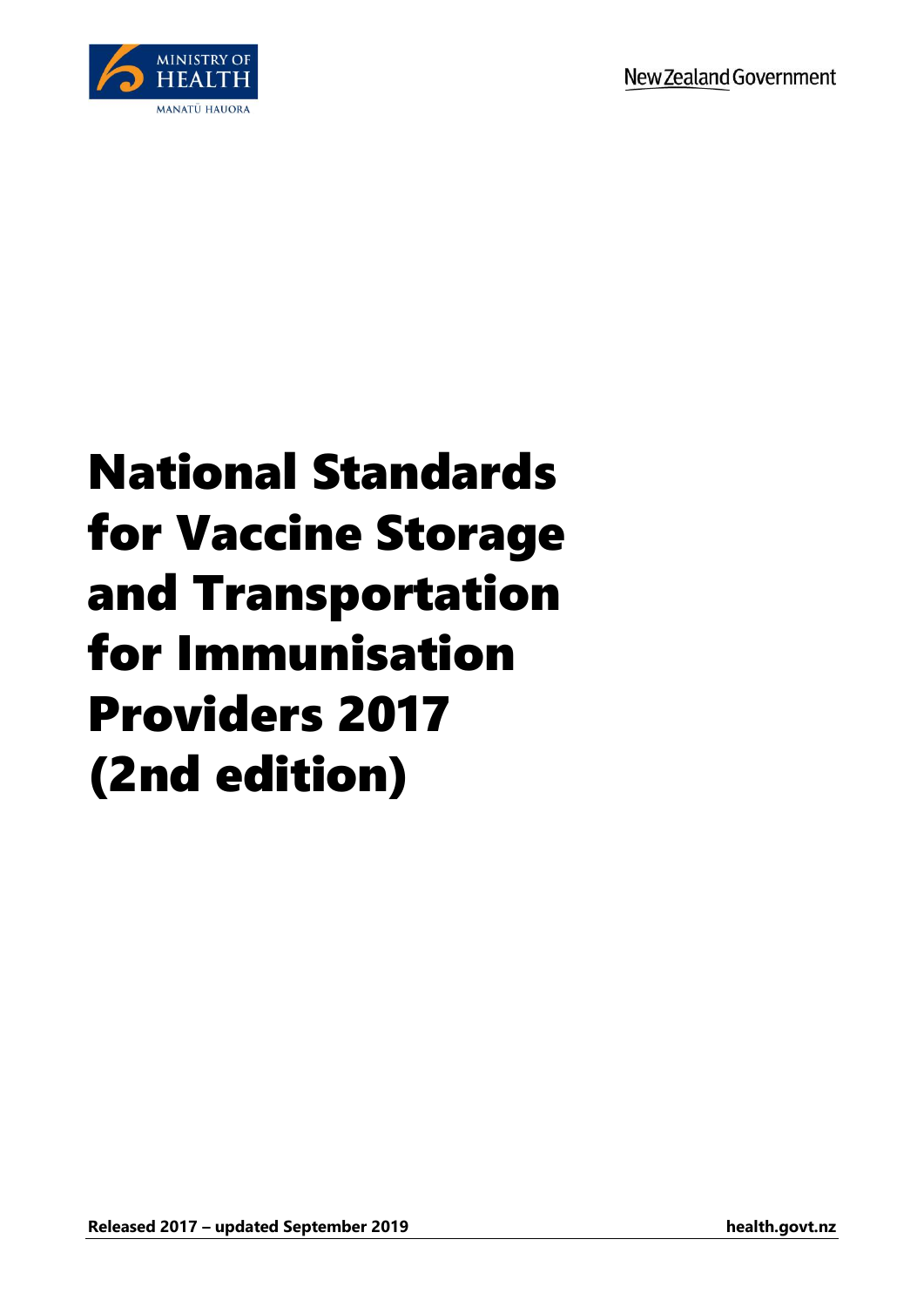Citation: Ministry of Health. 2019. *National Standards for Vaccine Storage and Transportation for Immunisation Providers (2nd edition)*. Wellington: Ministry of Health.

Published in September 2019 by the Ministry of Health PO Box 5013, Wellington 6140, New Zealand

ISBN 978-1-98-859710-2 (online) HP 7226



This document is available at health.govt.nz



This work is licensed under the Creative Commons Attribution 4.0 International licence. In essence, you are free to: share ie, copy and redistribute the material in any medium or format; adapt ie, remix, transform and build upon the material. You must give appropriate credit, provide a link to the licence and indicate if changes were made.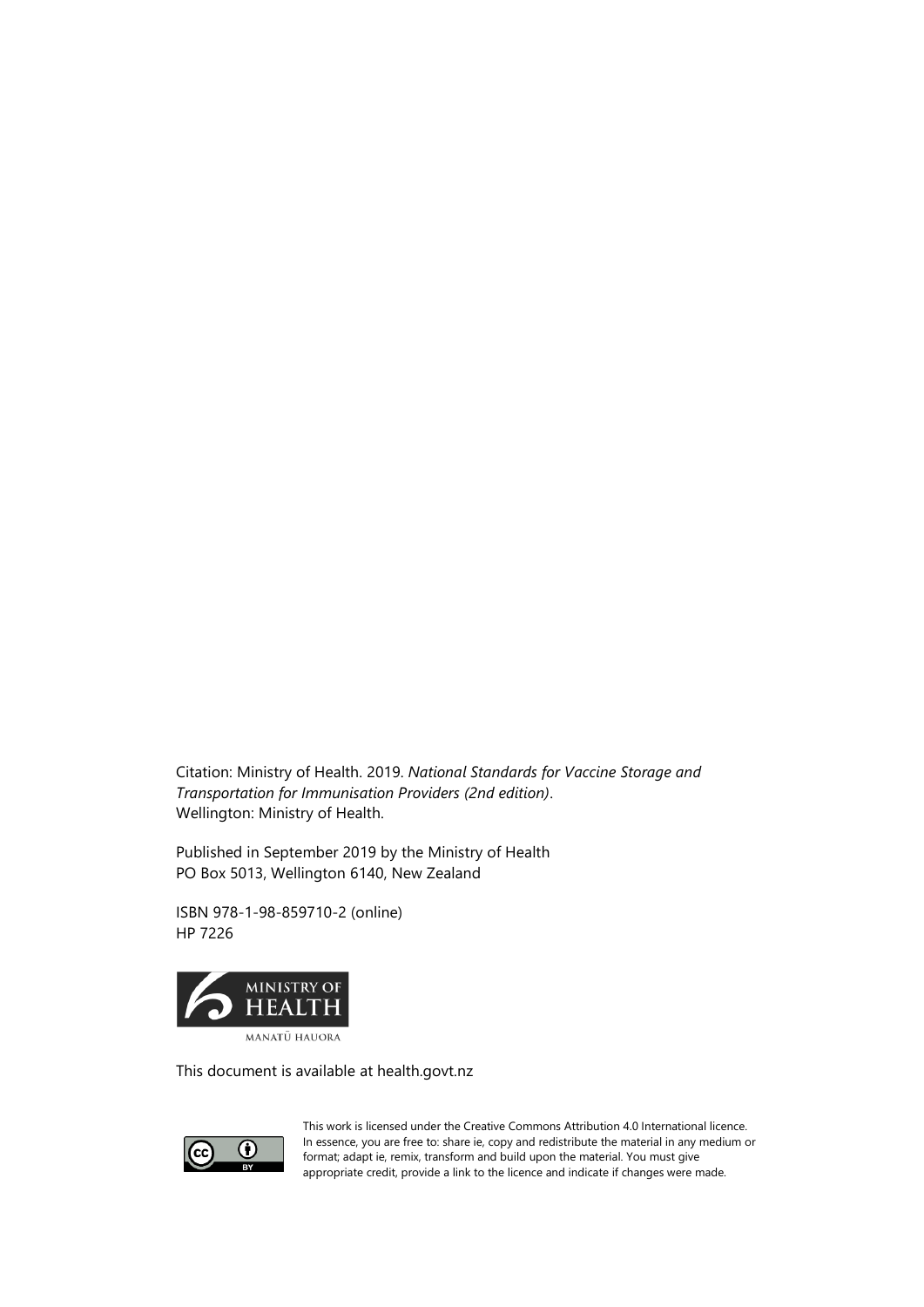## **Contents**

|   |                     | Definitions and abbreviations                                                                  | $\mathbf v$    |
|---|---------------------|------------------------------------------------------------------------------------------------|----------------|
|   | Introduction        |                                                                                                | 1              |
| 1 |                     | National Standards for Vaccine Storage and Transportation for<br><b>Immunisation Providers</b> | 2              |
| 2 |                     | <b>Background</b>                                                                              | 4              |
|   | 2.1                 | Vaccine arrival and distribution                                                               | $\overline{4}$ |
|   | $2.2^{\circ}$       | Vaccines are temperature sensitive                                                             | $\overline{4}$ |
|   | 2.3                 | Cold chain excursion costs                                                                     | 5              |
| 3 |                     | <b>Cold Chain Accreditation</b>                                                                | $\overline{7}$ |
| 4 |                     | <b>Cold Chain Compliance</b>                                                                   | 9              |
| 5 | People              |                                                                                                | 10             |
|   | 5.1                 | Requirements for all immunisation providers                                                    | 10             |
|   | 5.2                 | Designated cold chain management leads                                                         | 11             |
|   | 5.3                 | Immunisation/cold chain coordinators                                                           | 12             |
| 6 |                     | Systems and processes                                                                          | 13             |
|   | 6.1                 | Provider cold chain policy                                                                     | 13             |
|   | 6.2                 | Key requirements for immunisation providers for vaccine stock<br>management                    | 14             |
|   | 6.3                 | During a power outage or equipment failure                                                     | 20             |
|   | 6.4                 | Process for vaccines stored outside +2 $^{\circ}$ C to +8 $^{\circ}$ C                         | 21             |
|   | 6.5                 | Vaccine disposal                                                                               | 22             |
| 7 |                     | Equipment                                                                                      | 23             |
|   | 7.1                 | Pharmaceutical refrigerator                                                                    | 23             |
|   | 7.2                 | Monitoring the temperature of the pharmaceutical refrigerator                                  | 24             |
|   | 7.3                 | Transporting vaccines using a chilly bin                                                       | 27             |
|   | <b>Bibliography</b> |                                                                                                | 29             |
|   |                     | Appendix 1: Vaccine pharmaceutical refrigerator                                                | 30             |
|   |                     | What is a pharmaceutical refrigerator?                                                         | 30             |
|   |                     | What to consider when buying a new pharmaceutical refrigerator                                 | 30             |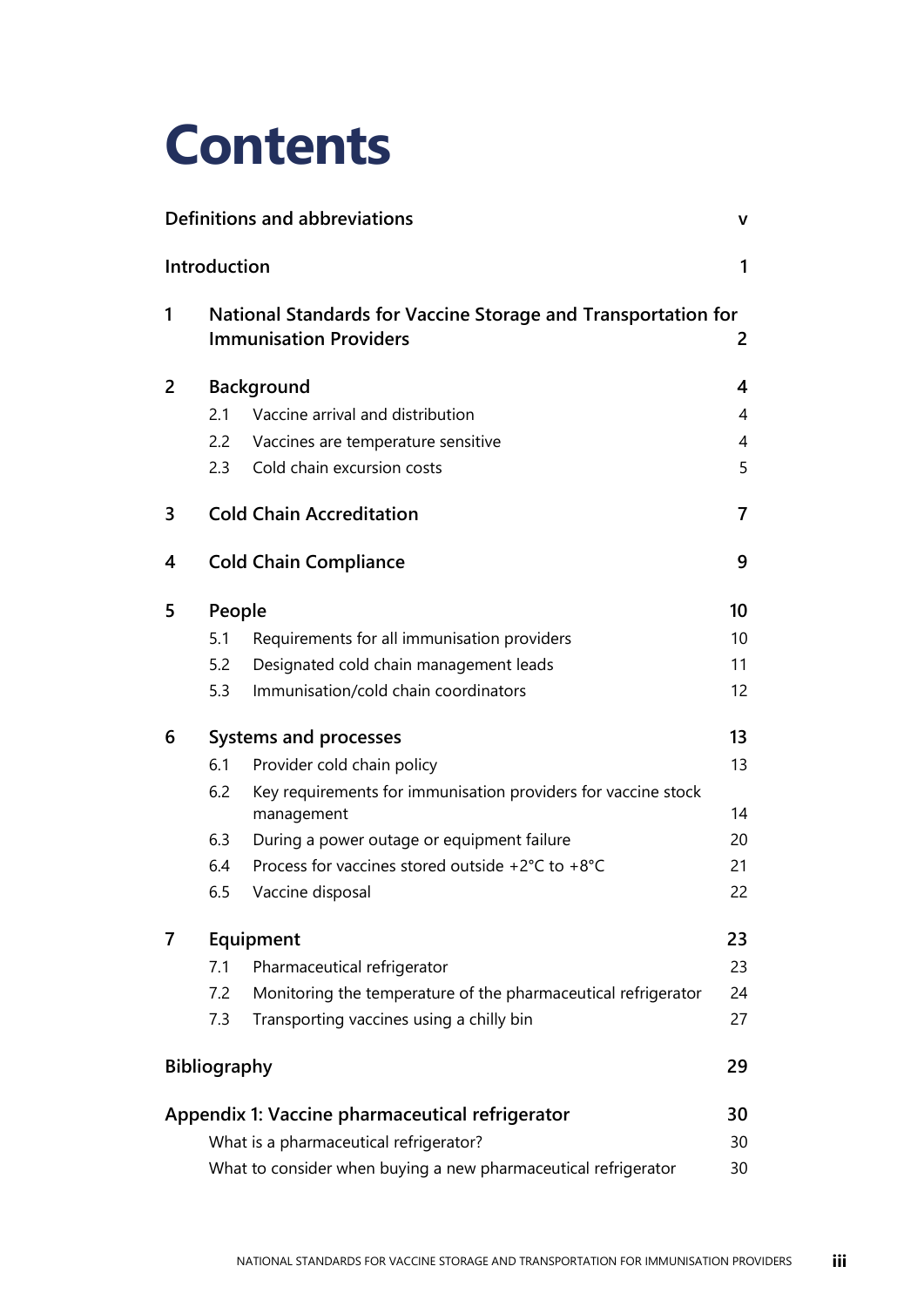| Appendix 2: Transporting or storing vaccines in chilly bins | 32 |
|-------------------------------------------------------------|----|
| Datalogger probe placement in a chilly bin                  | 32 |
| Storing and using ice packs and other cooling products      | 33 |
| Packing vaccines for transport or storage in chilly bins    | 34 |
| Appendix 3: Dataloggers and digital minimum/maximum         |    |
| thermometers                                                | 35 |
| Dataloggers                                                 | 35 |
| Calibration of dataloggers                                  | 36 |
| Digital minimum/maximum thermometers                        | 37 |
| Accuracy testing (ice pointing)                             | 38 |
| Appendix 4: Key contacts                                    | 39 |
| Regional immunisation advisors (IMAC)                       | 39 |
| Immunisation Advisory Centre (IMAC)                         | 39 |
| Regional distribution stores                                | 39 |
| <b>Healthcare Logistics</b>                                 | 40 |
| <b>Medicines Control</b>                                    | 40 |
| Vaccine manufacturers                                       | 40 |

#### **List of Tables**

| Table 1: Example of vaccine costs at a medium-sized general practice                                    | 5. |
|---------------------------------------------------------------------------------------------------------|----|
| Table 2: Example of vaccine costs at a youth clinic                                                     | 6  |
| Table 3: Two weeks' vaccine supply (number of doses), per population served by<br>the general practice  | 16 |
| Table 4: Four weeks' vaccine supply (number of doses), per population served by<br>the general practice |    |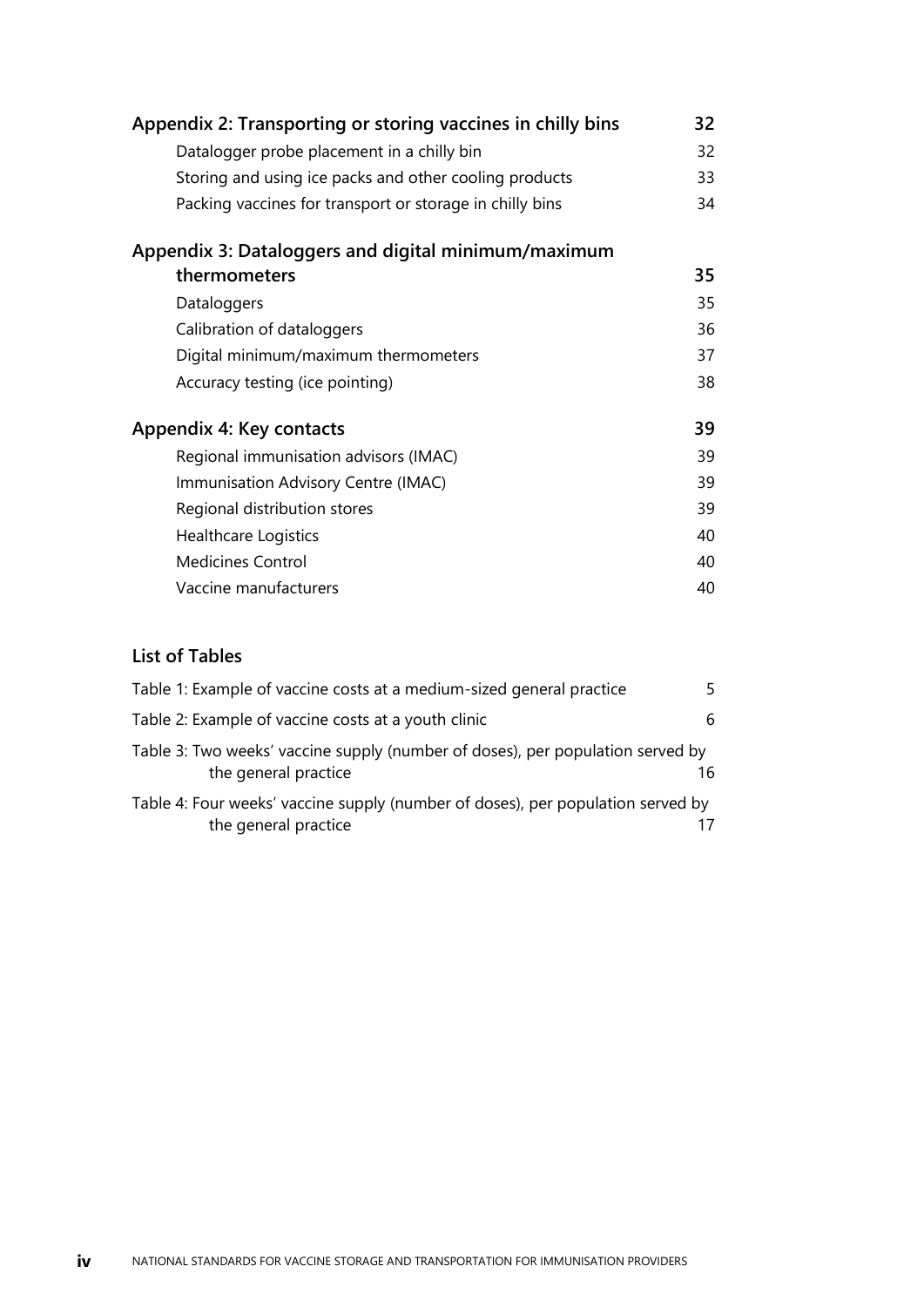# <span id="page-4-0"></span>**Definitions and abbreviations**

**Buffered probe**: a temperature monitoring device in which the sensor is placed in a buffering medium (eg, glycol, solid nylon or glass beads) to slow the thermal response rate to more closely match the product being monitored.

**Calibration**: the comparison of measurement values delivered by a device under test with those of a calibration standard of known accuracy; adjustments are made as necessary. This test is usually carried out by a service accredited by International Accreditation New Zealand.

**CCA reviewer**: a person or organisation contracted by a DHB to review an immunisation provider's cold chain management practices and processes and confirm its achievement of meeting the National Standards requirements via CCA or CCC (if appropriate). Reviewers should have completed an appropriate assessor's programme (eg, NZ2752 New Zealand Certificate in Assessment Practice) and be locally approved by the Medical Officer of Health. (Note: the CCA reviewer may be an immunisation or cold chain coordinator.) For community pharmacies, the reviewer is a Medicines Control auditor.

**CFA**: Crown Funding Agreement.

**Chilly bin**: a generic term for a portable insulated container.

**Cold chain**: the system of transporting and storing vaccines within the required temperature range of +2°C to +8°C from the place of manufacture to the point of vaccine administration.

**Cold Chain Accreditation (CCA)**: a tool used to ensure immunisation providers' cold chain management practices and processes meet the standard's requirements for safe vaccine storage and transportation.

**Cold Chain Compliance (CCC)**: issued when an immunisation provider achieves all of the standards for CCA but is unable to show the refrigerator's three-month continuous temperature monitoring records.

**Cold chain breach**: an event that has led to vaccines being stored or transported in temperatures outside the required +2°C to +8°C range, without compromising the potency or stability of the vaccines.

**Cold chain excursion**: an event that has led to the vaccines being stored or transported in temperatures outside the required  $+2^{\circ}C$  to  $+8^{\circ}C$  range and, as a result, vaccines are compromised and need to be returned for destruction.

**Cold chain failure**: an event in which vaccines involved in a cold chain excursion are administered to patients.

**Continuous monitoring services**: also called cloud-based monitoring, web-based monitoring, external monitoring or real-time monitoring. Such services send temperature information from a sensor in a provider's refrigerator to software that can be viewed through a website. They may be in-built or separate, like a datalogger; records must be downloaded/accessed and reviewed weekly.

**Datalogger:** an electronic device that measures the current refrigerator temperature at preset intervals and records information that can then be downloaded/ accessed and reviewed weekly. Datalogger is used as the generic term for all devices that sample and store/transmit temperatures from within the refrigerator.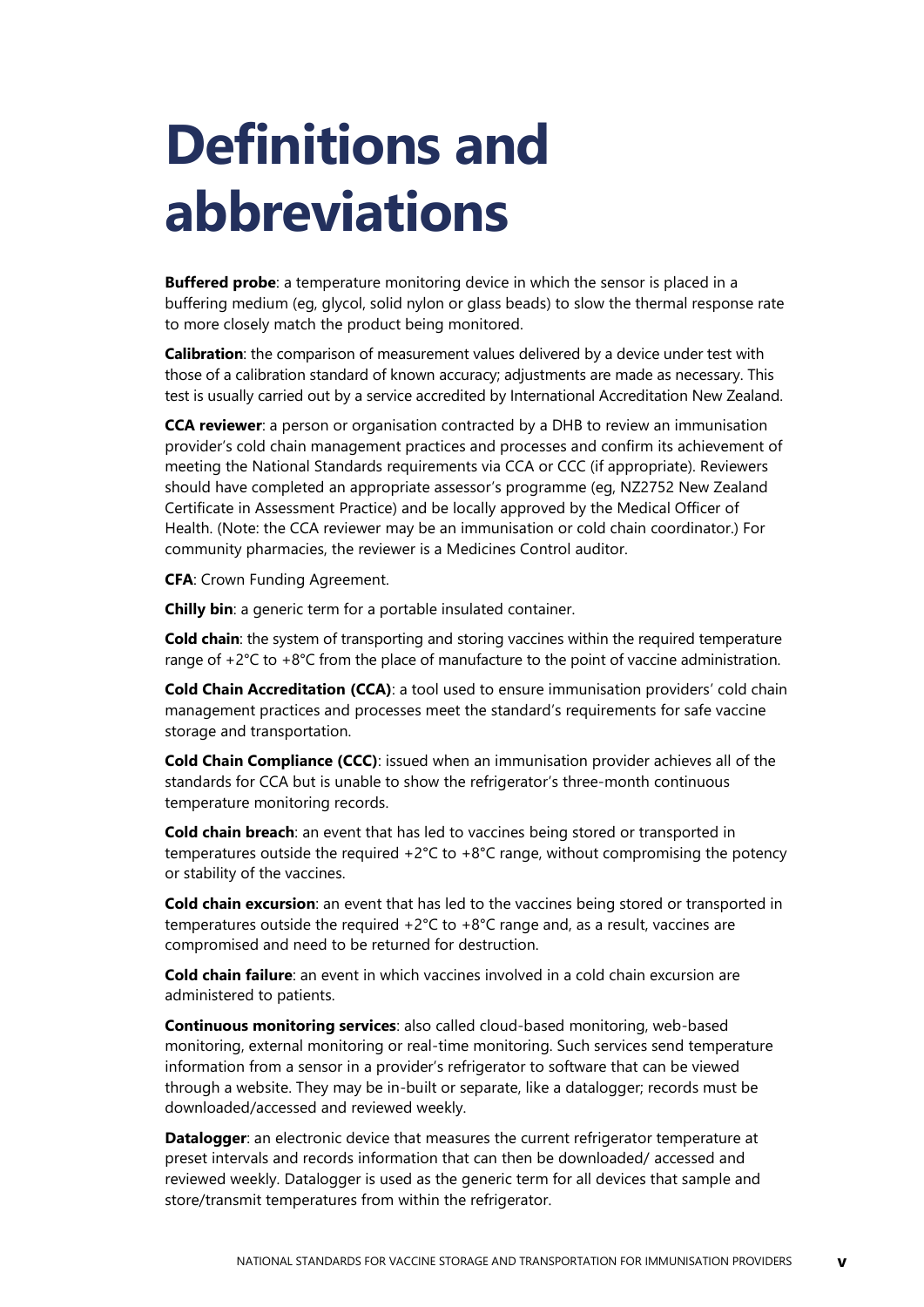**Digital thermometer**: a digital minimum/maximum thermometer with a visible display used to measure the temperature range vaccines are being stored at and/or during transport.

**DHB**: district health board.

**IMAC: Immunisation Advisory Centre.** 

**Immunisation/Cold chain coordinator**: referred to as 'immunisation facilitator' in some areas. This document uses 'coordinator' to refer to any roles that sit under the CFA, including CCA reviewer.

**Immunisation provider**: any provider storing and/or administering vaccines to individuals in New Zealand. Examples include but are not limited to: general practices, public health units, community pharmacies, corrections facilities, outreach immunisation services, travel clinics, emergency medical services, public and private hospital wards and departments/pharmacies, and occupational health services.

**Medicines Control**: a regulatory team within Medsafe at the Ministry of Health. Medicines Control regulates licence holders within the pharmaceutical supply chain in New Zealand, including community pharmacies and pharmaceutical wholesalers. Medicines Control regulates cold chain management in community pharmacies as part of the pharmacy licensing framework it administers.

**National Cold Chain Audit (NCCA)**: an audit that monitors National Immunisation Schedule vaccines through the cold chain, from the regional distribution stores to immunisation providers over a set period of time.

**National Immunisation Programme**: aims to prevent diseases through vaccination and achieve immunisation coverage that prevents outbreaks and epidemics. The Programme provides national oversight of immunisation services, providers and agencies. It is managed by the Ministry of Health.

**National Immunisation Schedule**: the series of vaccines funded by PHARMAC for babies, children, adolescents and adults.

**National Vaccine Store**: manages the National Immunisation Schedule vaccine supply on behalf of PHARMAC. The National Vaccine Store is responsible for all vaccines from when they arrive at the store until they are distributed to the regional distribution stores or directly to immunisation providers.

**Offsite clinic**: any site at which multiple vaccines are required to be stored and dispensed from a chilly bin.

**PHARMAC**: Pharmaceutical Management Agency Ltd.

**Pharmaceutical refrigerator**: a refrigerator designed and constructed for the specific purpose of storing pharmaceuticals and vaccines between +2°C and +8°C, and has a built-in alarm set to activate if temperatures go outside this range. In this document, 'refrigerator' refers to a pharmaceutical refrigerator unless otherwise noted.

**PHO**: primary health organisation.

**Refrigerator technician**: A person employed and trained to install, service and repair refrigeration systems.

**RIA**: IMAC regional immunisation advisor.

**Regional distribution store**: stores and distributes vaccines at a regional level.

**Validation**: the act of checking or proving the validity or accuracy of temperature monitoring equipment, to confirm that a sensor is recording accurately. To do this the device needs to be checked alongside a known accurate device (calibrated) of the same medium (air or buffer).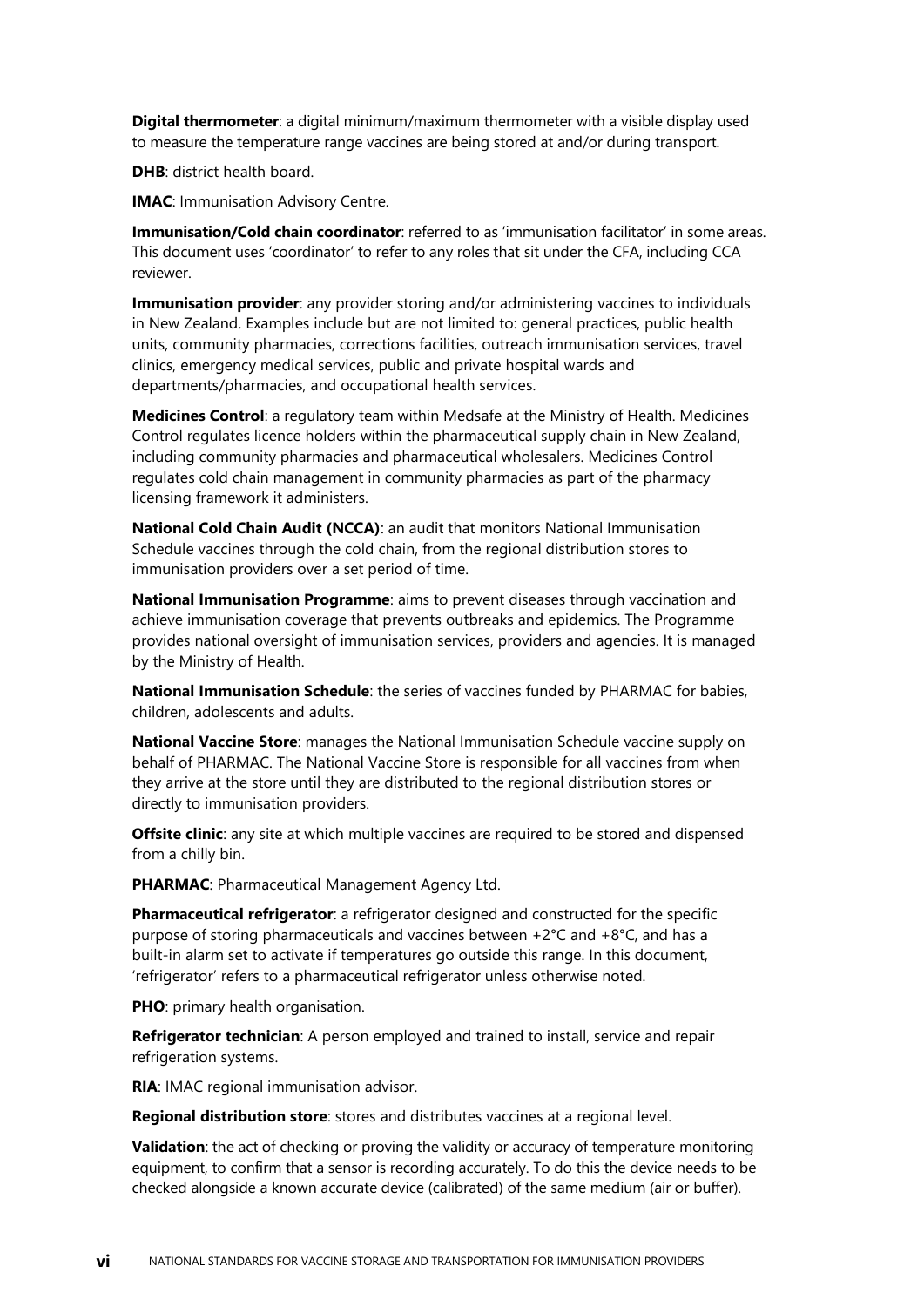# <span id="page-6-0"></span>**Introduction**

This document defines the National Standards for Vaccine Storage and Transportation for all immunisation providers in New Zealand and outlines the requirements for providers to achieve the standards. The standards were reviewed and updated in 2019.

Cold chain is the process used to maintain required temperatures for vaccines. All vaccines must be stored within the +2°C to +8°C temperature range at all times during storage or transport, from the point of manufacture through to the point they are administered to an individual.

These standards may also be used to support cold chain management for the storage of other refrigerated medicines.

The integrity of the cold chain depends on three essential elements, which underpin the standards:

- 1. the **people** managing vaccine manufacture, storage and distribution and those managing the cold chain at the provider level
- 2. the **systems and processes** providers use to ensure they monitor the vaccine storage conditions and actions taken if the vaccines are exposed to temperatures outside the required range



3. the **equipment** used for storing, transporting and monitoring vaccines from the time the vaccine is delivered to an immunisation provider to the time the vaccine is administered to an individual.

All immunisation providers are required to achieve cold chain accreditation (CCA) or cold chain compliance (CCC) to confirm their ability to meet the required standards. Immunisation or cold chain coordinators assess immunisation providers' achievement of CCA or CCC. Previously, they also assessed community pharmacy compliance; this now occurs through the auditing activities of Medicines Control, the team within Medsafe that issues pharmacy licences. Immunisation or cold chain coordinators still provide community pharmacies with advice and support concerning the cold chain, and follow-up of cold chain breaches or excursions. They should report any concerns about a community pharmacy's cold chain management that poses a patient safety risk to Medicines Control.

The review of these standards has been informed by the earlier versions of the National Standards, the National Review of Cold Chain Management Practices commissioned by the Ministry in 2014/15; current evidence-based practice, including international policies; and feedback received from the immunisation sector. For more information, see the National Review of Cold Chain Practices Summary on the Ministry's website (**[www.health.govt.nz/coldchain](http://www.health.govt.nz/coldchain)**).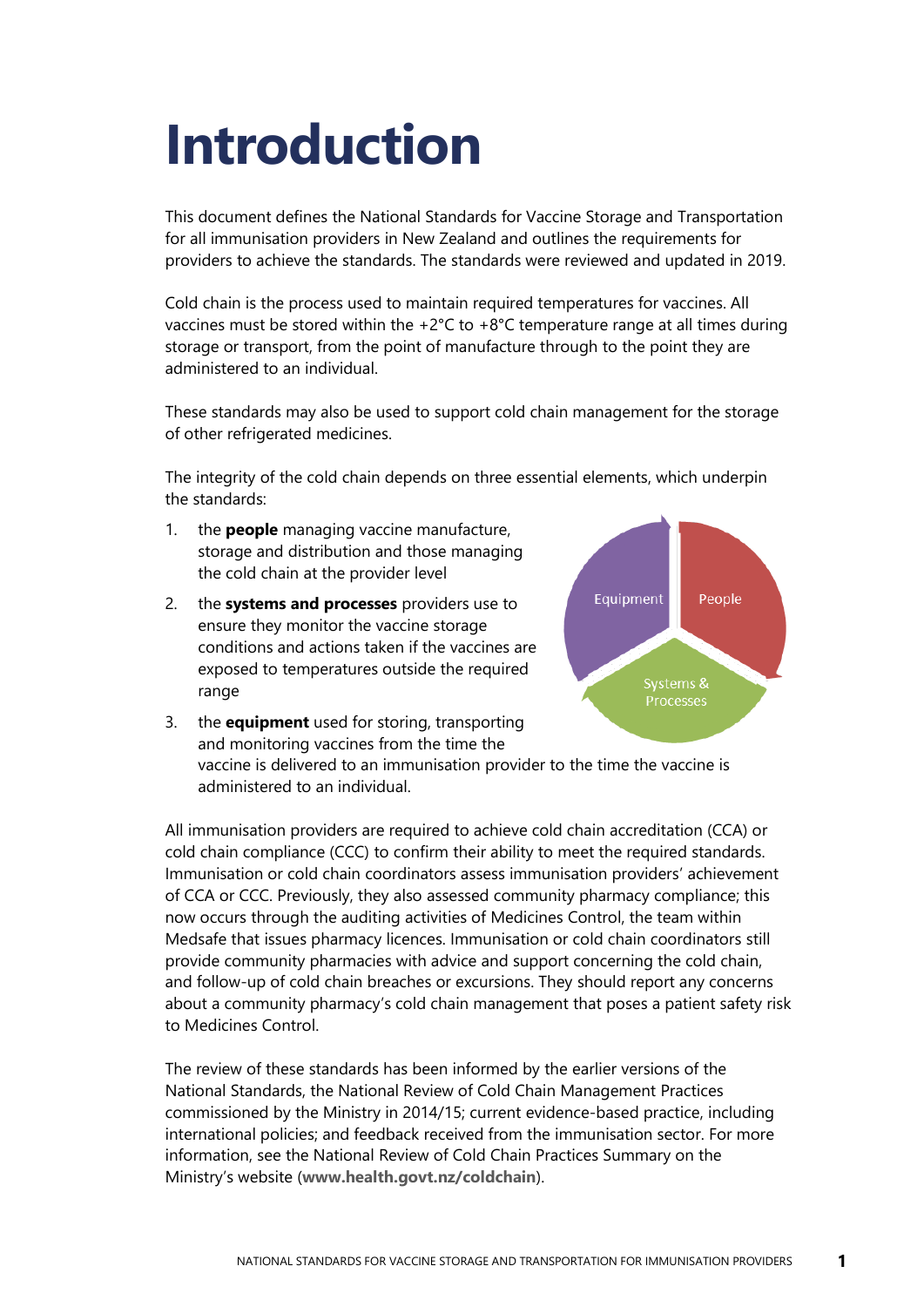# <span id="page-7-0"></span>**1 National Standards for Vaccine Storage and Transportation for Immunisation Providers**

**Aim:** To improve the health of all New Zealanders by protecting them from vaccine preventable diseases through an effective immunisation programme.

**Objective:** To ensure immunisation providers in New Zealand safely store and transport vaccines, using the 10 standards below to ensure all vaccines administrated are safe and effective.

- 1. All immunisation providers must hold cold chain accreditation or cold chain compliance before offering immunisation services.
- 2. All clinical staff must ensure continuity of the cold chain. They must also:
	- be competent in all aspects of vaccine storage and transportation to ensure that vaccines are kept within the required  $+2^{\circ}C$  to  $+8^{\circ}C$  temperature range at all times
	- take appropriate action when the cold chain is not maintained
	- take responsibility for ensuring that the vaccines they administer have been correctly stored
	- have read and understood, and comply with, the provider's cold chain policy.

See **[section 5](#page-15-2)** for more information.

- 3. All immunisation providers must have a cold chain policy containing the required information outlined in **[section 6.1](#page-18-2)**. The Ministry of Health has provided a cold chain policy template that providers can adapt and use for their facility (see **[www.health.govt.nz/coldchain](http://www.health.govt.nz/coldchain)**).
- 4. All immunisation providers must have a stock management process that ensures they are not over- or under-stocked.

See **[section 6.2](#page-19-1)** for more information.

- 5. All immunisation providers must use one or more pharmaceutical refrigerators for vaccine storage that:
	- stores only medicines and vaccines
	- is appropriately maintained and serviced
	- contains only vaccines and medicines stored in their original packaging and properly spaced within the pharmaceutical refrigerator.

See **[section 7.1](#page-28-2)** for more information.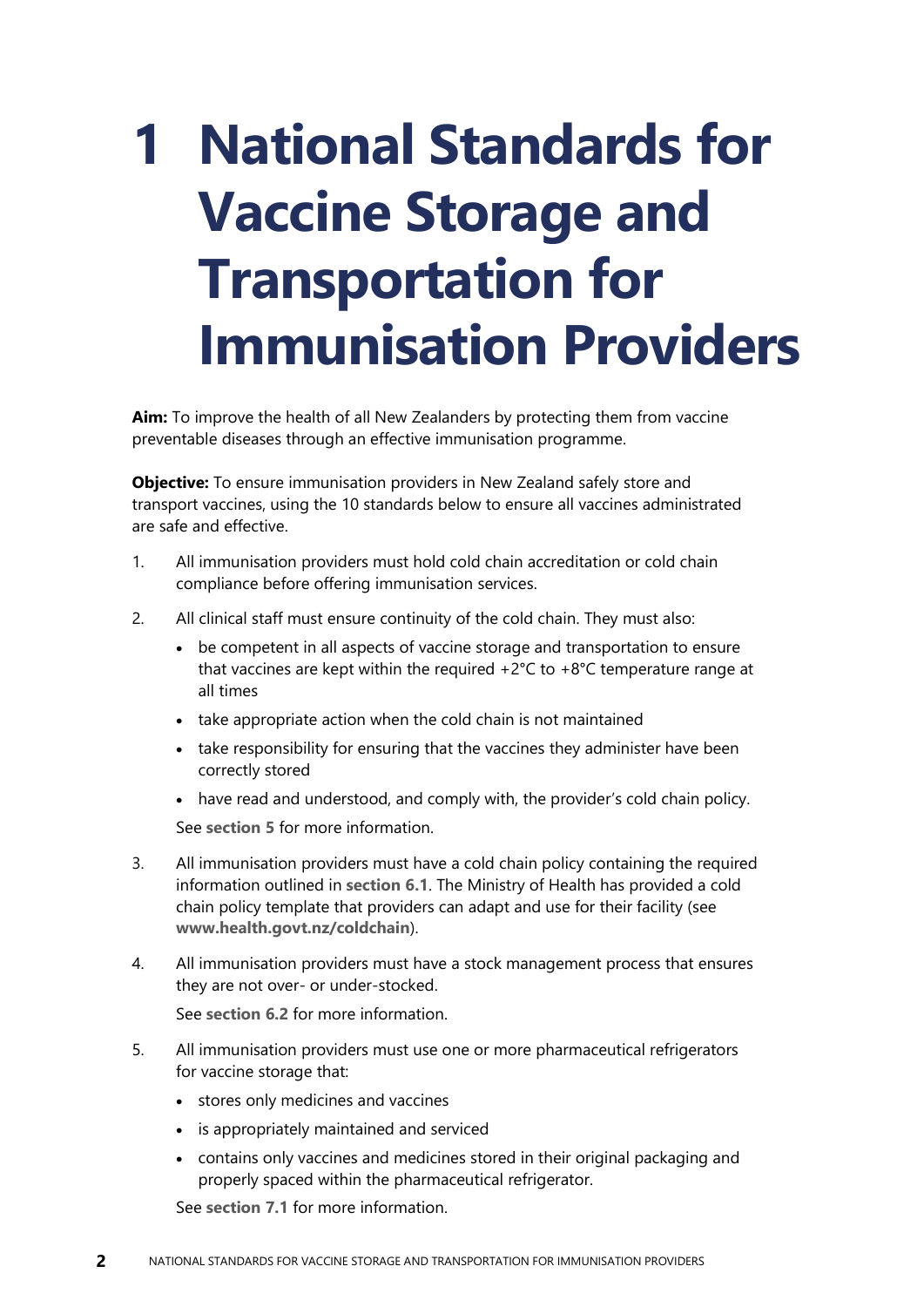- 6. All immunisation providers must have two systems for monitoring the temperature that vaccines are being stored at:
	- a daily check device that records the minimum and maximum temperatures reached – for example, an inbuilt refrigerator monitor or digital minimum/maximum thermometer
	- a weekly check device that records the temperature at least every 10 minutes – for example, a datalogger. Every week the provider must then download/ access and review this information against other temperature recordings taken, take appropriate action and store the week's information.

See **[section 7.2](#page-29-1)** for more information.

- 7. All providers must have a cold chain process and equipment for ensuring safe temporary storage of vaccines if a power outage occurs or a refrigerator fails. See **[section 6.3](#page-25-1)**, **[section 7.3](#page-32-1)** and **[Appendix](#page-37-2) 2** for more information.
- 8. All equipment used for storing, transporting and monitoring vaccines must be fit for the purpose, and appropriately maintained and tested. As part of this maintenance and testing, providers must:
	- arrange for annual servicing of pharmaceutical refrigerators
	- trial and test the capacity of their portable storage equipment
	- ensure that spatial logging of pharmaceutical refrigerators occurs at least every three years.

See **[section 7.1](#page-28-2)** and **Appendices [2](#page-35-3)**, **[3](#page-37-2)** and **[4](#page-40-2)** for more information.

- 9. All documentation associated with vaccine temperature monitoring must be kept for at least 10 years. This includes:
	- daily minimum and maximum temperature recordings
	- weekly datalogger downloads or records
	- temperature recordings from vaccines transported and stored in chilly bins
	- actions taken when a cold chain breach, excursion or failure occurs.
- 10. All immunisation providers who offer offsite immunisation clinics for example, occupational health, school-based immunisation programmes and outreach immunisation services – must have appropriate, tested equipment for this purpose.

Note: this situation is different from that involving temporary storage or transport following a power outage or refrigerator failure.

See **[section 7.3](#page-32-1)** and **[Appendix 2](#page-37-2)** for further information.

For details on how providers can meet these 10 standards, see sections 2–7. If an immunisation provider fails to comply with the standards, it should refer to its district health board (DHB)'s Cold Chain Provider Non-Compliance Policy. Thereafter, the relevant DHB, primary health organisation (PHO) or medical officer of health; Medicines Control; or the Ministry will review the provider's access to vaccines. Vaccine supply may be suspended until the provider is able to meet the standards.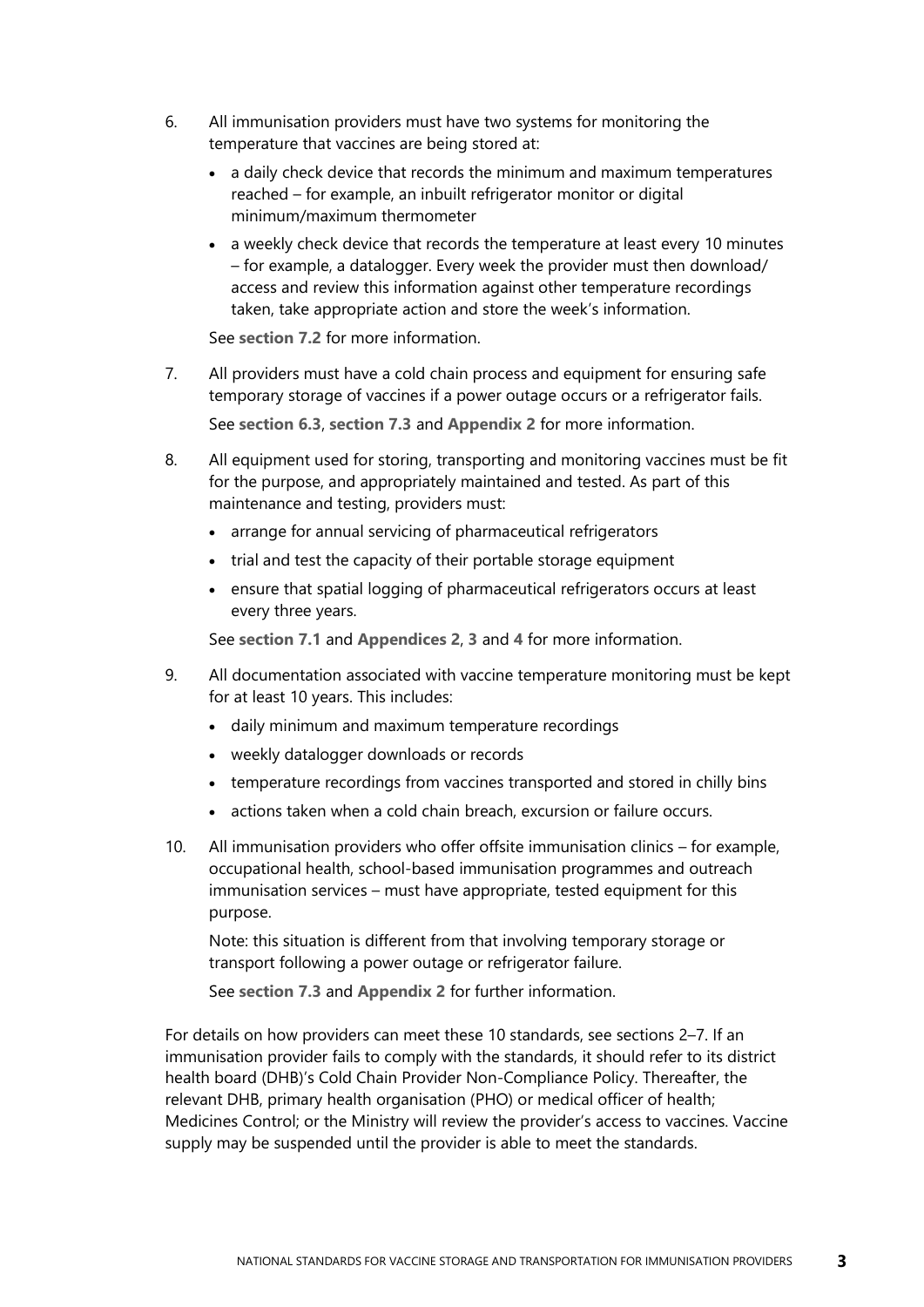# <span id="page-9-0"></span>**2 Background**

## <span id="page-9-1"></span>**2.1 Vaccine arrival and distribution**

All vaccines used in New Zealand are manufactured overseas and shipped by air or sea in such a way that they remain at their required temperature for the entire journey. The National Immunisation Schedule vaccines are delivered to the National Vaccine Store, where temperature monitoring continues to ensure that the vaccines remain within the required +2°C to +8°C range.

Vaccines are distributed from the National Vaccine Store to the regional distribution stores in Whangarei, Auckland, Hamilton, Wellington, Christchurch and Dunedin, and from there to local immunisation providers. In some instances, the National Vaccine Store distributes vaccines (eg, influenza vaccines) directly to immunisation providers.

The National Vaccine Store and regional distribution stores have standard operating procedures to ensure the vaccine cold chain is maintained at all times during storage at their sites and during vaccine transportation to providers. Medicines Control audits licensed premises involved in the cold chain of medicines in New Zealand (including wholesalers and pharmacies).

Both the National Vaccine Store and regional distribution stores audit the maintenance of the cold chain during the delivery process by inserting dataloggers in some vaccine deliveries. Information is provided for immunisation providers when a datalogger has been included in a delivery. Any other wholesalers transporting vaccines are also expected to audit their cold chain processes including during delivery.

### <span id="page-9-2"></span>**2.2 Vaccines are temperature sensitive**

Vaccines can become less effective or be destroyed if they are:

- stored outside the  $+2^{\circ}C$  to  $+8^{\circ}C$  range
- exposed to sun or fluorescent light.

Temperatures above 8°C have a cumulative effect on the potency and stability of vaccines, and a temperature at or below 0°C will cause irreparable damage to some vaccines. In the event of either type of breach, it is important to advise the coordinator of the breach as soon as it is identified. All affected stock must be quarantined and the vaccines labelled as not for use until a decision on whether to use them has been made.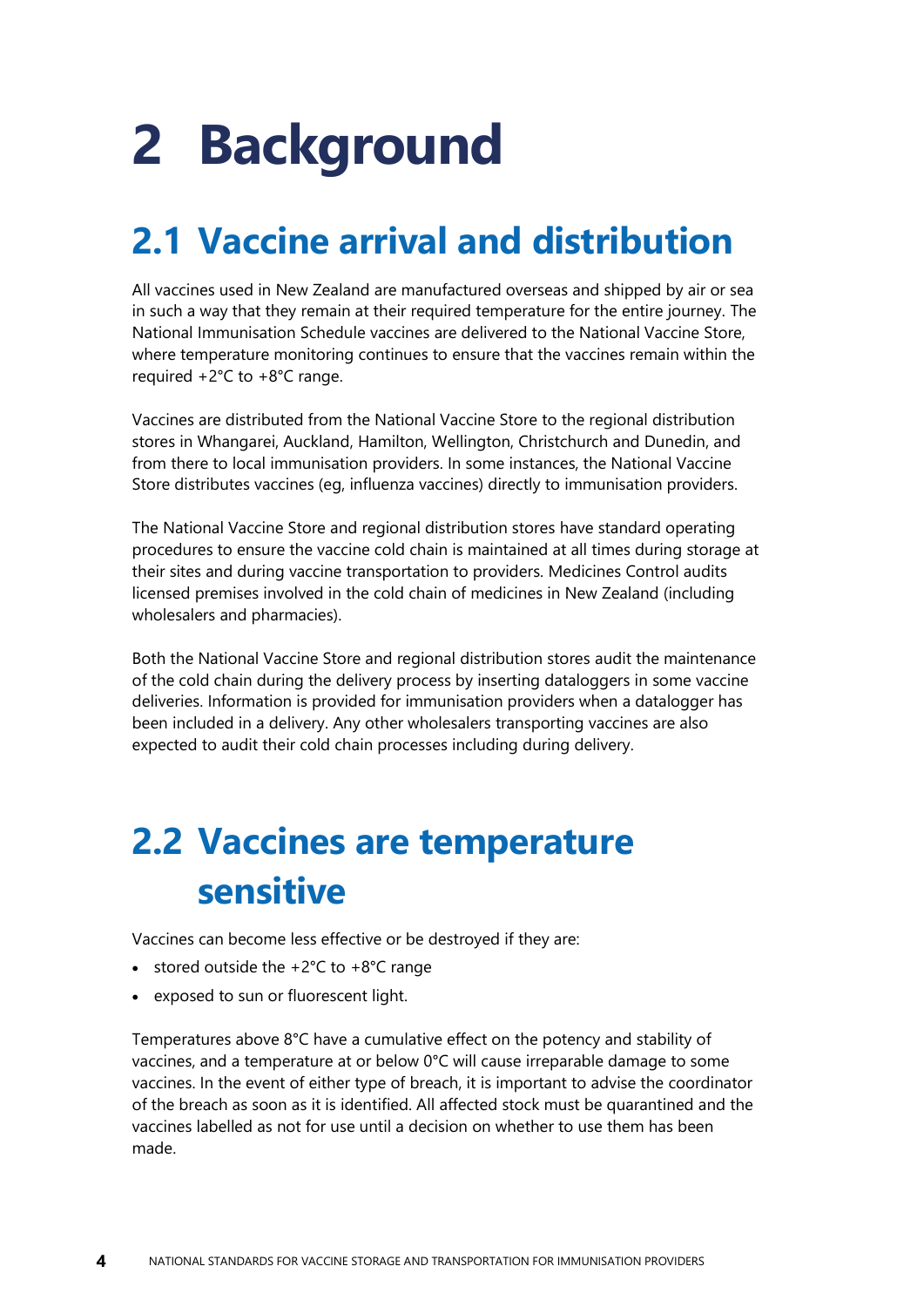Coordinators have access to thermostability data for vaccines on the National Immunisation Schedule. However, when temperature exposures are significant or occur over an extended period, the coordinator will need to obtain further information from the vaccine manufacturer. See section 6.4 for the process for managing vaccines stored outside the required +2°C to +8°C range.

The impact of thermal damage (temperatures outside  $+2^{\circ}C$  to  $+8^{\circ}C$ ) on vaccine potency is complex, and our knowledge of it is based on limited human data. The impact varies for each vaccine. Once a vaccine has been thermally compromised, its loss of potency cannot be reversed.

#### <span id="page-10-0"></span>**2.3 Cold chain excursion costs**

PHARMAC procures vaccines on the National Immunisation Schedule on behalf of DHBs. Vaccines can cost up to \$170 a dose. Even a small immunisation provider stores thousands of dollars' worth of vaccines at one time.

Tables 1 and 2 give examples of cold chain excursion costs based on past cold chain excursions. The 'total costs' row in each table indicates what the vaccines' total cost is to DHBs.

| <b>Vaccine</b>     | No. of doses in stock |
|--------------------|-----------------------|
| <b>ADT</b>         | 6                     |
| Tdap               | 5                     |
| 23PPV              | 4                     |
| <b>MMR</b>         | 20                    |
| RV <sub>1</sub>    | 25                    |
| Infarix-Hexa       | 26                    |
| PCV <sub>10</sub>  | 24                    |
| Infarix-IPV        | 34                    |
| Varicella          | 23                    |
| Zostervax          | 16                    |
| HPV9               | 5                     |
| HepB 20 mcg        | 6                     |
| HepB 5 mcg         | 2                     |
| <b>Total costs</b> | \$6,200               |

#### <span id="page-10-1"></span>**Table 1: Example of vaccine costs at a medium-sized general practice**

Key:  $D =$  diphtheria,  $T =$  tetanus,  $aP =$  acellular pertussis, IPV = inactivated polio vaccine, Hib = *Haemophilus influenzae* type b, HepB = hepatitis B, RV = rotavirus vaccine, PCV = pneumococcal conjugate vaccine, MMR = measles, mumps and rubella, d = adult type diphtheria, ap = adult type pertussis, HPV = human papillomavirus vaccine, ADT = adult type tetanus-diphtheria vaccine.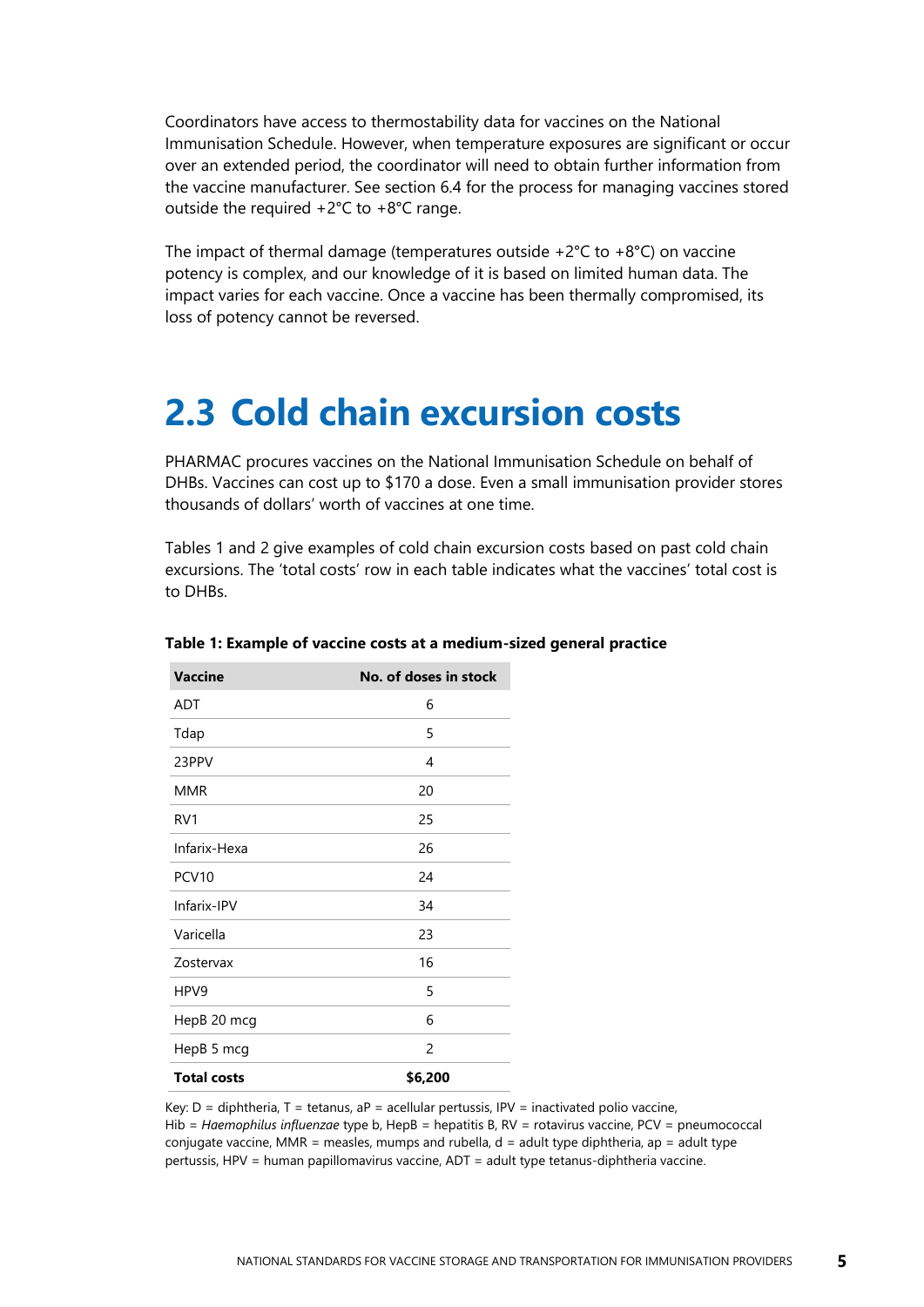#### <span id="page-11-0"></span>**Table 2: Example of vaccine costs at a youth clinic**

| <b>Vaccine</b>     | No. of doses in stock |
|--------------------|-----------------------|
| Tdap               | 8                     |
| <b>ADT</b>         | 8                     |
| <b>HPV</b>         | 9                     |
| HepB 10 mcg        | 8                     |
| <b>MMR</b>         | 9                     |
| <b>Total costs</b> | \$1,650               |

Key:  $D =$  diphtheria,  $T =$  tetanus,  $aP =$  acellular pertussis, IPV = inactivated polio vaccine, Hib = *Haemophilus influenzae* type b, HepB = hepatitis B, RV = rotavirus vaccine, PCV = pneumococcal conjugate vaccine, MMR = measles, mumps and rubella,  $d =$  adult type diphtheria, ap = adult type pertussis, HPV = human papillomavirus vaccine, ADT = adult type tetanus-diphtheria vaccine. Note: The costs above were calculated in 2019.

The costs outlined in the tables above are only one part of the costs associated with a cold chain failure when compromised vaccines have been administered to patients. When these vaccines need to be re-administered, the same unit cost is again incurred. There is also the cost of staff time to contact and explain the events to patients, and the cost of time, equipment and possibly extra staff to re-vaccinate patients. Additionally, intangible costs may arise, such as loss of public confidence in the New Zealand Immunisation Programme and in the immunisation provider.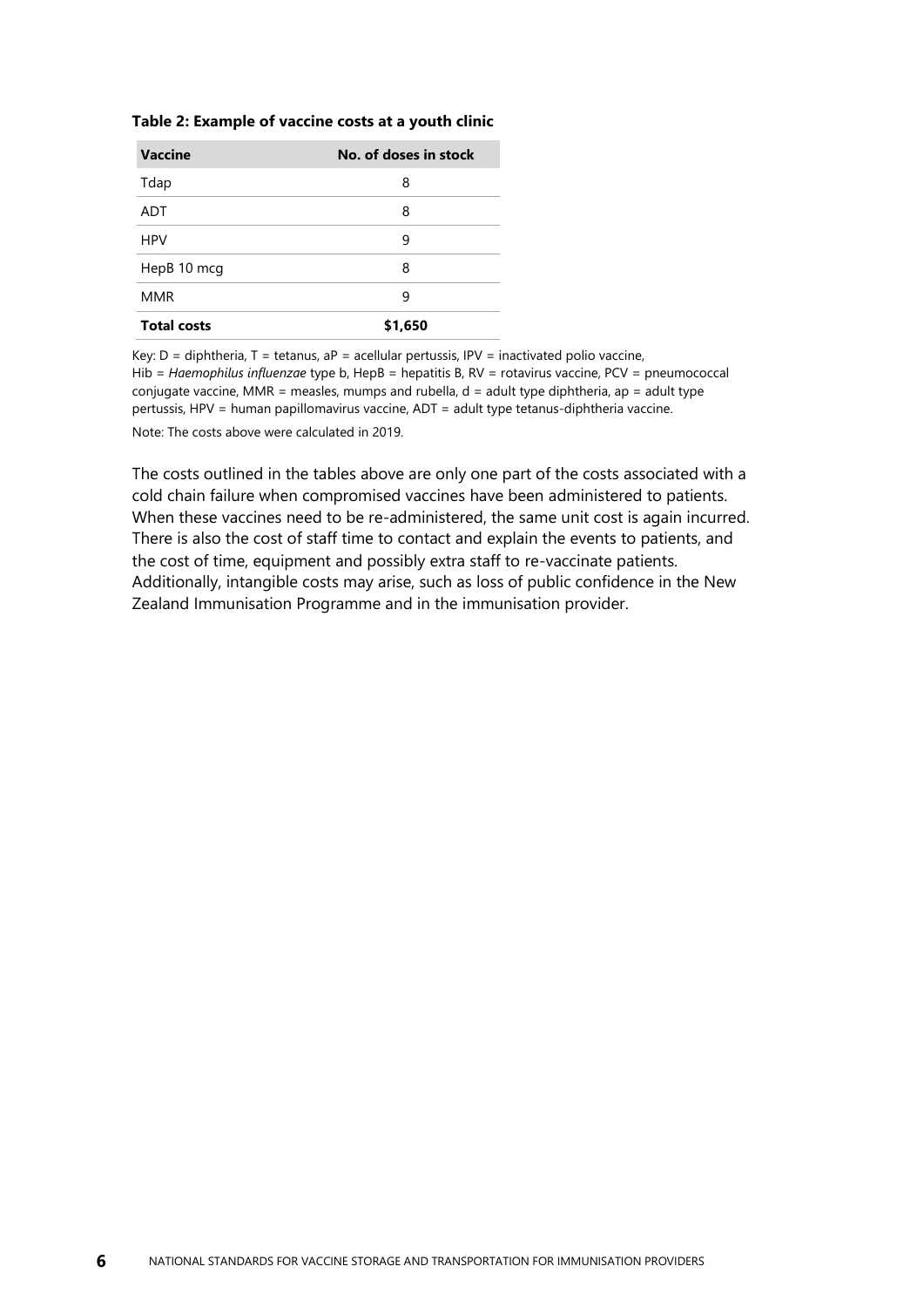# <span id="page-12-0"></span>**3 Cold Chain Accreditation**

Cold chain management of an immunisation provider is assessed through the use of the audit tool Cold Chain Accreditation (CCA). In order to achieve CCA, an immunisation provider is required to demonstrate it has appropriate cold chain management practices and processes in place to meet the standards' requirements. The provider must be able to demonstrate it meets the requirements to hold CCA prior to offering immunisation services and at any point while offering an immunisation programme.

All immunisation providers who store vaccines continuously must have current CCA. This includes but is not limited to general practices, outreach immunisation services, public health units, community pharmacies, corrections facilities, travel clinics, emergency medical services, public and private hospital wards and departments/ pharmacies, and occupational health services. In a secondary care services setting, the National Standards apply to all departments storing vaccines, and can also be used to support cold chain management for the storage of medicines. For general practices it is important to note that CCA is required to meet the Royal New Zealand College of General Practitioners Cornerstone® Standard (section 2, indicator 16) and the Foundation Standard.

All community pharmacies are deemed to hold CCA through their Licence to Operate Pharmacy, unless there are specific operating conditions preventing the pharmacy from offering this service (or refrigerated products in general).

In assessing CCA, a CCA reviewer will assess the provider's past performance and current cold chain knowledge. These findings help to determine the length of time CCA is awarded for; other considerations are the stability of the provider's workforce, the age of the equipment and the provider's cold chain history. CCA can be awarded for up to three years. Community pharmacies must apply for a Licence to Operate Pharmacy annually, and if they continue to provide immunisation services must ensure they continue to meet the requirements of the standards at all times.

CCA assessment is based on the following five components:

- 1. the provider has copies of or online access to appropriate vaccine reference information
- 2. the provider has an appropriate and documented cold chain policy
- 3. the provider carries out appropriate vaccine stock management
- 4. the provider understands requirements for temperature monitoring and refrigerator performance, and monitoring devices and processes are appropriate
- 5. storage and transport equipment meets the requirements of the National Standards.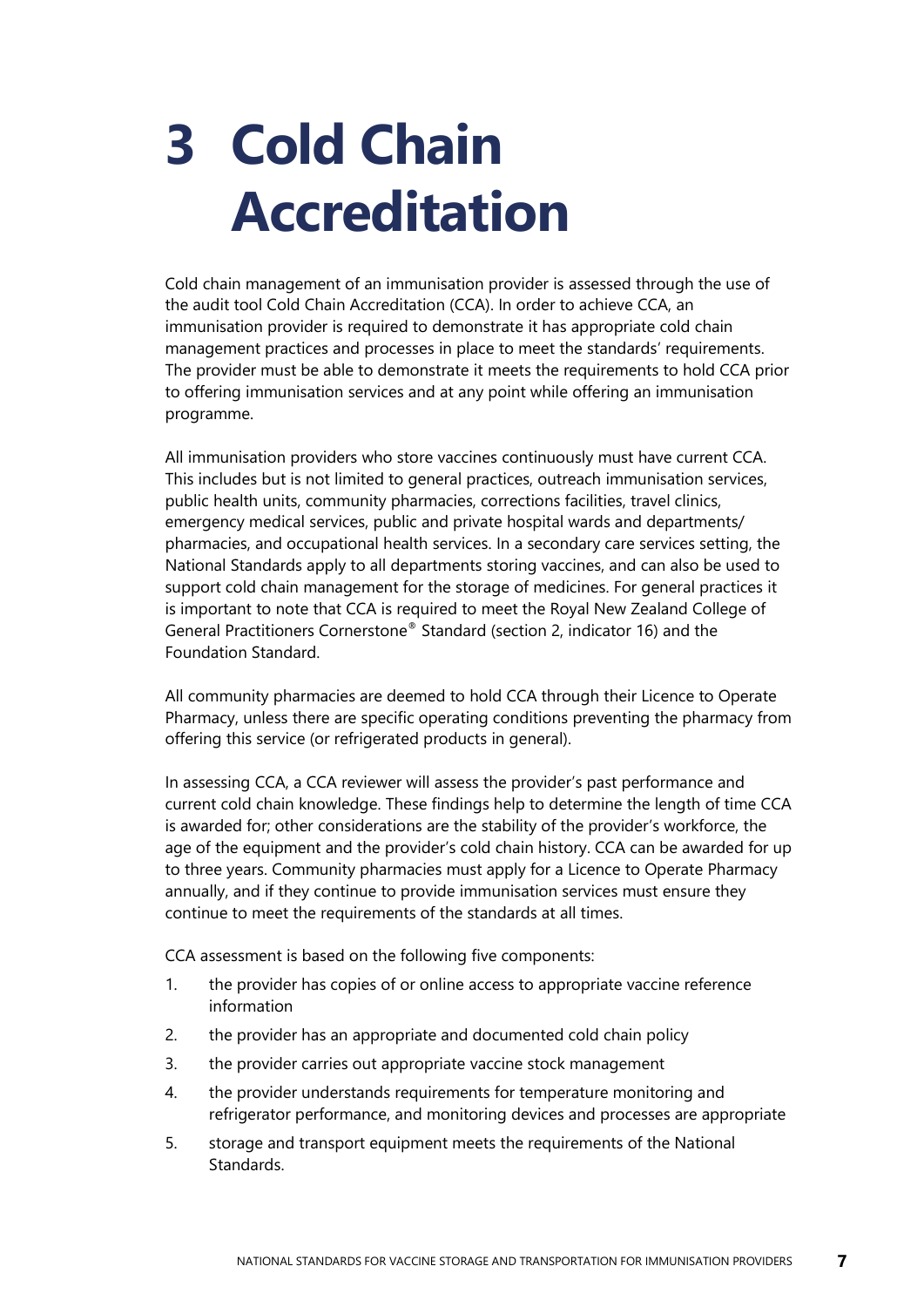Immunisation providers must meet **all** the National Standards for cold chain management and **all** staff must be responsible for the cold chain.

If a provider fails to meet the requirements, or is found to be noncompliant, of the National Standards, the CCA reviewer will work with the provider to develop a remedial plan to achieve the requirements. The provider may administer vaccines while the remedial plan is in place, if the required temperature range of  $+2^{\circ}C$  to  $+8^{\circ}C$  can be maintained at all times and the provider works within the agreed timeframes outlined in the plan. The maximum recommended timeframe for completing the remedial plan is three months.

If a provider is not willing to work on a remedial plan or does not keep to the agreed timeframes, the CCA reviewer will notify the PHO, DHB and medical officer of health, as appropriate. Medicines Control will manage the remedial process for community pharmacies. Where pharmacies are unable to demonstrate compliance with the National Standards, this may result in actions such as a condition being placed on a pharmacy's licence, which, for example, may prohibit the pharmacy from providing vaccination services.

Each DHB should work with the CCA reviewer and/or coordinator, PHO, medical officer of health, the Immunisation Advisory Centre (IMAC) and other immunisation stakeholders to develop a process for working through issues where providers are not achieving or maintaining CCA. This process may include steps such as:

- developing a provider remedial plan and timeframes
- undertaking a CCA reassessment
- following up appropriately if the provider does not complete requirements of the National Standards
- discussing issues with the IMAC regional immunisation advisor, medical officer of health and PHO clinical lead
- formally notifying and making recommendations to the provider
- revoking the existing CCA
- placing vaccine deliveries to the provider on hold.

All DHBs must have a Cold Chain Non-Compliance Policy; which documents the local process for addressing provider cold chain non-compliance. Each DHB must review this process annually and make the documentation available to the Ministry on request.

The Ministry publishes a *CCA Provider Self-Assessment Form* and a *CCA Immunisation Provider Review Form*. To access these, go to the Ministry of Health's cold chain webpage (**[www.health.govt.nz/coldchain](http://www.health.govt.nz/coldchain)**).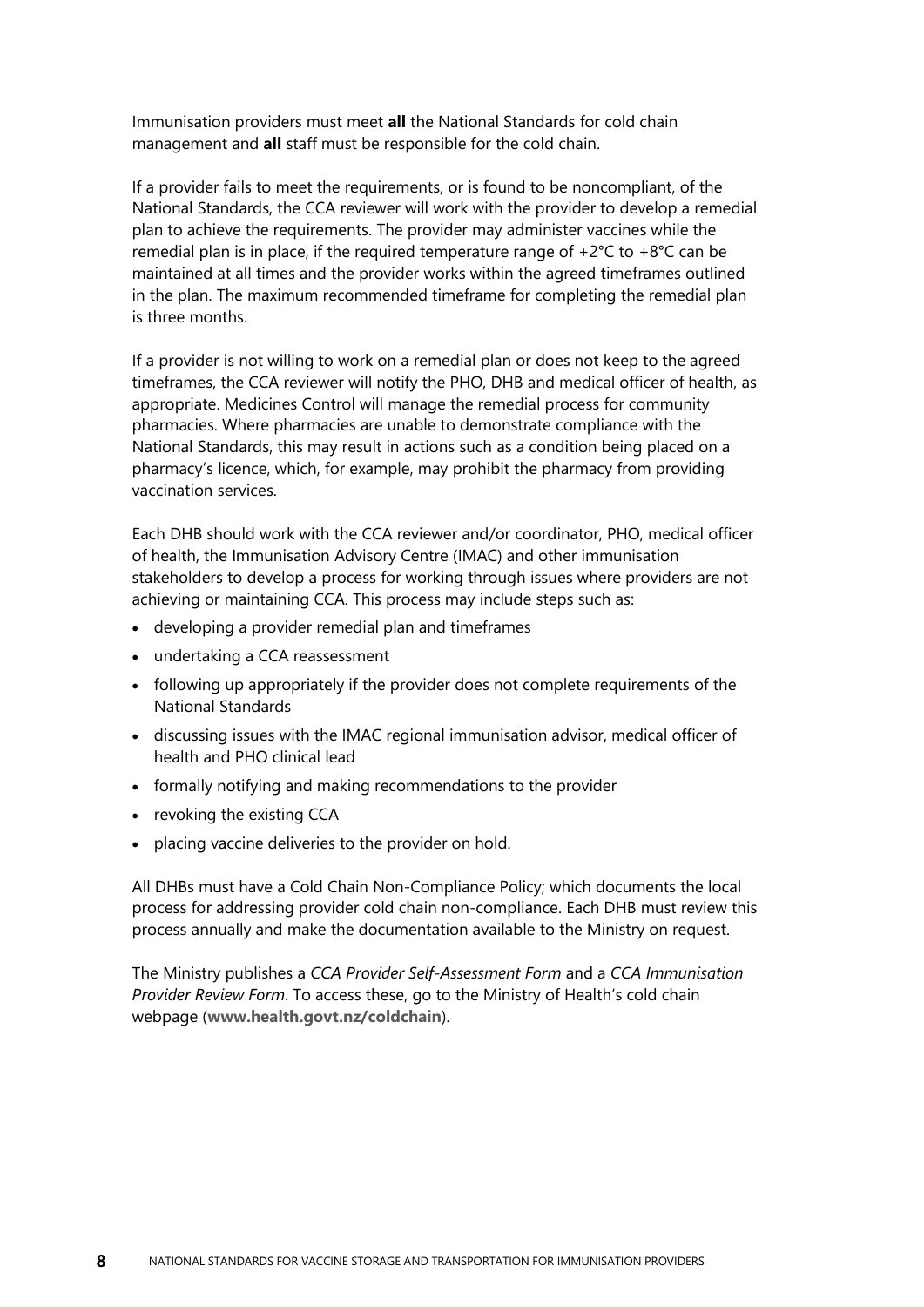# <span id="page-14-0"></span>**4 Cold Chain Compliance**

The existence of the category called 'Cold Chain Compliance' (CCC) acknowledges that a number of immunisation providers offer only short-term services for influenza vaccine.

CCC is issued only when an immunisation provider meets all of the requirements for CCA but are unable to show the three-month continuous temperature monitoring records, and when a new immunisation provider is setting up. It may also be applied in hospital settings for areas stocking influenza vaccine only.

CCC is issued through the same process as CCA: that is, the provider conducts a selfassessment, and then the CCA reviewer undertakes a review of the immunisation provider's cold chain management. A local certificate or letter is issued for CCC; this is valid for up to nine months. The expectation is that the CCC process will be undertaken before the provider begins its immunisation programme each year; where this is not feasible, the provider must complete the CCA self-assessment to confirm they meet the standards requirements and return this to the CCA reviewer for review prior to recommencing/ continuing the immunisation service.

If a provider offered an immunisation service in the previous year, it must produce its temperature recordings (daily recordings and datalogger downloads/records) for that year for the CCC review. All recordings from the previous year should be available, and the reviewer should be able to randomly select dates to view off-site clinic data and on-site refrigerator recordings (note: where the company is the same but the vaccinator contract to provide the services is not, this may not be possible).

CCC is not relevant to community pharmacies providing immunisation services, as their compliance with the National Standards is audited as part of Medicines Control's regulatory activities.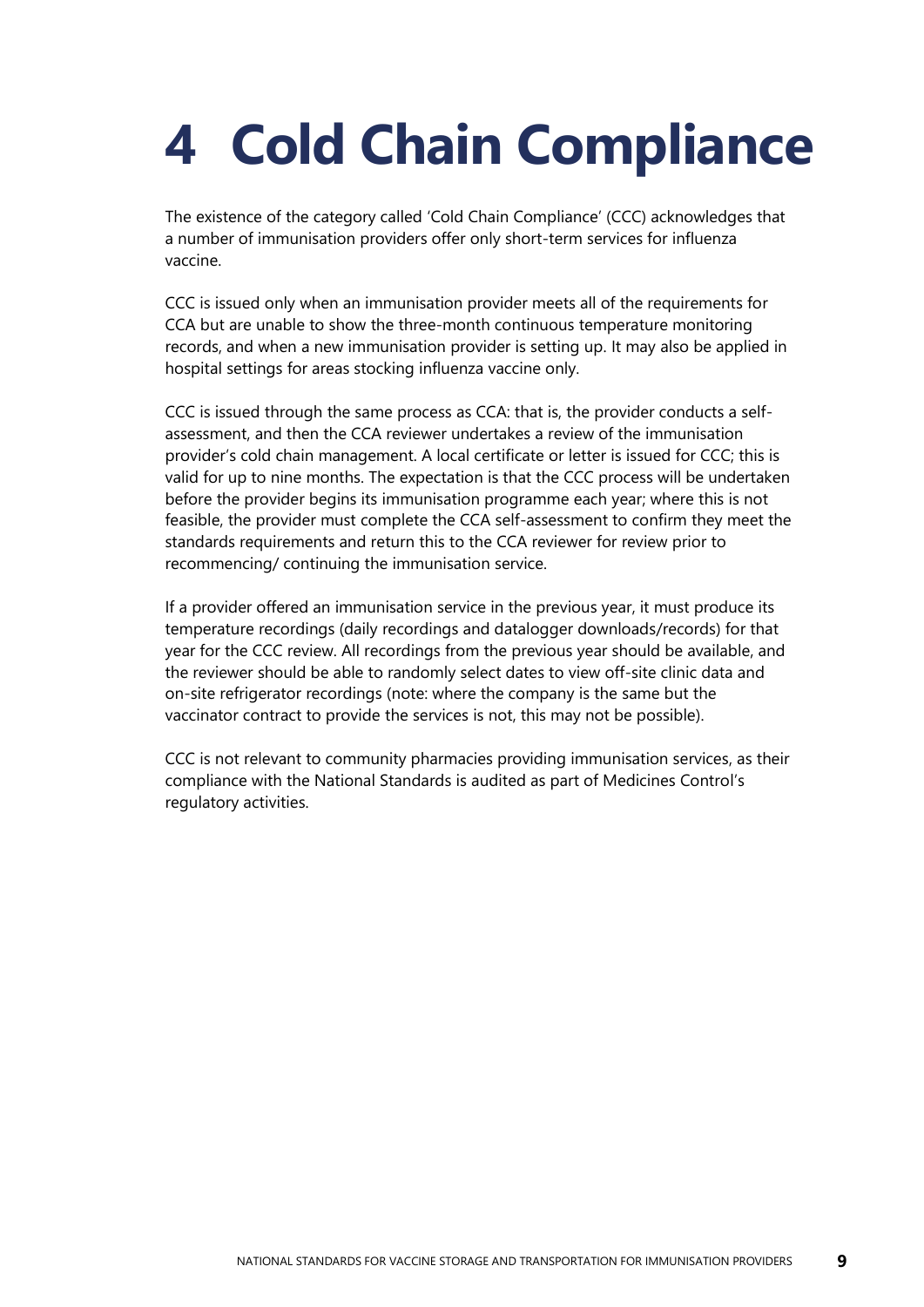# <span id="page-15-2"></span><span id="page-15-0"></span>**5 People**

People play a key role in ensuring that vaccines are kept within the required  $+2^{\circ}C$  to  $+8^{\circ}$ C temperature range when they are stored and transported. All vaccinators are responsible for ensuring the vaccines they administer have been stored correctly.

All clinical staff need a high level of knowledge about cold chain principles and equipment. However, each provider must nominate at least two people to hold overall responsibility for vaccine storage and temperature monitoring.

All clinical staff must have read and understood, and must comply with, their provider's cold chain policy.

All relevant clinical staff must review cold chain records prior to accessing any vaccine, to ensure vaccine thermostability.

All relevant clinical staff are expected to take appropriate action if the cold chain is not maintained.

## <span id="page-15-1"></span>**5.1 Requirements for all immunisation providers**

All immunisation providers must:

- ensure that the minimum and maximum refrigerator temperatures are checked and recorded daily on a temperature recording chart and that the minimum/maximum thermometer is reset at this time
- check the temperature recording chart for variations in temperature before using vaccines
- store the minimum/maximum temperature recording chart by the refrigerator so that all vaccinators can check the recordings before taking the vaccines out of the refrigerators
- keep the temperature records for 10 years, consistently with the Health (Retention of Health Information) Regulations 1996
- ensure that all relevant clinical staff know how to download/access, save and file the datalogger recordings; can review the data and compare it with the minimum/ maximum thermometer readings every week
- immediately act on temperature readings outside the required  $+2^{\circ}C$  to  $+8^{\circ}C$  range by following the process outlined in their cold chain policy; see **[section 6.4](#page-26-1)** for more information
- document actions taken and reasons why temperature readings were outside the required +2°C to +8°C range.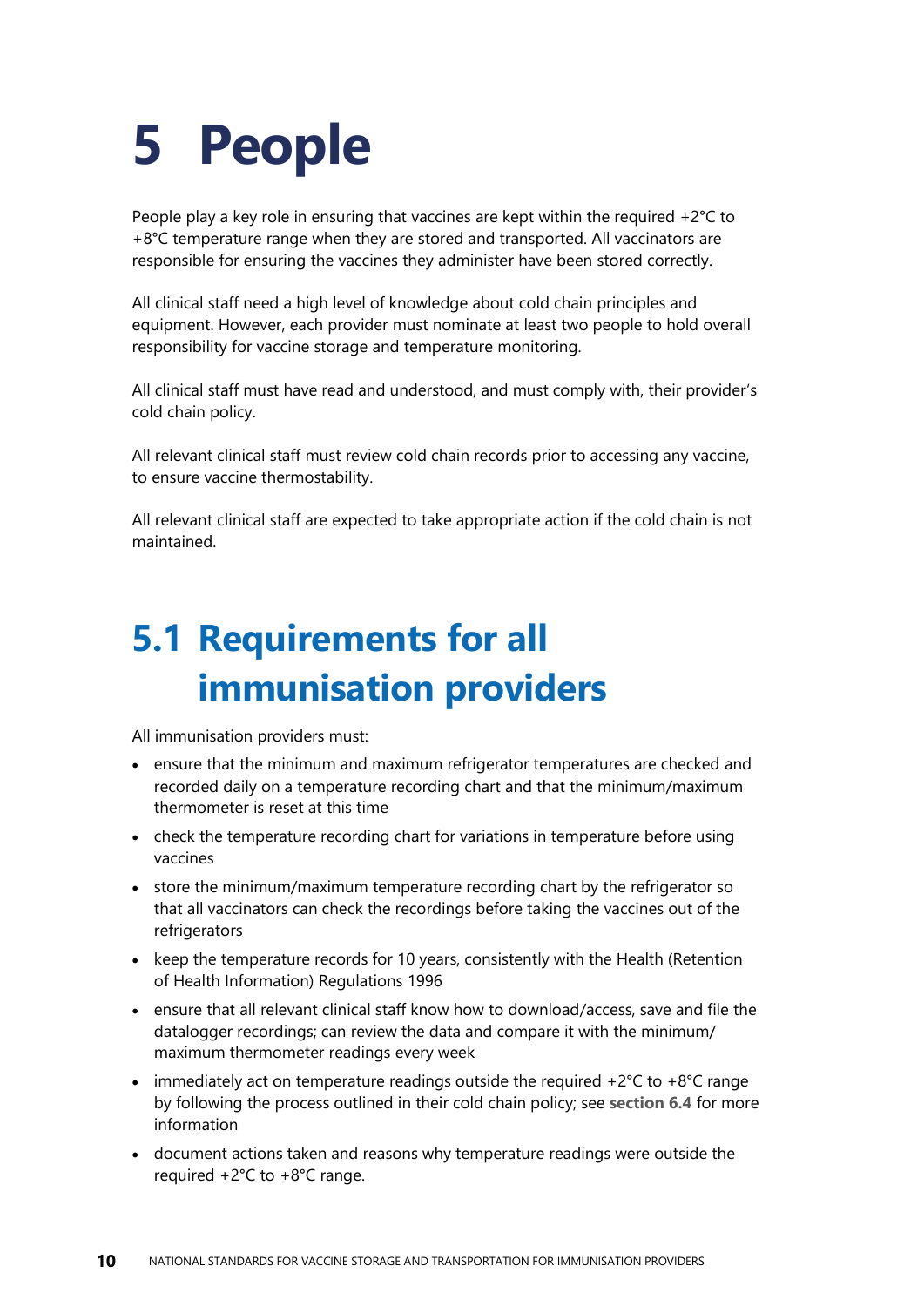## <span id="page-16-0"></span>**5.2 Designated cold chain management leads**

The provider's designated cold chain management leads (a minimum of two people) should be authorised vaccinators, general practitioners or pharmacist vaccinators. Where this is not possible, the provider should discuss the issue with the CCA reviewer and appoint the most appropriate people.

The designated cold chain staff are responsible for:

- ensuring the daily and weekly temperature monitoring checks are undertaken and documented, including ensuring the datalogger is rotated within the refrigerator
- reviewing records at the end of each month to check for seasonal fluctuations and trends
- ensuring that any cold chain breaches, excursions or failures have been followed up
- ensuring all relevant clinical staff are trained on how to check and reset the minimum/maximum thermometer and how to record the minimum and maximum temperatures, and know what to do if the temperature is outside the +2°C to +8°C range
- following up privately purchased vaccine thermostability following a cold chain breach (this should be discussed with the coordinator)
- ensuring all relevant clinical staff know how to download/access and review the datalogger information and know the actions to take if the recordings are outside the required range
- changing, when required, the refrigerator set point, only on advice from the pharmaceutical refrigerator technician, manufacturer or coordinator (this must be documented)
- ensuring the refrigerator performance and daily temperature monitoring equipment are checked for accuracy on an annual basis as part of the refrigerator service
- ensuring spatial logging of the provider's refrigerator occurs every three years by the coordinator.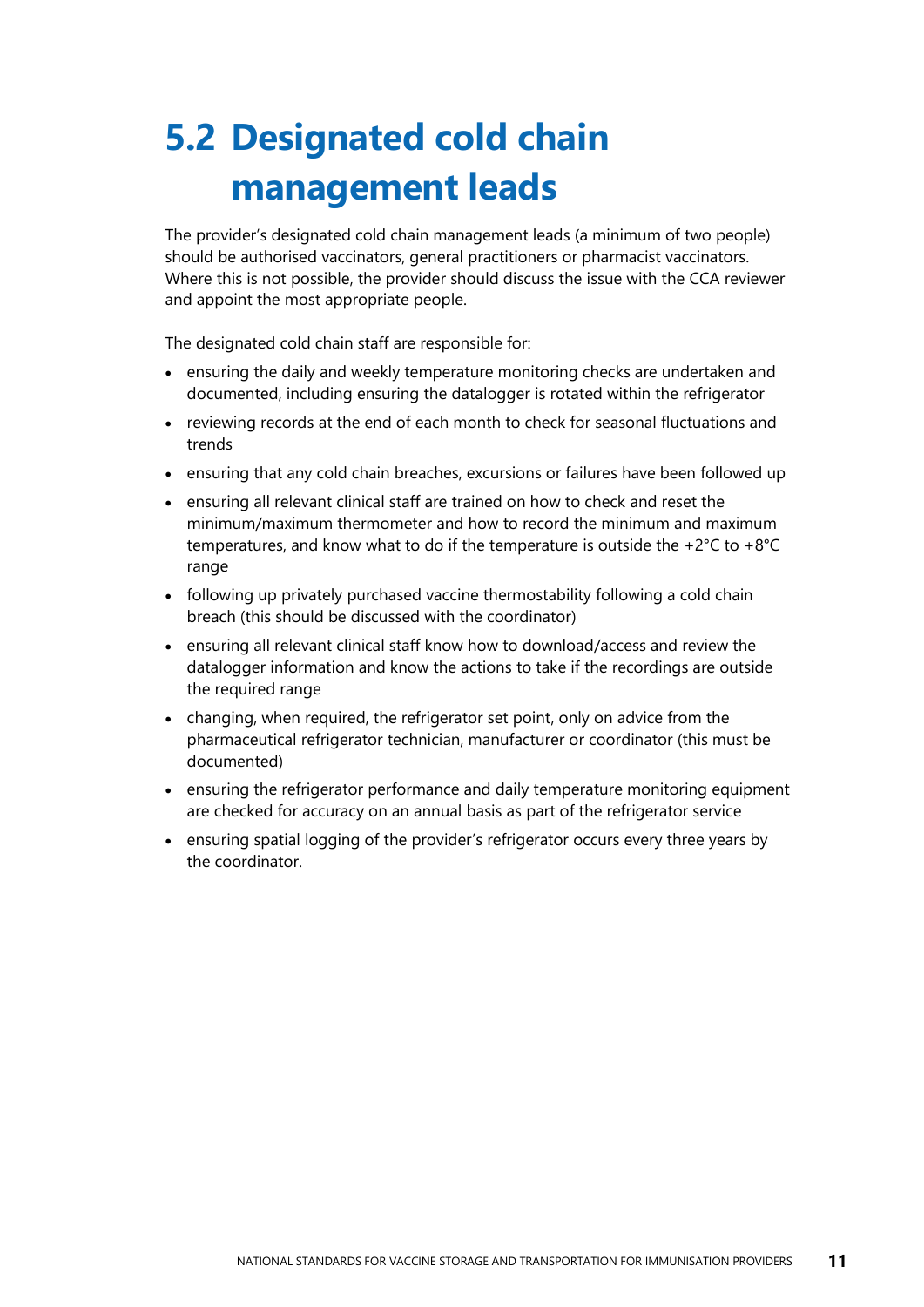## <span id="page-17-0"></span>**5.3 Immunisation/cold chain coordinators**

Immunisation coordination services are defined through the Crown Funding Agreement (CFA) Immunisation Coordination Services service specification between the Minister of Health and DHBs. This service specification outlines the DHB's role in ensuring that all those involved in immunisation provision offer a high-quality and safe vaccination experience. DHBs either directly contract/employ immunisation/cold chain coordinators or contract another organisation (eg, a PHO) to do so. Coordinators provide cold chain education, advice and support, and review cold chain management practices for all immunisation providers, under the CFA. This document uses 'coordinator' to refer to any roles that sit under the CFA, including CCA reviewer.

Coordinators need to be familiar with the standards – and, in particular, the principles behind the standards – so they are able to advise in situations that the standards do not specifically cover.

The standards identify certain roles and requirements for coordinators. In summary, coordinators:

- support providers to implement the standards, and ensure they have appropriate information
- assess providers' compliance with the standards (other than community pharmacies) using CCA/CCC
- spatially log all immunisation providers' refrigerators at least every three years (including community pharmacies), or at the time of CCA/CCC assessment
- provide advice to all immunisation providers in the event of an equipment or power failure
- respond and provide advice to all immunisation providers in the event of a cold chain breach, excursion or failure, including by providing thermostability advice on funded vaccines and by supporting providers to seek advice for privately purchased vaccines
- report all cold chain excursions to the IMAC Regional Immunisation Advisor (RIA) within one week, in addition to local PHO or DHB incident reporting processes
- report all suspected or confirmed cold chain failures to the RIA within one working day, in addition to local PHO or DHB incident reporting processes
- discuss issues of concern with appropriate contacts (eg, DHB, PHO, RIA, Ministry of Health)
- follow the Ministry's process in the event of a possible or confirmed cold chain failure (**[section 6.4](#page-26-1)**).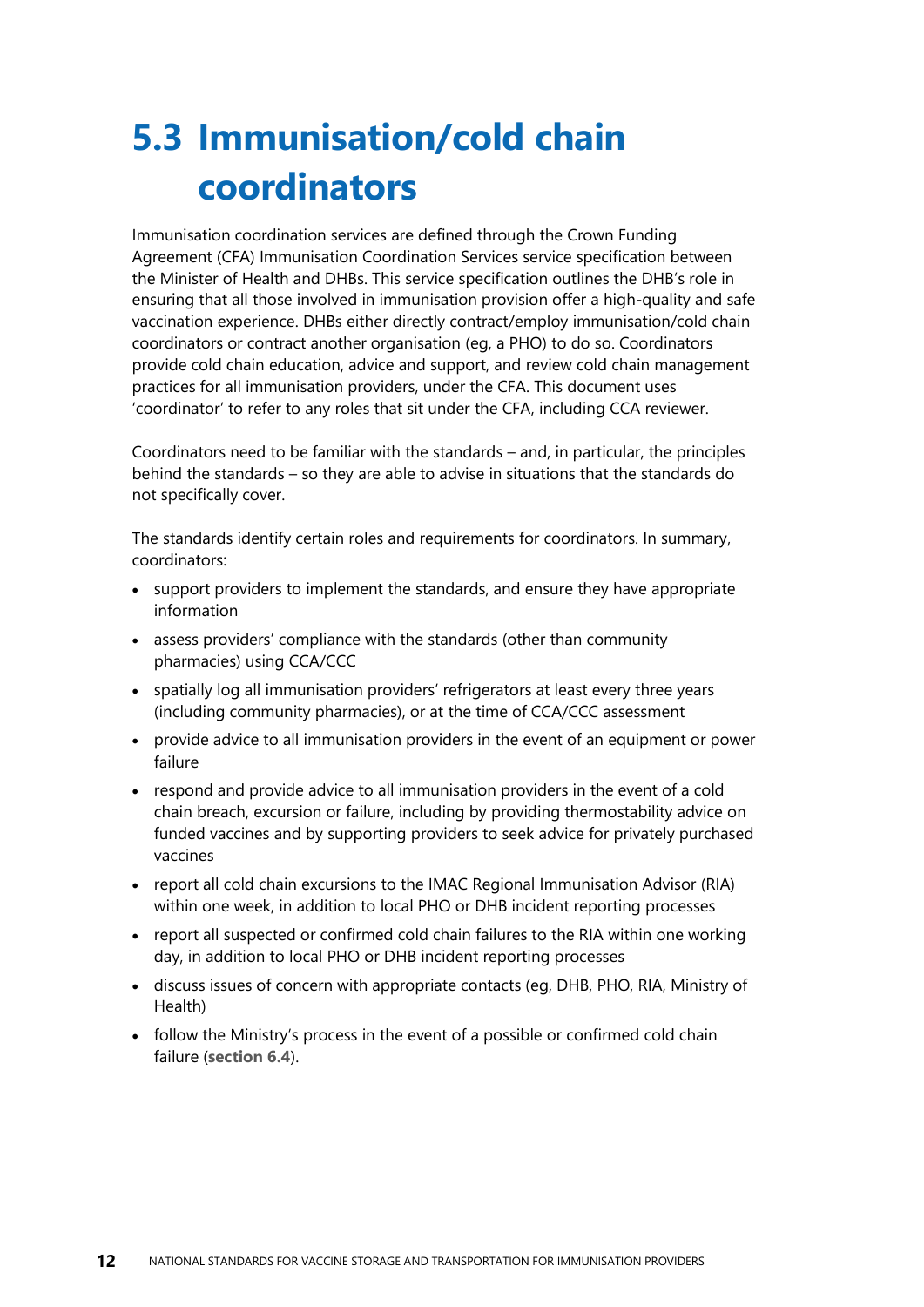# <span id="page-18-0"></span>**6 Systems and processes**

The systems and processes that immunisation providers use ensure the continuity of the cold chain and provide helpful information for all staff in the facility on the appropriate actions to take if a cold chain breach occurs in order to prevent a cold chain failure (that is, to prevent compromised vaccines from being administered to patients). These systems and processes may also support cold chain management for the storage of other refrigerated medicines.

All immunisation providers must have a cold chain policy that contains the required information outlined in the cold chain policy template (**[www.health.govt.nz/coldchain](http://www.health.govt.nz/coldchain)**).

### <span id="page-18-2"></span><span id="page-18-1"></span>**6.1 Provider cold chain policy**

All immunisation providers storing and/or transporting vaccines must have a written, current cold chain management policy that is:

- dated and signed by relevant staff
- reviewed at least annually
- reviewed when the designated cold chain staff, vaccine equipment or processes change, a copy of the this should be supplied to the coordinator.

The policy should specify:

- the names of (at least two) designated staff members responsible for cold chain management
- vaccine and stock requirements for the provider's programme or clinic
- vaccine ordering and stock taking processes
- processes for receiving and storing vaccines
- action to be taken if the provider receives a distributor's temperature monitoring device with their vaccine order (eg, influenza or non-funded vaccines)
- the plan and schedule for cold chain equipment maintenance (including refrigerator annual service according to the manufacturer's recommendations and cleaning schedule)
- processes for monitoring the refrigerator's temperature, including instructions on datalogger use
- details of equipment to use for offsite vaccination clinics, including chilly bins, insulation material and temperature monitoring equipment
- processes for temperature monitoring while vaccines are being stored in chilly bins for offsite immunisation clinics
- action to be taken when the temperature recordings of the refrigerator or chilly bins are outside the  $+ 2^{\circ}$ C to  $+ 8^{\circ}$ C range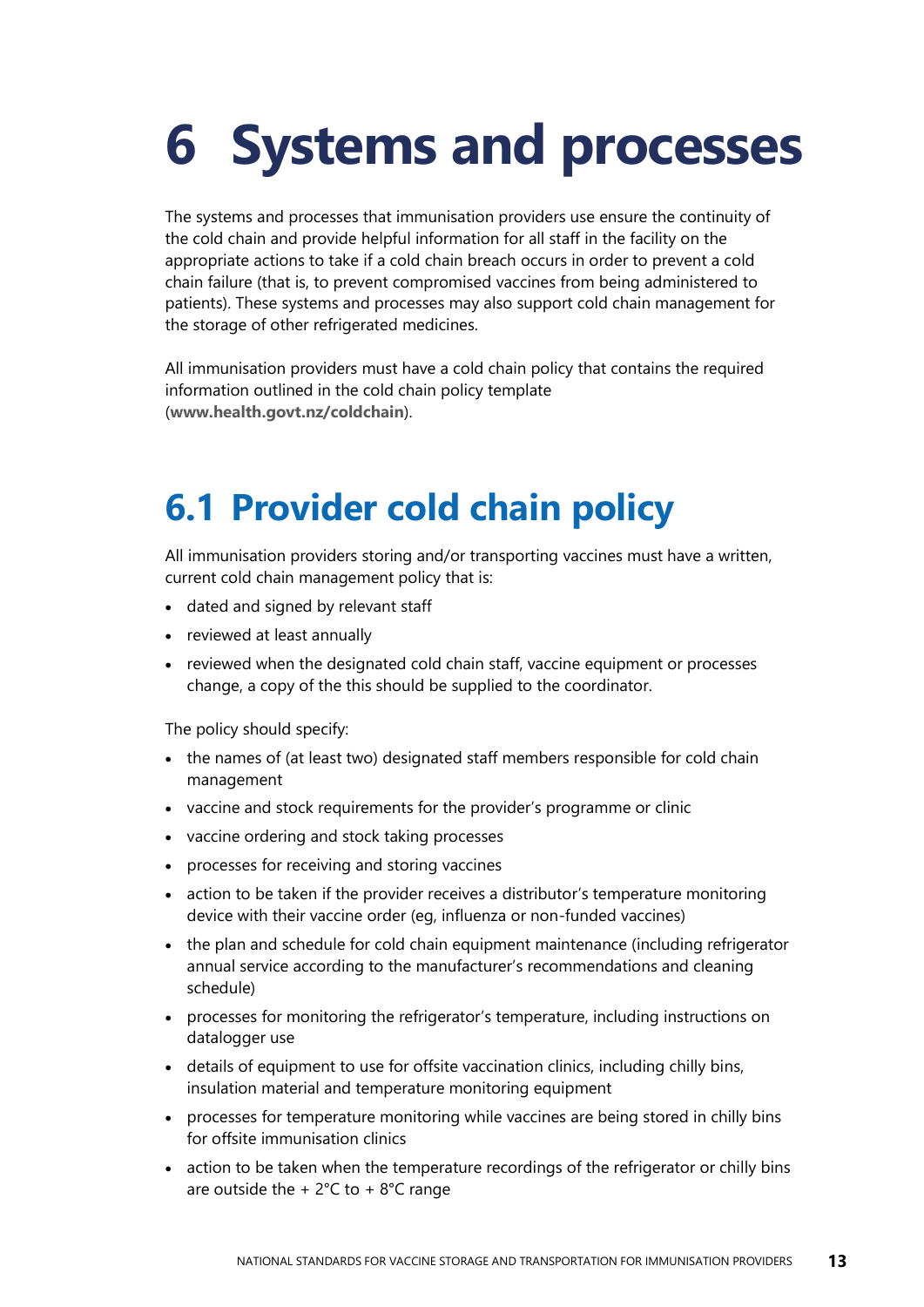- emergency plans and equipment to use if a refrigerator fails and/or a power outage occurs, including a nominated back-up provider (if practical, one that would not be affected by a local power outage, such as a power line being down). If a provider is in an area regularly affected by power outages, it should consider using uninterruptable power supply devices (eg, generators)
- processes for vaccine disposal
- the date when the next annual cold chain policy review is due
- a cold chain orientation plan for new staff, including how to download/access and read the datalogger, what to do and who to contact if there is a cold chain issue, and how to pack a chilly bin and move vaccines to an alternative provider
- a cold chain equipment replacement plan. All pharmaceutical refrigerators have a limited life span, usually around 10 years – immunisation providers must actively plan for replacement, and replace their refrigerator at or before 10 years of age rather than wait until the refrigerator fails to maintain temperature
- action to be taken when the provider receives a National Cold Chain Audit monitor (this only applies to providers who hold National Immunisation Schedule vaccine stock).

The policy should also include space for all relevant staff to sign confirming that they have read and understood the cold chain policy.

## <span id="page-19-1"></span><span id="page-19-0"></span>**6.2 Key requirements for immunisation providers for vaccine stock management**

#### Stock management principles

All immunisation providers should know how much vaccine stock they require at any one time, according to the size of their clinics, the population they are vaccinating and the size of the refrigerator.

Where a provider works with a defined population, it should base its vaccine stock requirements on the known population base, using a similar method to that of general practice.

Overstocking can lead to increased wastage in the event of cold chain breaches, vaccines reaching their expiry dates and insufficient airflow in the refrigerator.

If a provider finds that it is regularly returning expired vaccines, it should review its stock numbers and ordering process and adjust accordingly.

The coordinator can help with working out minimum and maximum stock levels.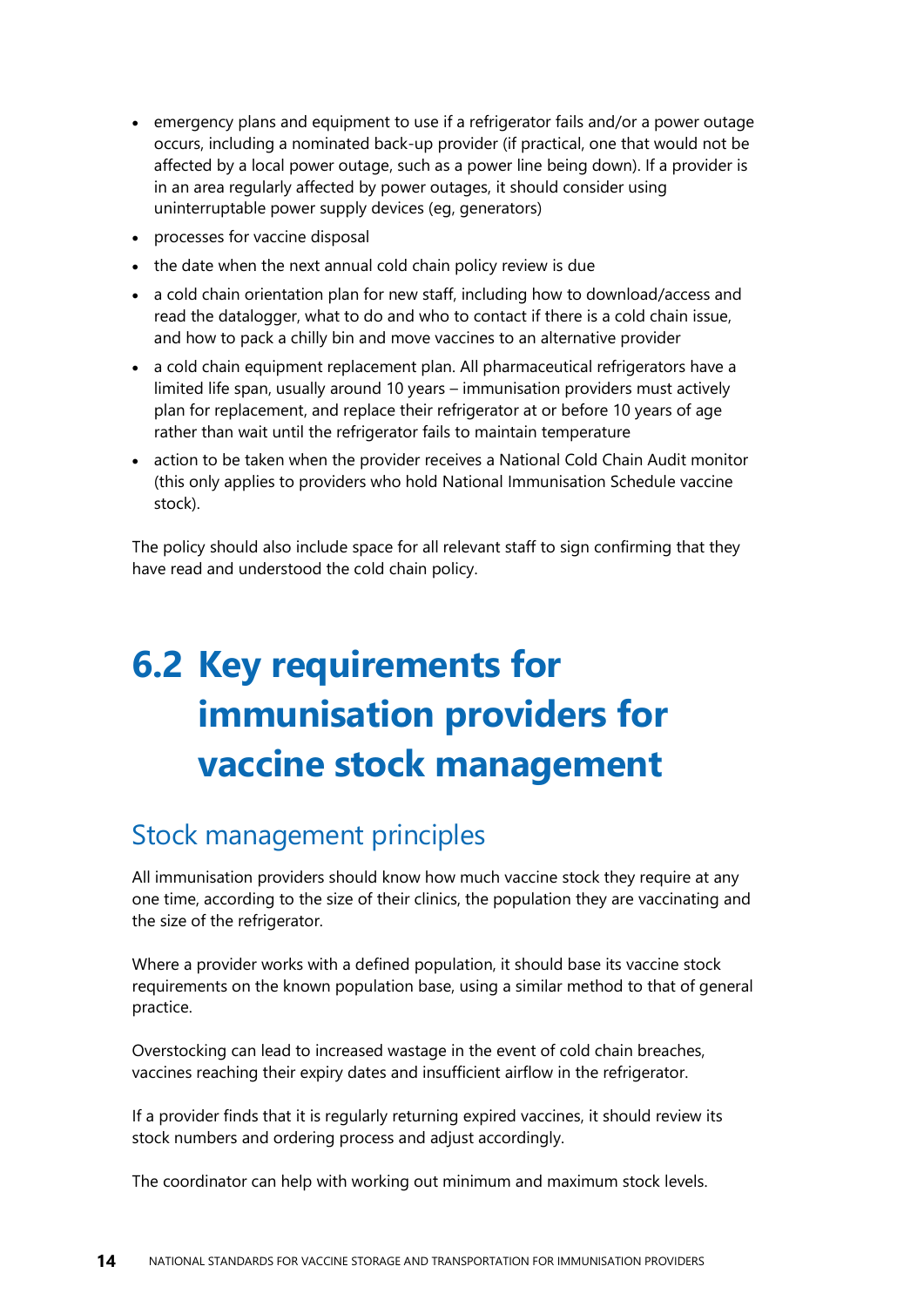#### General practice

General practices should keep a minimum of two weeks' supply but no more than four weeks supply of vaccines. Tables 3 and 4 can help to calculate appropriate levels.

Many vaccines are dispatched in boxes with multiple doses. Table 4 takes this into account.

When ordering Tdap for the 11-year immunisation, providers should also consider the number of vaccines they require for their population of pregnant women.

#### School-based immunisation programmes

School-based immunisation programmes should order vaccines taking into account school roll, consent form return and absenteeism.

#### Immunisation providers with non-defined populations, such as pharmacies and drop-in clinics

These providers should base their vaccine order volumes on minimum order numbers, previous numbers administered and space available in the refrigerator.

#### General practice dose requirements

General practices can use the calculation tables below to help them estimate the volumes of National Immunisation Schedule vaccines (excluding influenza) they need for their practice population. These calculations are based on:

- the number of people enrolled in the practice at a particular time, who are aged under five years, 11 years or 12 years (depending on whether a school-based immunisation programme is delivered in the region) and 45 years and 65 years, assuming 100 percent coverage for all scheduled vaccines
- the number of times each vaccine is used on the schedule.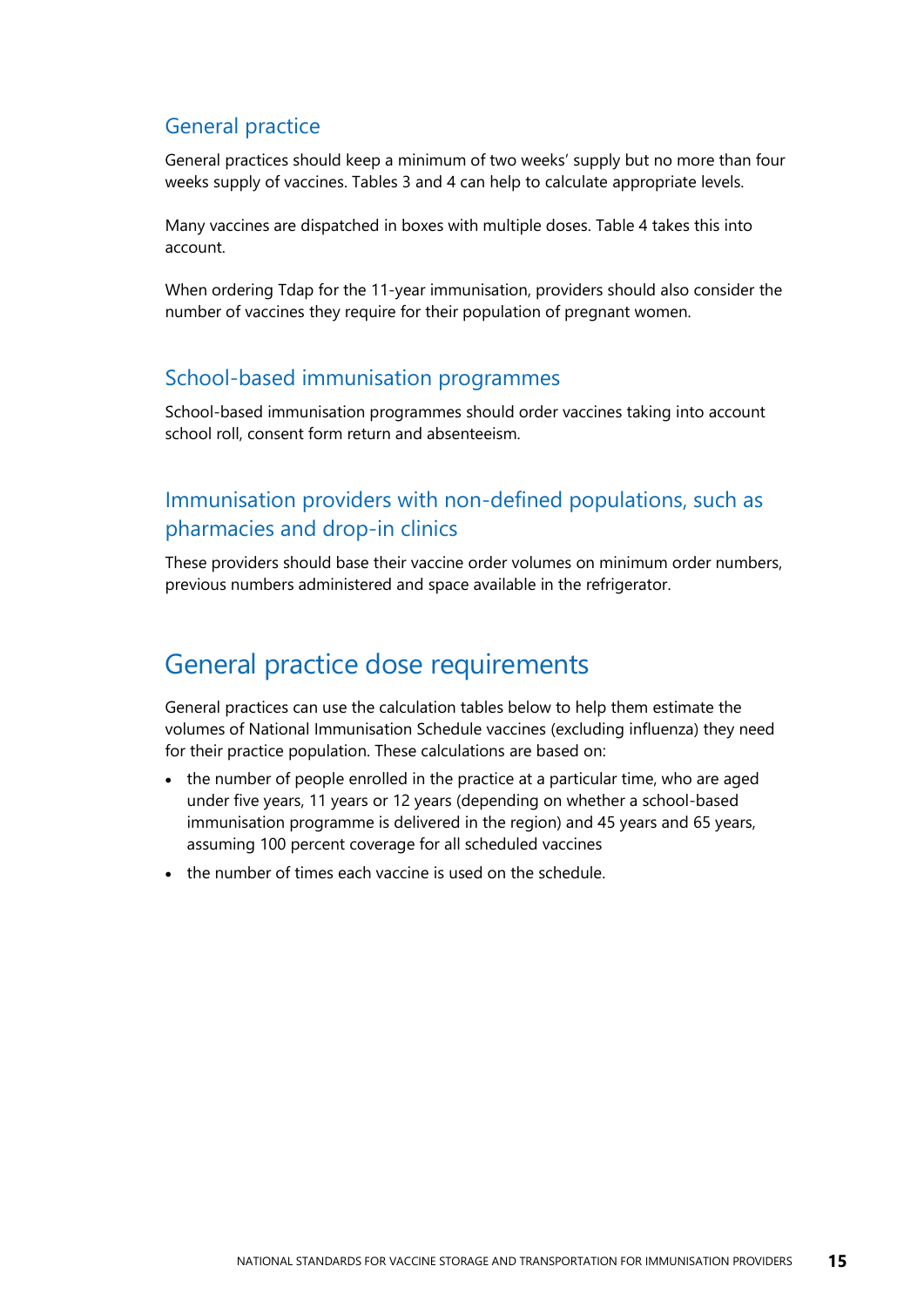| <5-year-old population                       | 50             | 100 | 250            | 500 | 1,000 | 1,250 |
|----------------------------------------------|----------------|-----|----------------|-----|-------|-------|
| DTaP-IPV-Hib/HepB                            | $\overline{c}$ | 3   | 6              | 12  | 24    | 29    |
| RV <sub>1</sub>                              | 1              | 2   | 4              | 8   | 16    | 20    |
| <b>PCV</b>                                   | $\overline{c}$ | 4   | 8              | 16  | 31    | 39    |
| DTaP-IPV                                     | 1              | 1   | 2              | 4   | 8     | 10    |
| Hib and varicella <sup>1</sup>               | 1              | 1   | $\overline{c}$ | 4   | 8     | 10    |
| <b>MMR</b>                                   | 1              | 2   | 4              | 8   | 16    | 20    |
|                                              |                |     |                |     |       |       |
| Single-year age group (eg, 11-year-olds)     | 10             | 20  | 50             | 100 | 200   | 250   |
| Tdap <sup>2, 3</sup>                         | 1              | 1   | $\overline{c}$ | 4   | 8     | 10    |
| HPV $^{2,4}$ (2 doses)                       | 1              | 2   | 4              | 8   | 16    | 20    |
| 45- and 65-year-old population<br>(combined) | 20             | 40  | 100            | 200 | 400   | 500   |
| ADT <sup>5</sup>                             | $\overline{c}$ | 2   | 4              | 8   | 16    | 20    |

#### <span id="page-21-0"></span>**Table 3: Two weeks' vaccine supply (number of doses), per population served by the general practice**

Key:  $D =$  diphtheria,  $T =$  tetanus,  $aP =$  acellular pertussis, IPV = inactivated polio vaccine, Hib = *Haemophilus influenzae* type b, HepB = hepatitis B, RV = rotavirus vaccine, PCV = pneumococcal conjugate vaccine, MMR = measles, mumps and rubella,  $d =$  adult type diphtheria, ap = adult type pertussis, HPV = human papillomavirus vaccine, ADT = adult type tetanus-diphtheria vaccine.

#### Notes

- 1 The calculation for varicella is for the 15-month event only; providers need to consider the number of vaccines doses required for eligible 11-year-olds.
- 2 Tdap and HPV numbers will depend on the number of children vaccinated in a school-based programme.
- 3 When ordering Tdap, providers should consider the number of vaccines the practice requires for pregnant women.
- 4 When ordering HPV, providers should consider the number of vaccines the practice requires for 14-year-old catch-ups.
- 5 The volume of ADT stock required will depend on how many people aged 45 and 65 years are enrolled at the practice and the number of patients seen for acute wound management. The numbers in the table apply to a combined population number for people aged 45 and 65 years of age.
- 6 The volume of VZV stock is based on vaccinating only a population of people turning 65 years; providers need to consider how many vaccines they require for those eligible for catch-up.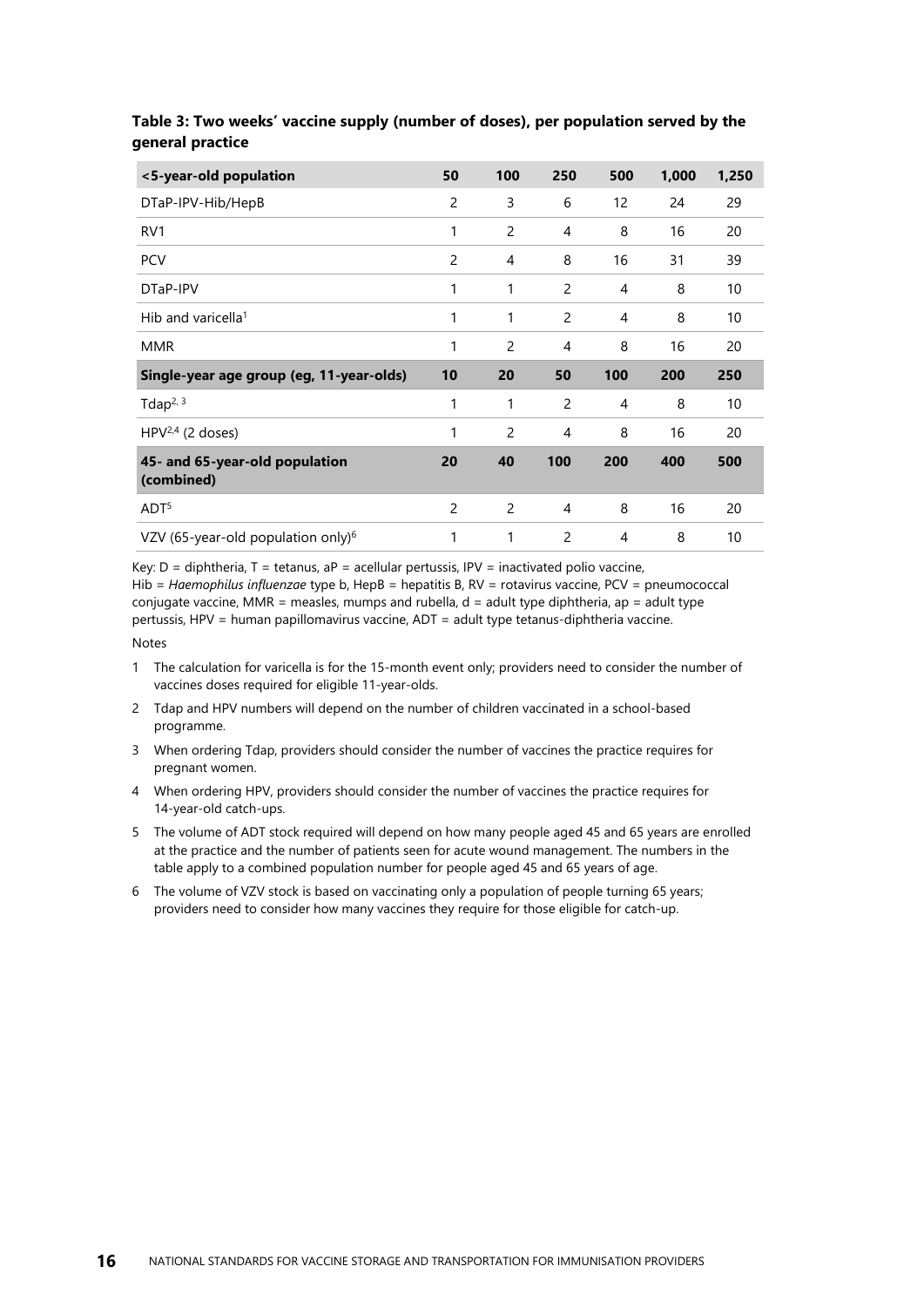| <5-year-old population                       | 50             | 100 | 250 | 500 | 1,000 | 1,250 |
|----------------------------------------------|----------------|-----|-----|-----|-------|-------|
| DTaP-IPV-Hib/HepB                            | 12             | 13  | 16  | 32  | 54    | 59    |
| RV <sub>1</sub>                              | 11             | 12  | 14  | 18  | 36    | 40    |
| <b>PCV</b>                                   | 12             | 14  | 18  | 36  | 71    | 79    |
| DTaP-IPV and Varicella <sup>1</sup>          | 11             | 11  | 12  | 14  | 18    | 20    |
| Hib                                          | $\overline{c}$ | 2   | 4   | 8   | 16    | 20    |
| <b>MMR</b>                                   | 11             | 12  | 14  | 18  | 36    | 40    |
|                                              |                |     |     |     |       |       |
| Single year age group eg, 11-year-olds       | 10             | 20  | 50  | 100 | 200   | 250   |
| Tdap <sup>2, 3</sup>                         | 11             | 11  | 12  | 14  | 18    | 20    |
| HPV $^{2,4}$ (2 doses)                       | 12             | 13  | 16  | 32  | 54    | 59    |
| 45- and 65-year-old population<br>(combined) | 20             | 40  | 100 | 200 | 400   | 500   |
| ADT <sup>5</sup>                             | 12             | 12  | 14  | 18  | 36    | 40    |

#### <span id="page-22-0"></span>**Table 4: Four weeks' vaccine supply (number of doses), per population served by the general practice**

Key:  $D =$  diphtheria,  $T =$  tetanus,  $aP =$  acellular pertussis, IPV = inactivated polio vaccine, Hib = *Haemophilus influenzae* type b, HepB = hepatitis B, RV = rotavirus vaccine, PCV = pneumococcal conjugate vaccine, MMR = measles, mumps and rubella,  $d =$  adult type diphtheria, ap = adult type pertussis, HPV = human papillomavirus vaccine, ADT = adult type tetanus-diphtheria vaccine.

#### Notes

- 1 The calculation for varicella is for the 15-month event only; providers need to consider the number of vaccines doses required for eligible 11-year-olds.
- 2 Tdap and HPV numbers will depend on the number of children vaccinated in a school-based programme.
- 3 When ordering Tdap, providers should consider the number of vaccines the practice requires for pregnant women.
- 4 When ordering HPV, providers should consider the number of vaccines the practice requires for 14-year-old catch-ups.
- 5 The volume of ADT stock required will depend on how many people aged 45 and 65 years are enrolled at the practice and the number of patients seen for acute wound management. The numbers in the table apply to a combined population number for people aged 45 and 65 years of age.
- 6 The volume of VZV stock is based on vaccinating only a population of people turning 65 years; providers need to consider how many vaccines they require for those eligible for catch-up.

#### Influenza vaccine volume requirement

The number of influenza vaccine doses an immunisation provider requires depends on its service and/or enrolled population, and whether it provides:

- funded influenza vaccine to pregnant women, those aged under 65 years with certain medical conditions and those aged 65 years and over
- privately purchased influenza vaccines, or
- an occupational health vaccination service.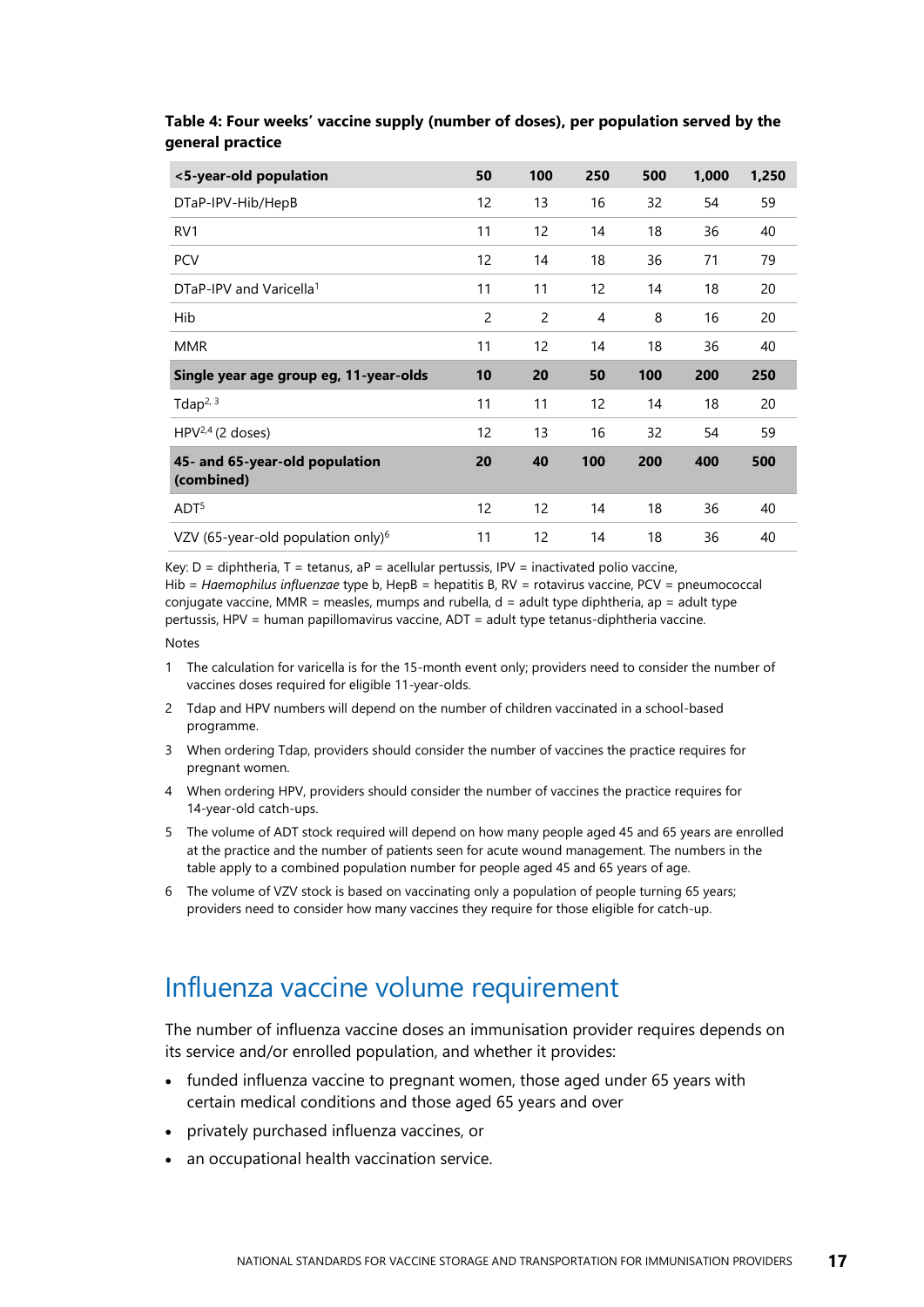Providers should consider the size of their pharmaceutical refrigerators when ordering influenza vaccines, because overstocking a refrigerator places **all** the vaccines in the refrigerator at risk from a cold chain excursion.

#### Ordering vaccines

Immunisation providers are entitled to two free deliveries each month for National Immunisation Schedule vaccines.

For online schedule vaccine order forms, go to the regional distribution stores' National Immunisation Schedule Funded Vaccines website (**[www.fundedvaccines.co.nz/vaccines](http://www.fundedvaccines.co.nz/vaccines)**). Ordering vaccines online provides an audit trail, is less susceptible to errors and is faster than faxing.

Healthcare Logistics distributes influenza vaccine orders to immunisation providers once the vaccine becomes available at the start of the funded influenza programme (from 1 April each year).

Providers can order influenza vaccine from the Healthcare Logistics website (**[www.hcl.co.nz](http://www.hcl.co.nz/)**). Ordering vaccines online provides an audit trail, is less susceptible to errors and is faster than faxing. For more information about ordering influenza vaccine, see **[www.influenza.org.nz](http://www.influenza.org.nz/)**.

#### Receiving vaccines

When a vaccine delivery arrives at an immunisation provider's premises, a designated staff member should:

- check the vaccines have arrived within the designated timeframe (check the packing label for time dispatched and timeframe)
- check whether any vaccines have monitoring devices included (eg, a distributor datalogger) and follow any instructions provided on using/returning those devices
- where no monitoring device is included in the delivery, check the vaccines for any visible signs of exposure to high or freezing temperatures (eg, melted ice packs, damp packaging or ice visible on packaging or inside the vaccine). See the end of this section for more information on what to do in this situation
- check the vaccines delivered are those the provider ordered
- check all vaccines are at least one month before their expiry date
- record vaccine details (including date received, batch number and expiry date) in a vaccine register/log or stock management system
- document the date the vaccines arrived at the provider on the vaccine box or have a documented system for identifying when vaccines were delivered
- leave the vaccines in their original boxes but remove them from the transport container.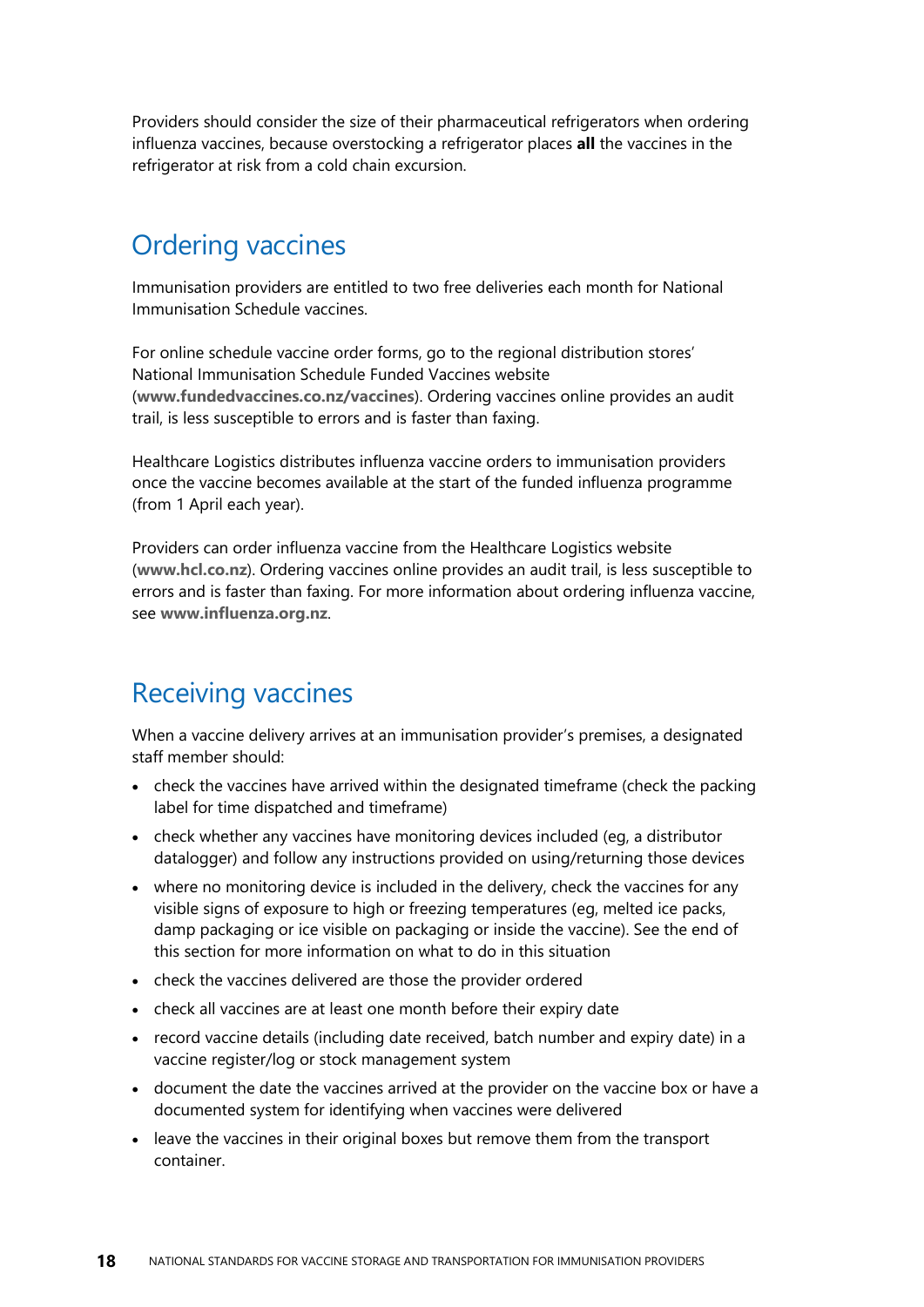If a provider has concerns about the condition of the delivered vaccines (eg, there is evidence of exposure to high temperatures such as melted ice packs and the vaccines are warm to touch, or the vaccines are extremely cold), they should:

- quarantine the vaccines in the pharmaceutical refrigerator
- label the vaccines as not for use until a decision on whether to use the vaccines has been made
- notify the regional distribution store (or Healthcare Logistics in the case of influenza or non-funded vaccines)
- contact the coordinator
- not return vaccines until they have authorisation to do so from the distributor
- advise coordinators of all returned vaccines.

If providers are unsure of how to read a monitoring device transported with a vaccine order they should contact the appropriate distributor or their coordinator for more information. They must keep the vaccines in quarantine within the cold chain while this occurs.

#### Placing vaccines in a pharmaceutical refrigerator

Place vaccines (and other refrigerated pharmaceuticals) in the pharmaceutical refrigerator:

- without any packing material except their original box
- with a 2-3 cm gap between vaccine boxes and the refrigerator walls or plates
- with the delivery date written on the box or a documented system for identifying when vaccines were delivered
- with the expiry dates visible (where possible), to ensure vaccines with the shortest expiry date are used first.

In addition:

- if the vaccines are put into plastic containers, these containers must have holes in the side and bottom to allow air to flow
- other refrigerated pharmaceuticals may be packaged in such a way that the packaging will not interfere with airflow in the refrigerator. A large interior space may be required to ensure adequate airflow; this should be discussed with the refrigerator technician
- the refrigerated vaccines must not exceed 90 percent of available refrigerator storage space.

No food, drink or laboratory specimens should be stored in the pharmaceutical refrigerator.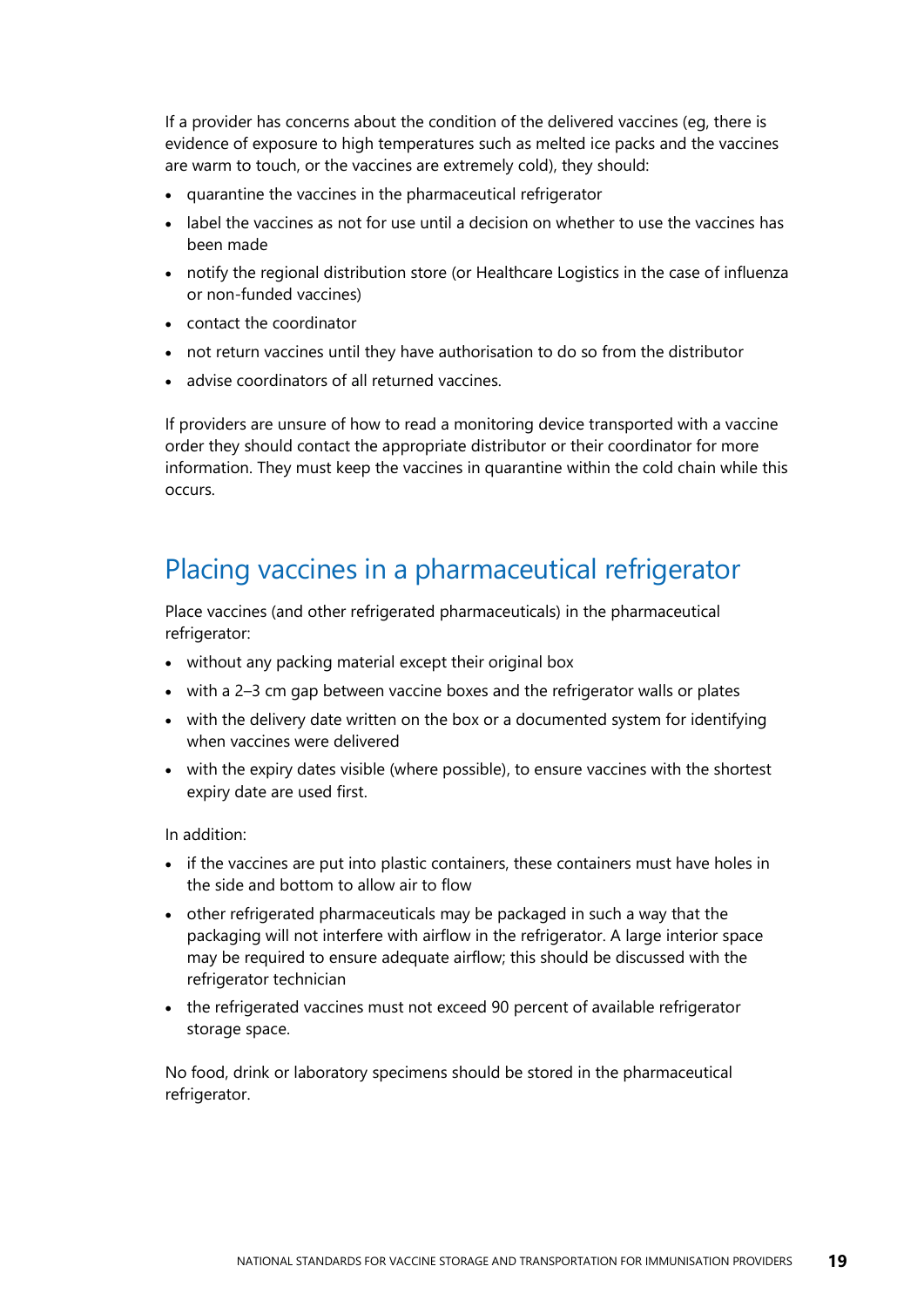## <span id="page-25-1"></span><span id="page-25-0"></span>**6.3 During a power outage or equipment failure**

Pharmaceutical refrigerators do not hold their temperatures when the power supply is interrupted, so it is important to monitor the temperature and to respond to rising temperatures. The following practices are recommended when a power outage occurs or equipment fails.

- Use an external digital minimum/maximum thermometer or datalogger with external display to monitor the internal refrigerator temperature (this should be checked and documented every 30 minutes).
- If the internal refrigerator temperature rises above +7.5°C, seek alternative storage, following the provider's cold chain policy.
- If the internal temperature of the refrigerator falls below  $+2^{\circ}$ C, remove the vaccines and place them in alternative storage, following the provider's cold chain policy.
- If the power outage is widespread, such as across the region or city, contact the coordinator before moving vaccines; there needs to be a priority system for back-up vaccine storage.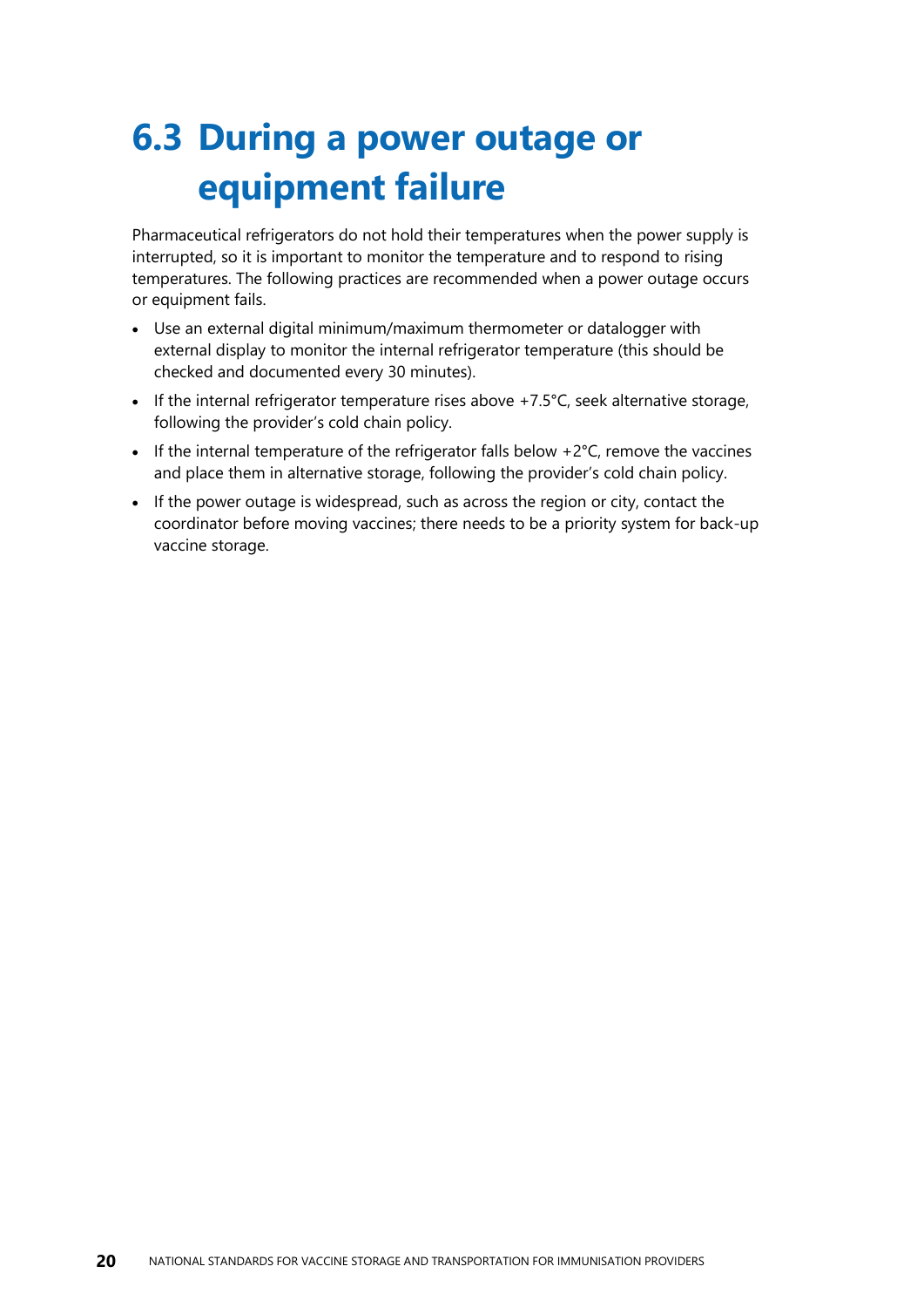## <span id="page-26-1"></span><span id="page-26-0"></span>**6.4 Process for vaccines stored outside +2°C to +8°C**

When a provider finds vaccines have been stored in temperatures outside the required +2°C to +8°C range, it must collect information on the temperature breach and discuss the issue with the coordinator to confirm vaccine stability before using the vaccines or returning them for destruction. The steps below outline the initial process a provider should follow.

Vaccine temperatures are recorded outside required temperature range (below +2°C or above  $+8^{\circ}$ C)\*

Quarantine the vaccines.

- Label and quarantine all the vaccines involved.
- Ensure the vaccines are kept within the required temperature range of  $+2^{\circ}C$  to  $+8^{\circ}C$ . Seek alternative storage arrangements, if required, as per the providers cold chain policy.
- Communicate with colleagues to ensure the vaccines are not used until further notice.
- Document the incident.

#### Confirm and define the incident.

- Review the refrigerator temperature records and download/access information from the datalogger to clarify the cold chain before this event.
- Confirm current refrigerator temperatures.
- Check the refrigerator's service history to date.

Collect as much information as possible.

- What monitoring has taken place (maximum, minimum and/or current thermometer readings)?
- How long were the vaccines stored outside of the required  $+2^{\circ}C$  to  $+8^{\circ}C$  range (minutes, hours or days)?
- Identify all vaccines stored in the refrigerator, the length of time they were stored, usual stock turnover and expiry dates.
- Identify any previous events involving these vaccines where the temperature has gone outside the required+2°C to +8°C range.
- Check whether it is likely that any individuals received a compromised vaccine.

Contact the coordinator, provide them with all of the available information and work with them through to resolution. Complete all required documentation.

Note

When one-off temperature variations of up to 12°C for less than 30 minutes occur for known reasons (eg, stocktake), a provider does not need to notify the coordinator; however, it must document the variations in its records. This does not apply to buffered probes.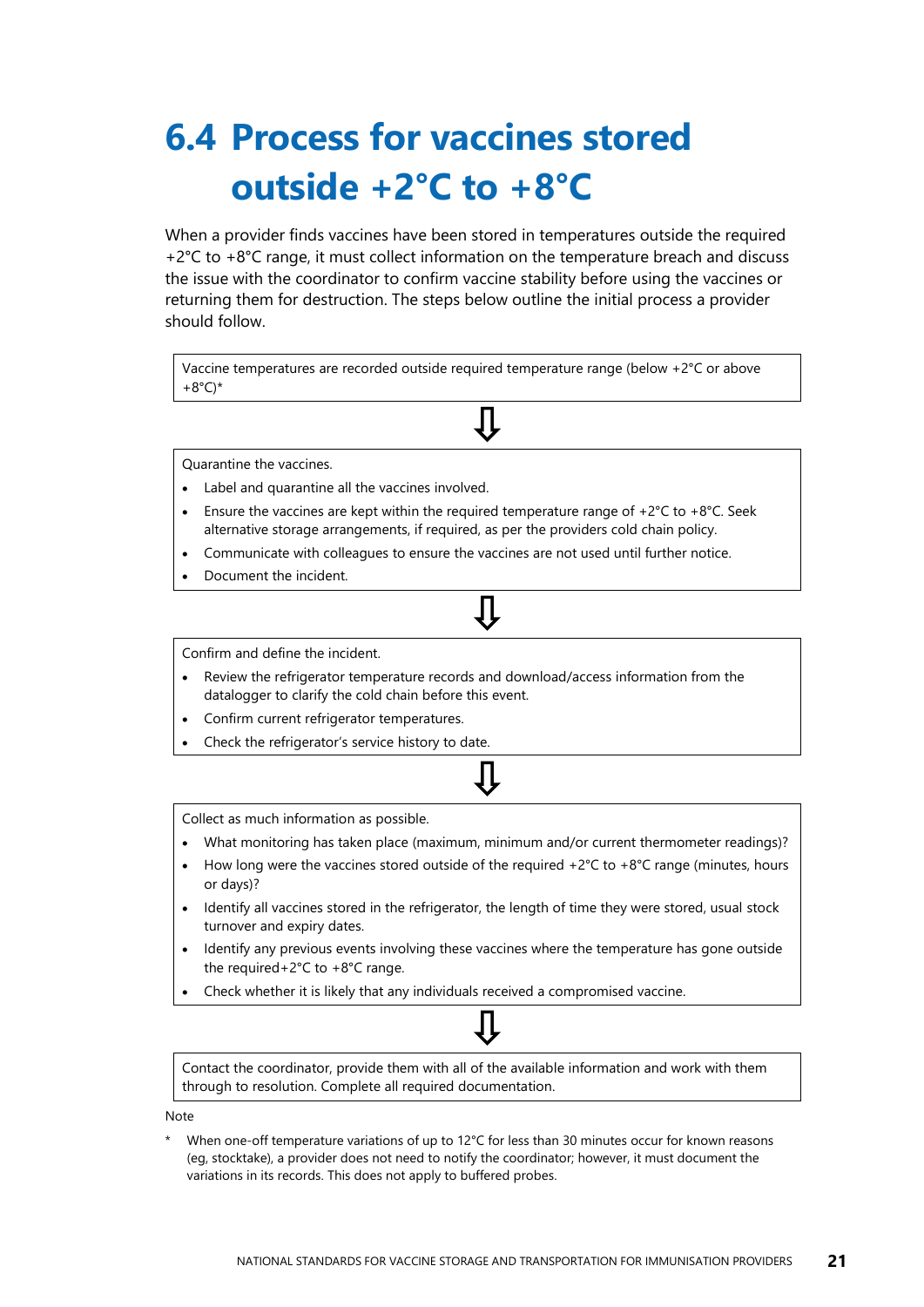If staff do not follow up cold chain breaches and the provider does not contact the coordinator, CCA or CCC may be withheld or revoked and vaccine delivery suspended. If a provider fails to take actions following a cold chain excursion and this failure leads to a cold chain failure (ie, vaccines in a cold chain excursion are administered to patients), then the coordinator, along with the provider, is required to inform the IMAC regional immunisation advisor, PHO clinical lead, DHB lead and the local medical officer of health (as appropriate). The coordinator must notify the Ministry of Health immunisation team by email, on **[immunisation@health.govt.nz,](mailto:immunisation@health.govt.nz)** when a cold chain failure has occurred.

Failure to follow up and document temperatures that are outside the required range may result in clinical staff (and, in the case of community pharmacy, the pharmacy premises) being referred for competence review by their regulatory body (in the case of community pharmacy, to Medicines Control), particularly where a cold chain failure could have been prevented if appropriate action had been taken.

#### <span id="page-27-0"></span>**6.5 Vaccine disposal**

Providers must return all unwanted, discontinued, expired or thermally compromised vaccines to their regional distribution store for secure destruction, including private market vaccines.

Regional distribution stores use a medical waste facility in which vaccines are heat sterilised to make them inactive, and then crushed and buried in a sterile landfill, consistent with requirements under the Resource Management Act 1991.

Providers must contact their immunisation coordinator before disposing of any vaccines, and for help in managing events that result in vaccine wastage, except in cases where vaccines have expired or been discontinued.

To prepare the vaccines for return to the regional distribution store, providers should:

- clearly label them and attach the regional distribution store's 'Vaccines for Destruction' sticker (which providers can download from the regional distribution stores' website: **[www.fundedvaccines.co.nz/vaccines](http://www.fundedvaccines.co.nz/vaccines)**)
- pack them using the standard health and safety precautions that apply to medical sharps waste (eg, using an approved sharps container, or the insulated container in which the vaccines were delivered, and removing all needles other than those attached to unused prefilled syringes; the latter should remain sheathed)
- mark them with the reason the provider is sending them for destruction; for example, due to a cold chain excursion or because they have expired
- record the vaccines as returned for destruction in the provider's vaccine register.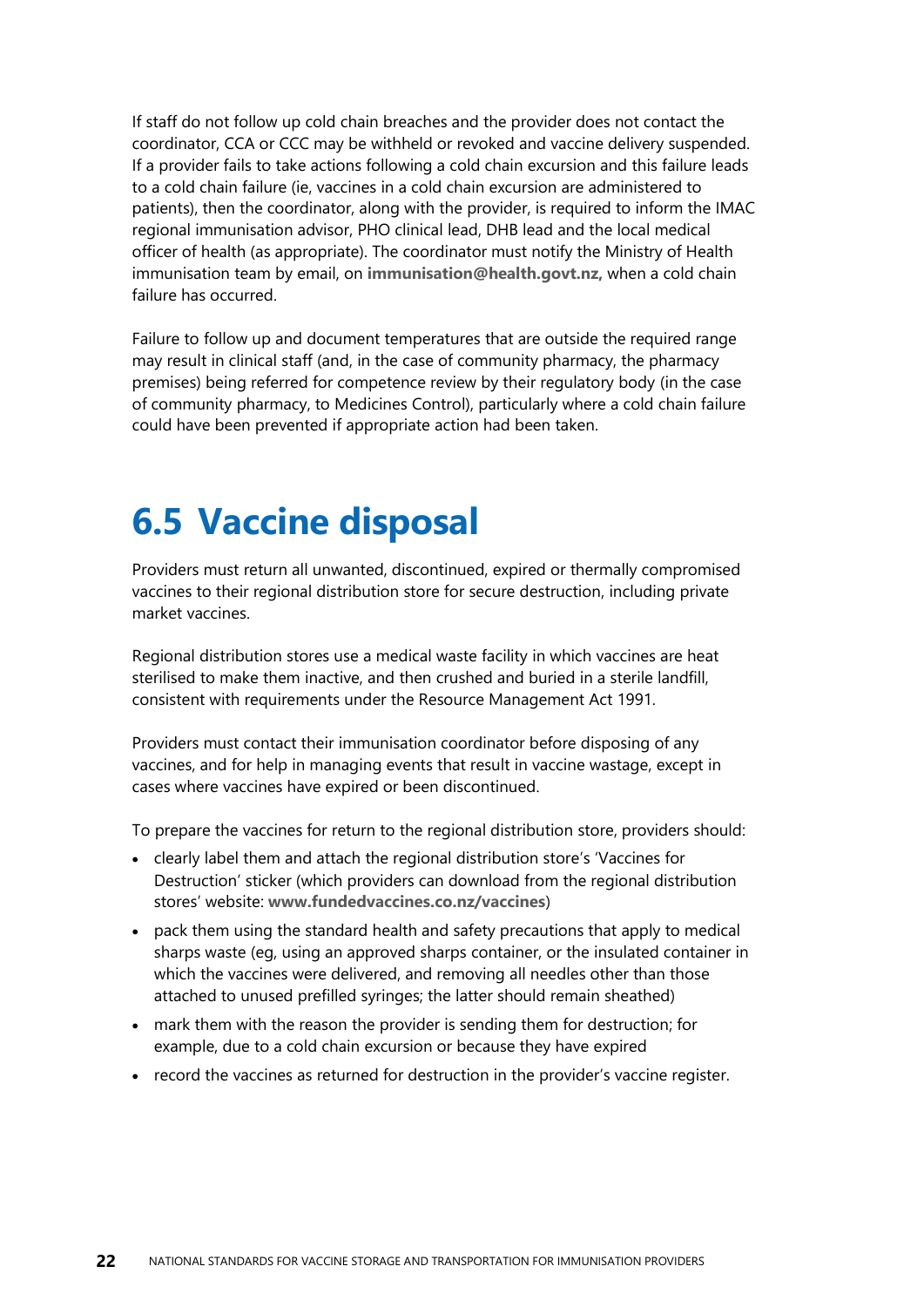# <span id="page-28-0"></span>**7 Equipment**

All equipment used for storing, transporting and monitoring vaccines must be fit for the purpose, appropriately maintained and tested according to the manufacturer's recommendations and the requirements outlined in the National Standards.

All immunisation providers must have a pharmaceutical refrigerator for vaccine storage at each site where they store vaccines. They must replace it every 10 years.

All immunisation providers must have appropriate equipment for transporting and storing vaccines if a power outage occurs or equipment fails. For more information refer to **[section 6.4](#page-26-1)**.

All immunisation providers who offer offsite immunisation clinics – for example, occupational health, school-based immunisation programmes and outreach immunisation services – must have appropriate, tested equipment for this purpose. For more information refer to **[section 7.3](#page-32-1)**.

### <span id="page-28-2"></span><span id="page-28-1"></span>**7.1 Pharmaceutical refrigerator**

All immunisation providers must use a pharmaceutical refrigerator to store vaccines.

The refrigerator must:

- be used to store medicines and vaccines only, consistent with the Medicines Act 1981, section 47
- be left on at all times (unless empty of stock; in this case, before storing vaccines again, a provider must monitor the temperature for a minimum of 24 hours with a datalogger)
- be plugged into an independent power point
- have a plug protected through a power point protector and/or a large, bright notice that tells people not to unplug the refrigerator
- not be in direct sunlight or against a heat source
- be in a ventilated room and operated in ambient temperature conditions according to the manufacturer's recommendations
- be installed at least 4 cm but preferably 10 cm away (or according to the manufacturer's requirements) from surrounding surfaces, to allow air to circulate around the condenser
- be levelled in a way that allows the door to close automatically if left ajar
- have door seals in good condition to allow the door to close easily and securely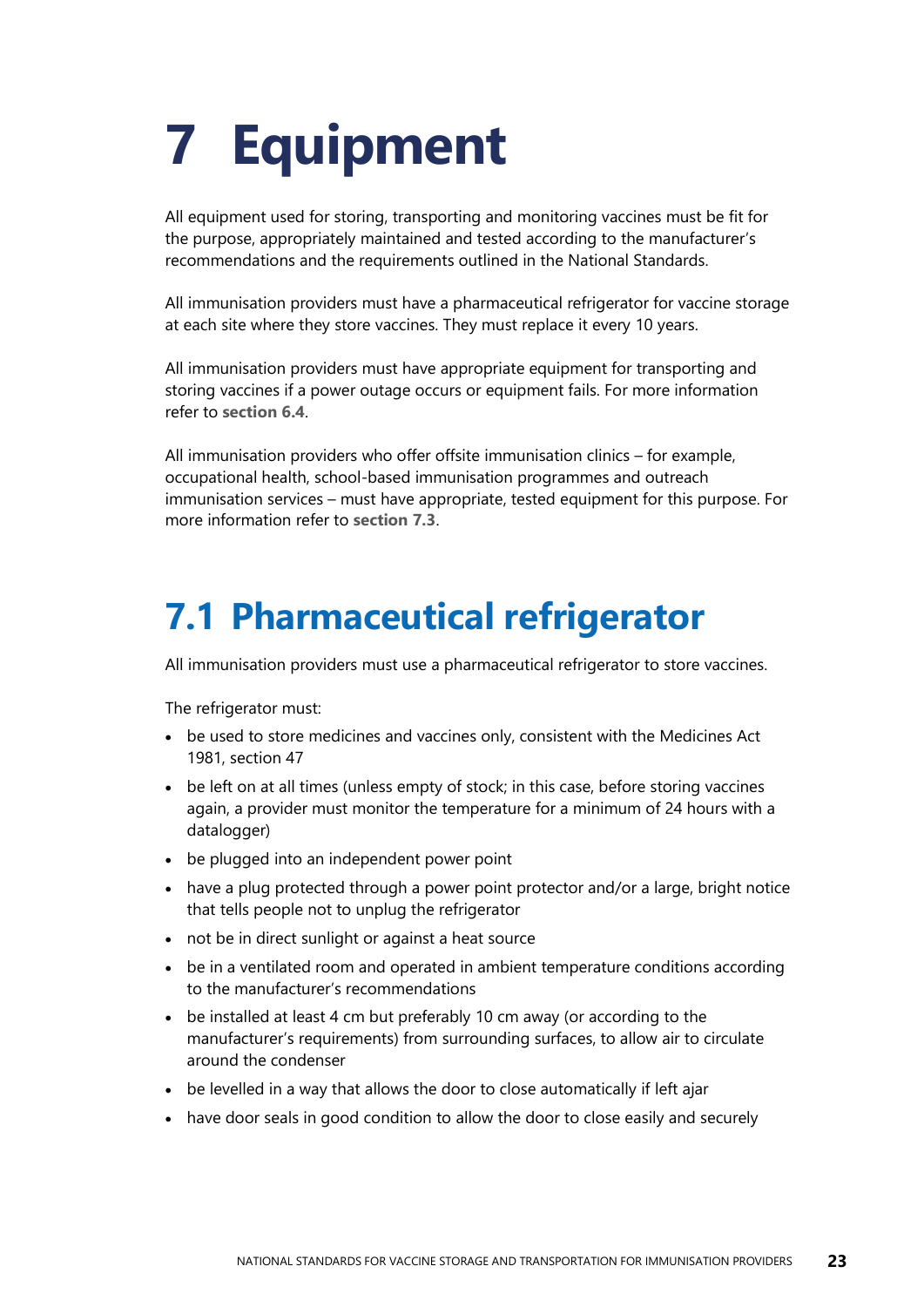- have grille-type shelves to allow the air to circulate
- be serviced annually (including validation of refrigerator temperature monitoring equipment) by an approved/licensed refrigerator technician and documented.

Note: External surge protectors should be in place for all pharmaceutical refrigerators. In addition, providers (particularly community-based providers) should put a notice at the meter box advising staff not to turn off the power before consulting the person responsible for vaccine management.

All pharmaceutical refrigerators have a limited life span: usually around 10 years. Immunisation providers must actively plan for their replacement, and replace their refrigerator at or before 10 years rather than wait until the refrigerator fails to maintain temperature. See **[Appendix 1](#page-35-3)** for more information about pharmaceutical refrigerators.

## <span id="page-29-1"></span><span id="page-29-0"></span>**7.2 Monitoring the temperature of the pharmaceutical refrigerator**

Either the manufacturer or the provider must monitor every new refrigerator on site using a minimum/maximum thermometer and datalogger for a minimum of 24 hours before use, to ensure that the refrigerator is maintaining the  $+2^{\circ}$ C to  $+8^{\circ}$ C range, before placing vaccines into it. Where this is not practical (eg, due to ongoing vaccine storage requirements), the provider should download/access the datalogger at the end of the business day after the refrigerator has been installed, and again prior to the vaccines being used in the morning of the next day, to confirm that cold chain has been maintained.

The provider should keep temperature recordings for the pharmaceutical refrigerator for at least 10 years.

Each refrigerator must have two forms of temperature monitoring equipment, as follows.

- 1. **The daily check device using a minimum/maximum thermometer with externally visible display**
	- If the manufacturer considers it appropriate, the provider may use the inbuilt refrigerator temperature recording device.
	- Otherwise the provider can use an external digital minimum/maximum thermometer with audible alarm (placing the probe inside a vaccine box (or skillet) in glycol solution or a foam block).

Staff should take minimum and maximum temperature readings and record them once a day – ideally first thing in the morning – and then reset the monitoring device.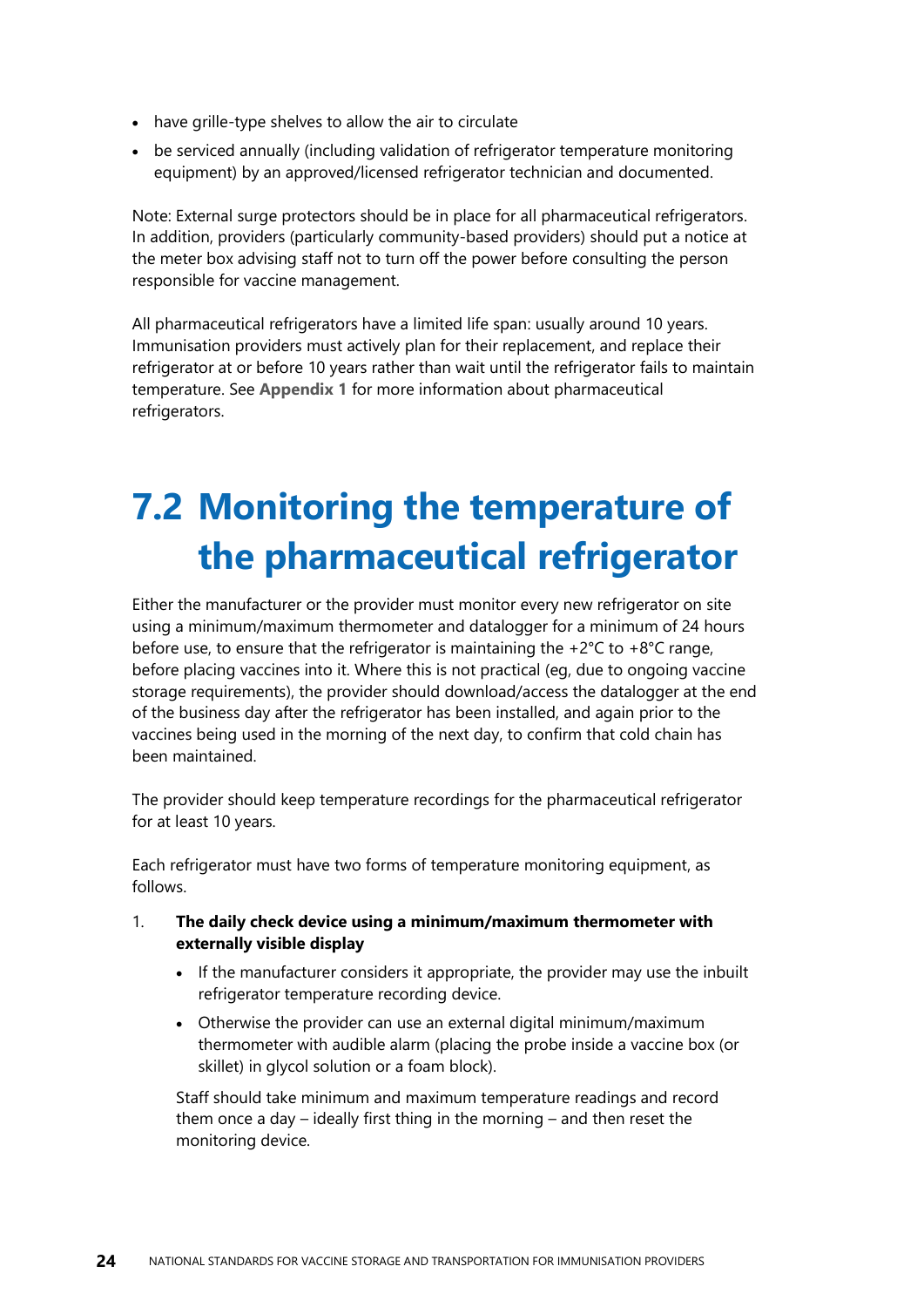#### 2. **The weekly check device using an electronic temperature recording device**

The weekly check device (datalogger or equivalent: see 2a and 2b below) does not override the need for the provider to check and record the daily minimum and maximum temperatures.

Providers should also be aware of where the sensor is for both daily and weekly check devices. The devices should measure the temperature in different parts of the refrigerator, and must not share a sensor.

Providers must ensure that the electronic temperature recordings device data is reviewed weekly and also whenever the daily check minimum/maximum recordings indicate that the refrigerator temperatures have been outside the +2°C to +8°C range. Please note that buffer materials (eg, glycol solution) are less sensitive to short-term changes in temperature.

The data from the weekly check device may be stored electronically (provided it is backed up) or on a paper system recording daily minimum and maximum recordings (the system must allow access to the actual logger's readings at a later date).

#### 2a. **A datalogger**

Dataloggers are self-contained temperature recording devices; they come in many shapes and sizes. It is necessary to configure them on a computer before placing them in the refrigerator. Dataloggers:

- measure the current refrigerator temperature at preset intervals and record that information, which can be downloaded/reviewed
- are powered separately from the refrigerator and the minimum/maximum thermometer (and have a back-up power system if they are not battery operated)
- should be preset to record the current temperature at least every 10 minutes (a five-minute interval is recommended if the logger has the capacity)
- must have their information downloaded/accessed every week and compared with the daily minimum and maximum recordings to check for any unexplained temperature variations; in this case providers should take appropriate action, including informing the coordinator
- should have the rollover function enabled to ensure the most recent data is kept if their memory becomes full (this usually occurs if the data is not downloaded/accessed regularly)
- should be rotated through the interior of the refrigerator to check for any temperature variations unless the manufacturer instructs otherwise
- although not required, should be calibrated according to manufacturers' requirements
- should have their battery checked and replaced before it runs out. If a provider is unable to change the battery, it should replace the datalogger (according to the manufacturers' recommendations) before it runs out of battery.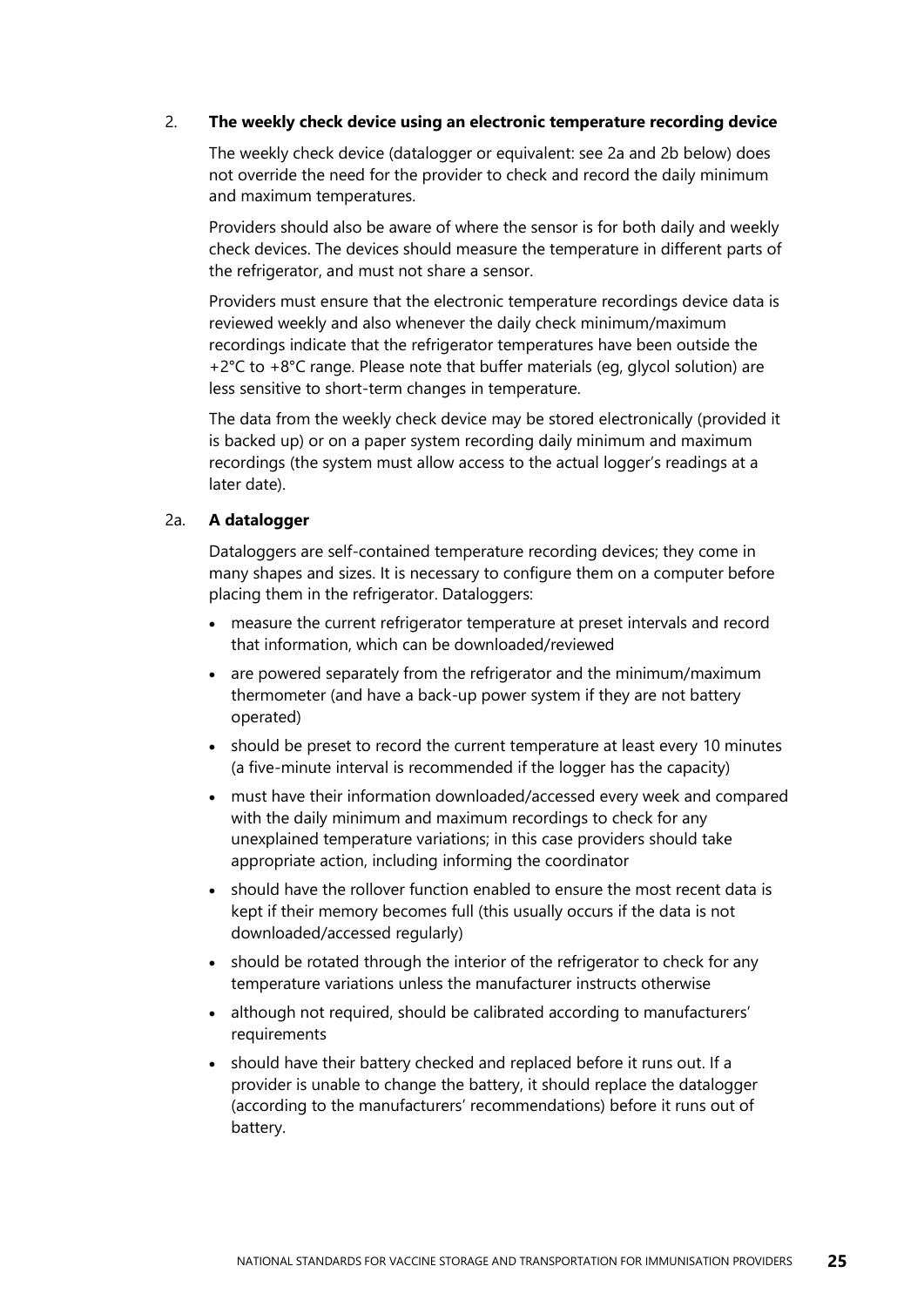#### 2b. **Continuous monitoring services**

A number of suppliers offer online (external or cloud storage-based) temperature monitoring and alerting services. These devices record refrigerator temperature and store/send the resulting recordings at set intervals (not more than 10 minutes; a five-minute interval is recommended). Providers can set up these services to send SMS or email alerts if the system picks up recordings outside the preset range.

The service should offer:

- detailed and accurate records of temperature history that the provider can access
- the ability for the provider to download/access and review the data every week and compare it with daily minimum and maximum recordings, to allow them to check for any unexplained variations in temperature
- an indicator for when the battery in the monitoring device needs replacing, if applicable
- a monitoring device powered separately from the refrigerator and the minimum/maximum thermometer (or have a back-up power system)
- back-up of information for at least 10 years.

#### 3. **Cold room temperature monitoring**

Some sites, including DHB hospital pharmacies, may use a cold room or large walk-in chiller to store vaccines. These storage rooms/chillers do not need to be replaced every 10 years. However, to meet the requirements for CCA they must have:

- a suitable continual monitoring plan (eg, specifying documented six-monthly maintenance checks by the service provider)
- 24-hour-a-day monitoring systems via either a datalogger or an external monitoring (cloud-based) system that allows daily minimum and maximum recordings to be downloaded weekly and reviewed
- an external alarm system set to activate if temperatures go below  $+2^{\circ}C$  to or over +8°C degrees
- an appropriate documented response process, back-up power supply and processes in place for alternative storage if the room/chiller malfunctions and cannot store the vaccine within the required temperature ranges.

For more information on minimum/maximum thermometers and dataloggers, see Appendix 3.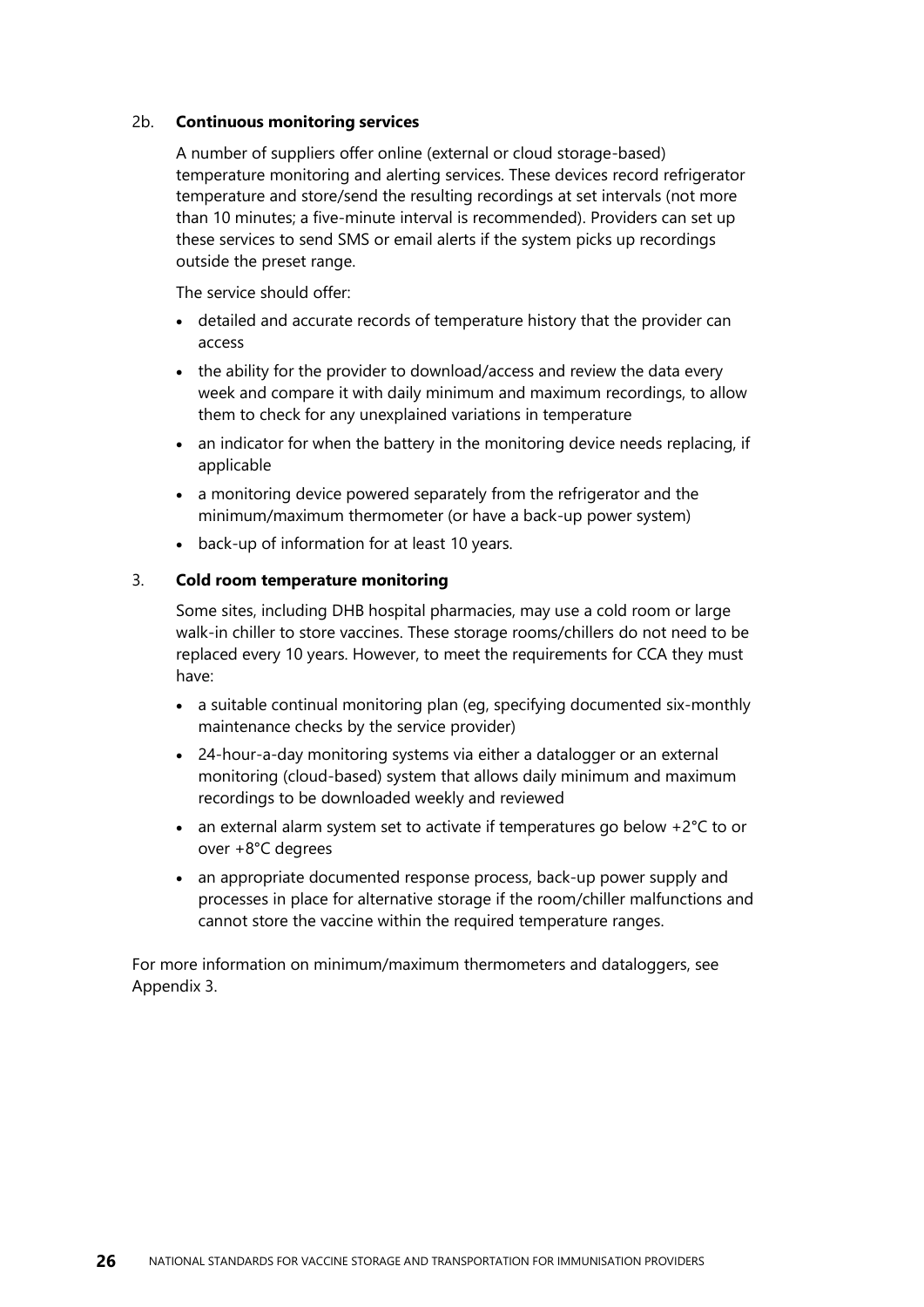## <span id="page-32-1"></span><span id="page-32-0"></span>**7.3 Transporting vaccines using a chilly bin**

Immunisation providers must use temperature-monitored chilly bins to store vaccines when:

- transporting vaccines to another provider
- defrosting refrigerators
- a power outage occurs or equipment fails
- running offsite clinics, for example school-based immunisation programmes, outreach immunisation services or workplace settings.

#### General principles

General principles providers should adhere to when using chilly bins are as follows.

- Store vaccines between  $+2^{\circ}$ C and  $+8^{\circ}$ C at all times.
- Only use polystyrene or hard-walled chilly bins for temporary storage during refrigerator maintenance or for transport to another provider (either planned or as a result of a power outage or equipment failure).
- A hard walled/robust chilly bin must be used for offsite clinics.
- For each chilly bin, use sufficient ice packs and insulation material.
- For each chilly bin, monitor the temperature using either a digital minimum/ maximum thermometer with an audible alarm or a datalogger with a probe and an external display (depending on the reason for using the chilly bin: for further guidelines on chilly bins used at offsite clinics, see the following section). It must be possible to read the temperature without opening the chilly bin. If using a datalogger:
	- providers should consider pursuing the ability to download/access the datalogger remotely, if a review function is not available on the logger
	- providers should set dataloggers to record the temperature every five minutes, and should download/access, review and save the data after returning to clinic.
- Carry out trials of the equipment, and be able to show that it can maintain temperatures between +2°C and +8°C at all times.

See Appendix 2 for more information on storing ice packs and preparing chilly bins. If a provider has any questions as to which type of chilly bin and monitoring system it requires, it should discuss this with its coordinator, who can advise on the most appropriate equipment that meets both the principles underlying the standards and the needs of the provider.

Note: The provider will need to start cooling the chilly bin at least 30 minutes (depending on the size of the chilly bin) before putting vaccines inside it.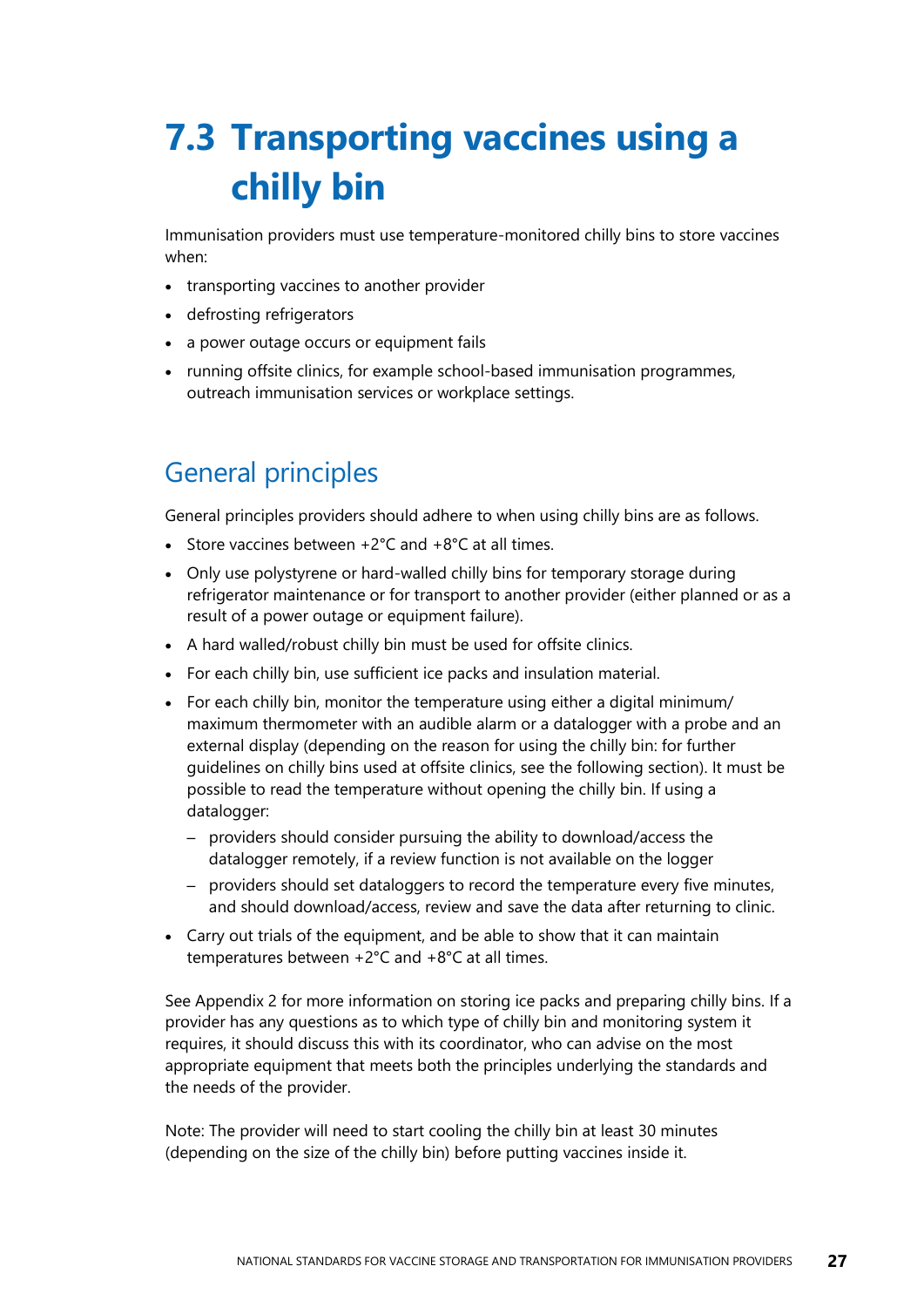#### Monitoring chilly bins at offsite immunisation clinics

To monitor vaccines stored in chilly bins for offsite immunisation clinics:

- use a datalogger with a probe, external display and alarm to monitor the temperature of the vaccines throughout the time they are stored in a chilly bin, and consider using a secondary back-up device (eg, digital minimum/maximum thermometer), in case the datalogger gets damaged
- record the minimum, maximum and current temperatures at least every 30 minutes after putting the vaccines in the chilly bin
- set the datalogger to record the temperature every five minutes, and download, review and save the data after returning to the clinic (an exception to this is that a minimum/maximum digital thermometer with audible alarm can be used to measure the temperature of a vaccine during transport to a single patient (eg, an influenza vaccine for an elderly person at home) when the time the vaccine will be in the chilly bin is expected to be less than 120 minutes).

Providers must keep documentation associated with monitoring the temperature of vaccines in chilly bins for 10 years, along with the rest of the cold chain documentation.

#### Monitoring chilly bins for transport or temporary storage

Providers should adhere to the following principles when monitoring chilly bins for transport or temporary storage.

- Providers must have a minimum/maximum digital thermometer with audible alarm to measure the temperature of vaccines when using chilly bins to transport or temporarily store vaccines.
- Staff should check and record the minimum, maximum and current temperatures of vaccines:
	- before transporting the vaccines
	- before unpacking them at the alternative storage area
	- at least every 30 minutes while transporting or temporarily storing them (when it is safe to do so).
- In addition, providers can use a minimum/maximum digital thermometer with audible alarm to monitor temperature in the following circumstances:
	- transport within a hospital setting/site when a vaccine is being transferred from the pharmacy to a ward (or vice versa) within 120 minutes or less. In this setting, where transport time is expected to be less than 30 minutes, providers may consider the use of pre-cooled chilly bins with ice packs removed and no monitoring equipment, if trials show the temperature remains above 2˚C and below +12°C.
	- vaccines stored in a chilly bin for no more than four hours in a clinical room (in this situation, the provider must transfer the vaccine doses back to the refrigerator if the chilly bin is not maintaining the required temperature range).

Note: in all these situations, providers need to record the minimum/maximum temperature and store this documentation for 10 years.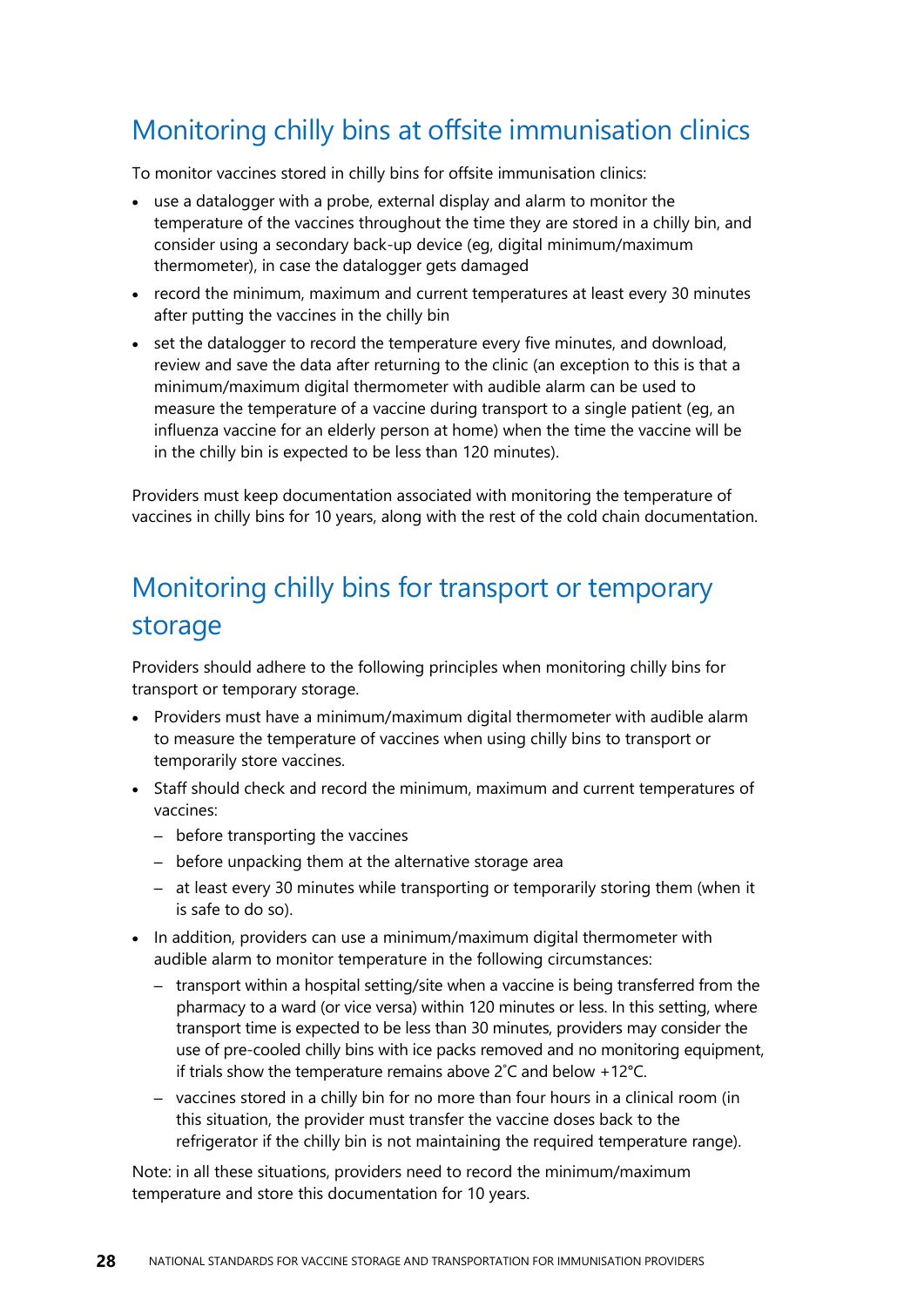# <span id="page-34-0"></span>**Bibliography**

Australian Government. 2019. *National Vaccine Storage Guidelines: Strive for 5* (3rd ed). Canberra: Australian Government Department of Health.

Centers for Disease Control and Prevention. 2019. *Vaccine Storage & Handling Toolkit*. Atlanta: US Department of Health and Human Services.

Grassby PF. 1993. Safe storage of vaccines: problems and solutions. *Pharmaceutical Journal* 241: 323–7.

Ministry of Health. 2009. *New Zealand Code of Good Manufacturing Practice for Manufacture and Distribution of Therapeutic Goods. Part 4: Wholesaling of medicines and medical devices*. Wellington: Ministry of Health.

Ministry of Health. 2017a. *National Guidelines for Vaccine Storage and Transportation for Immunisation Providers 2017*. Wellington: Ministry of Health.

Ministry of Health. 2017b. *Immunisation Handbook 2017* (2nd ed). Wellington: Ministry of Health.

World Health Organization. 1996a. *Guidelines for Establishing or Improving National, Regional and District Vaccine Stores*. Geneva: World Health Organization.

World Health Organization. 1996b. *Managing Cold Chain Equipment: A guide for national logistics officers*. Geneva: World Health Organization.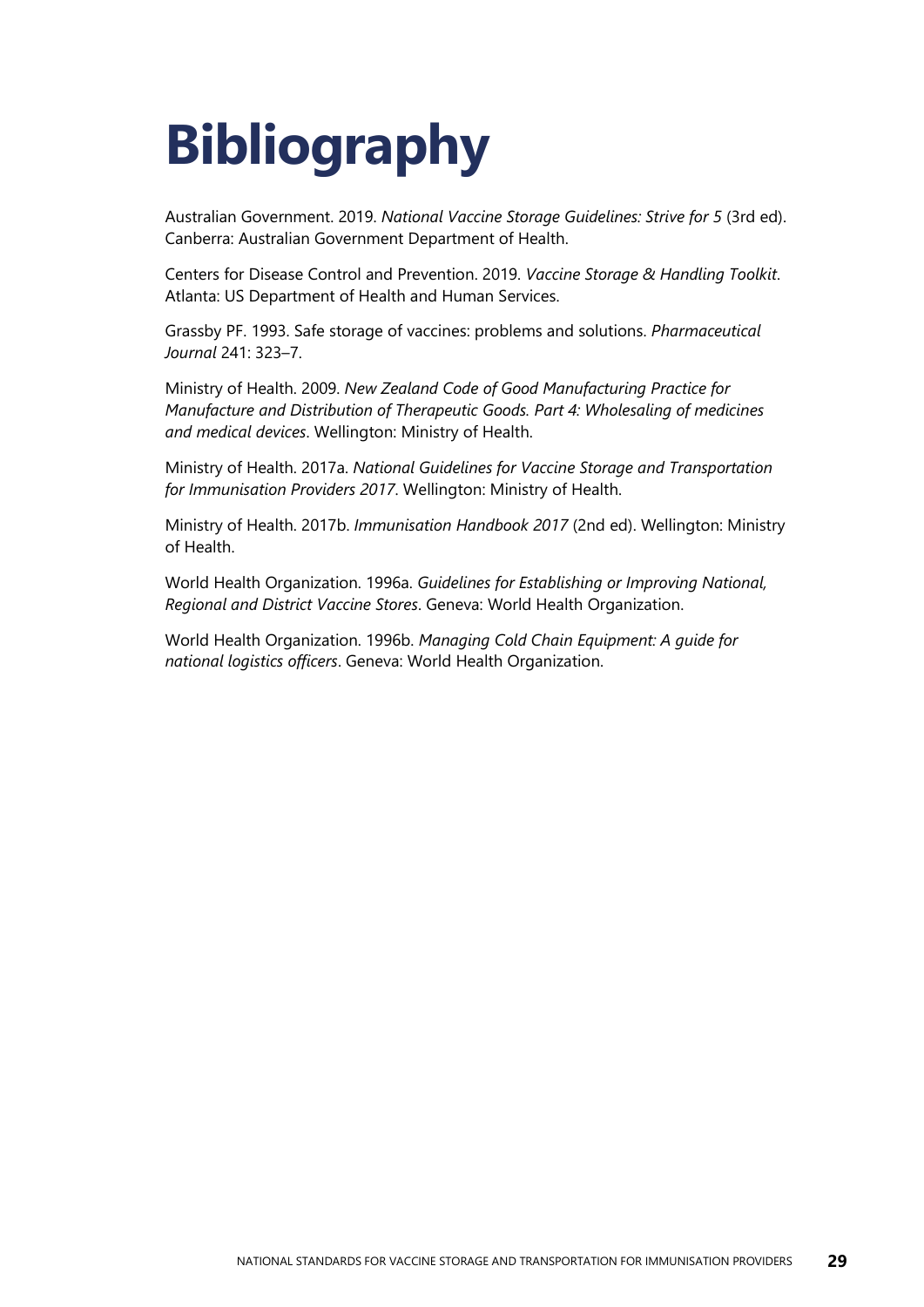# <span id="page-35-3"></span><span id="page-35-0"></span>**Appendix 1: Vaccine pharmaceutical refrigerator**

## <span id="page-35-1"></span>**What is a pharmaceutical refrigerator?**

A pharmaceutical refrigerator has been designed and constructed for the specific purpose of storing pharmaceuticals and vaccines between +2°C and +8 °C, and has a built-in alarm set to activate if temperatures go outside this range.

## <span id="page-35-2"></span>**What to consider when buying a new pharmaceutical refrigerator**

When looking to buy a new pharmaceutical refrigerator, providers should consider the following.

- What are the requirements for vaccine stock, including seasonal vaccines?
	- Is it possible to add more shelves within the refrigerator?
	- Can the shelf height be varied?
	- What space is available in the facility? For example, will two small refrigerators fit better than one large one?
	- What size does the manufacturer recommend for the provider's maximum stock levels and influenza vaccine requirements?
- An alarm system is required. Consider an alarm system that can notify the provider of temperature breaches when staff are offsite.
- The refrigerator must have a 'door left open' alert.
- It must be possible to adjust the refrigerator's feet so the door self-closes.
- An inbuilt minimum/maximum thermometer with external display is preferable to an additional device.
- $\bullet$  Ensure the refrigerator can operate in a local variable ambient room temperature can it maintain internal temperatures between +2°C and +8°C in that environment?
- Does the refrigerator have a solid or a transparent door? Remember vaccines need to be protected from light.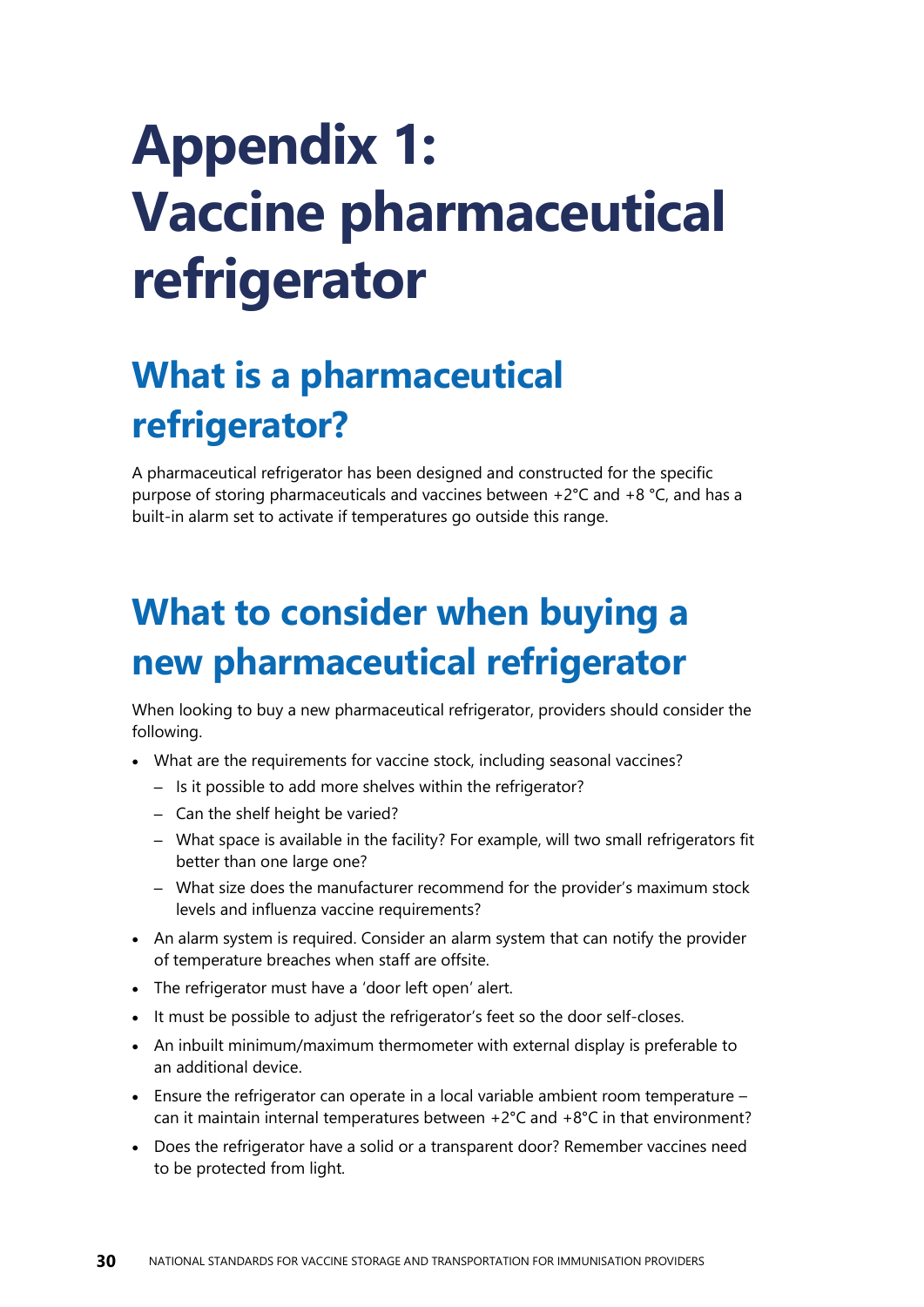- Can it be cleaned easily? Does it have any special cleaning requirements?
- What is covered in the warranty, and what time period does the warranty cover?
- What are the refrigerator's service requirements, and what is the service provider's response time?
- Does the supplier offer a recycling service for old refrigerators?
- What is the expected lifetime of the refrigerator? Remembering that they need to be replace at or before 10 years of age.
- Does the manufacturer carry out spatial temperature logging (mapping of the warmer and cooler spots in the refrigerator), and provide a report on its findings? This must be completed before a provider stores vaccines in the refrigerator.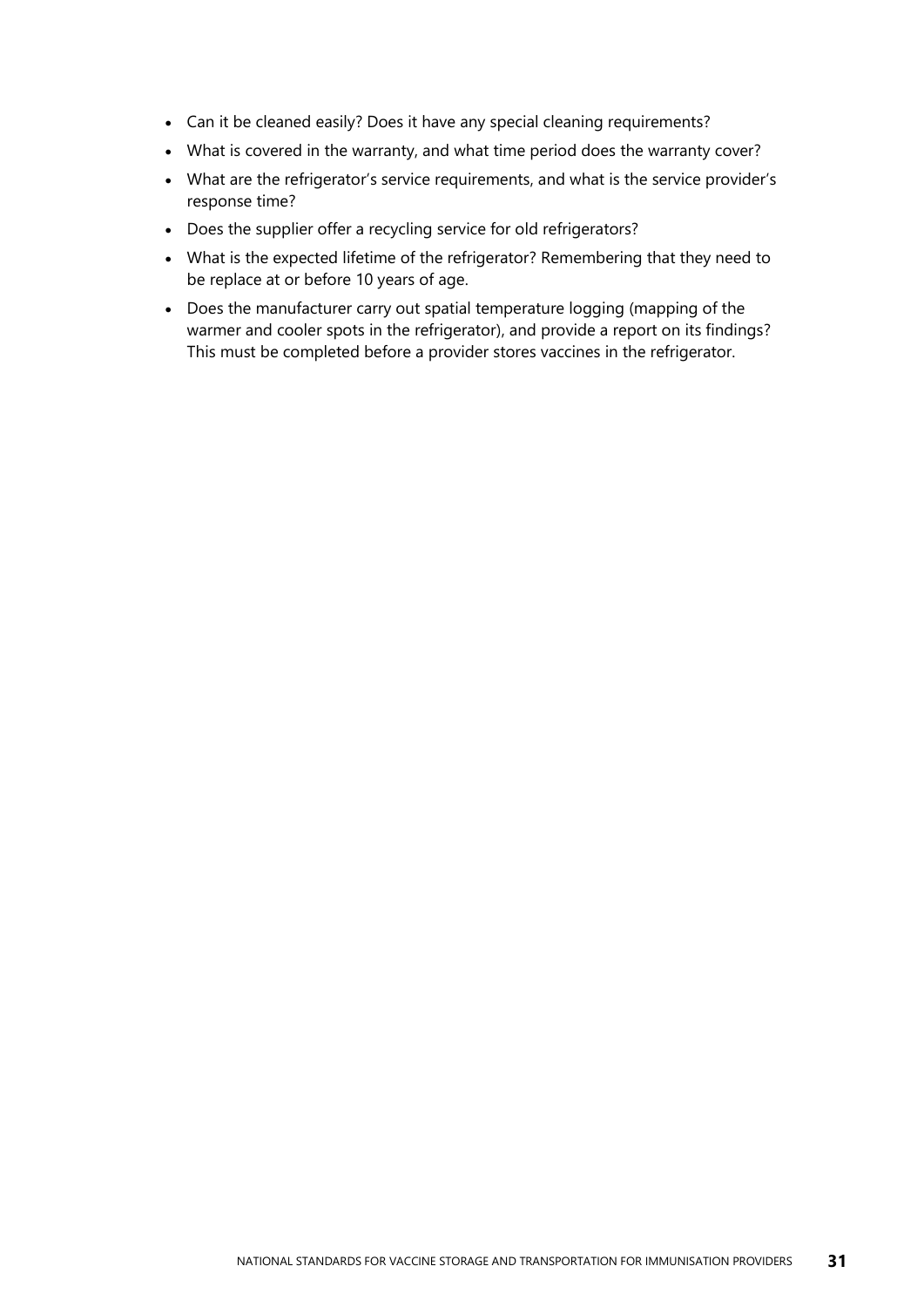# <span id="page-37-2"></span><span id="page-37-0"></span>**Appendix 2: Transporting or storing vaccines in chilly bins**

Immunisation providers must consider the following factors when transporting or storing vaccines in chilly bins, to ensure the vaccines are kept at  $+2^{\circ}C$  to  $+8^{\circ}C$ . Providers will need a datalogger(s), ice packs, insulation sheets and a chilly bin to transport the vaccines, or any other trialled system (eg, Cryopaks).

For advice on selecting the right equipment, providers can refer to IMAC's website at **[www.immune.org.nz/health-professionals/cold-chain](file://///moh.govt.nz/dfs-userdata/userstate/dmurfitt/Documents/www.immune.org.nz/health-professionals/cold-chain)**, where they can read the COOL Project stakeholder summary.

### <span id="page-37-1"></span>**Datalogger probe placement in a chilly bin**

Providers should set datalogger alarms at  $+2^{\circ}C$  (low alarm point) and  $+8^{\circ}C$  (high alarm point).

The logger probe can be placed in a block of polyethylene foam approximately  $60 \times 60$ x 40mm or an empty vaccine box or in glycol solution, and placed in the chilly bin.

Providers should monitor the temperature in the middle of, and ideally at the same level as, the boxes of vaccine closest to the cooling product in the chilly bin.

If an audible low temperature alarm sounds, or a manual temperature reading is at +3<sup>°</sup>C or lower, the provider should remove ice packs and continue to monitor every 3–5 minutes until the temperature stabilises at a higher point. If the temperature continues to drop, they should remove all ice packs and leave the chilly bin open until the temperature stops dropping and increases to  $+3^{\circ}$ C or higher (but below  $+7^{\circ}$ C).

If an audible high temperature alarm sounds, or a manual temperature reading is at +7°C or higher, the provider should add ice packs and continue to monitor every 3–5 minutes until the temperature stabilises at a lower point (but above  $+3^{\circ}$ C).

Note: The datalogger temperature reading should be used as an early warning as to what could happen inside the boxes of vaccine if action is not taken to either reduce or increase the chilly bin's temperature.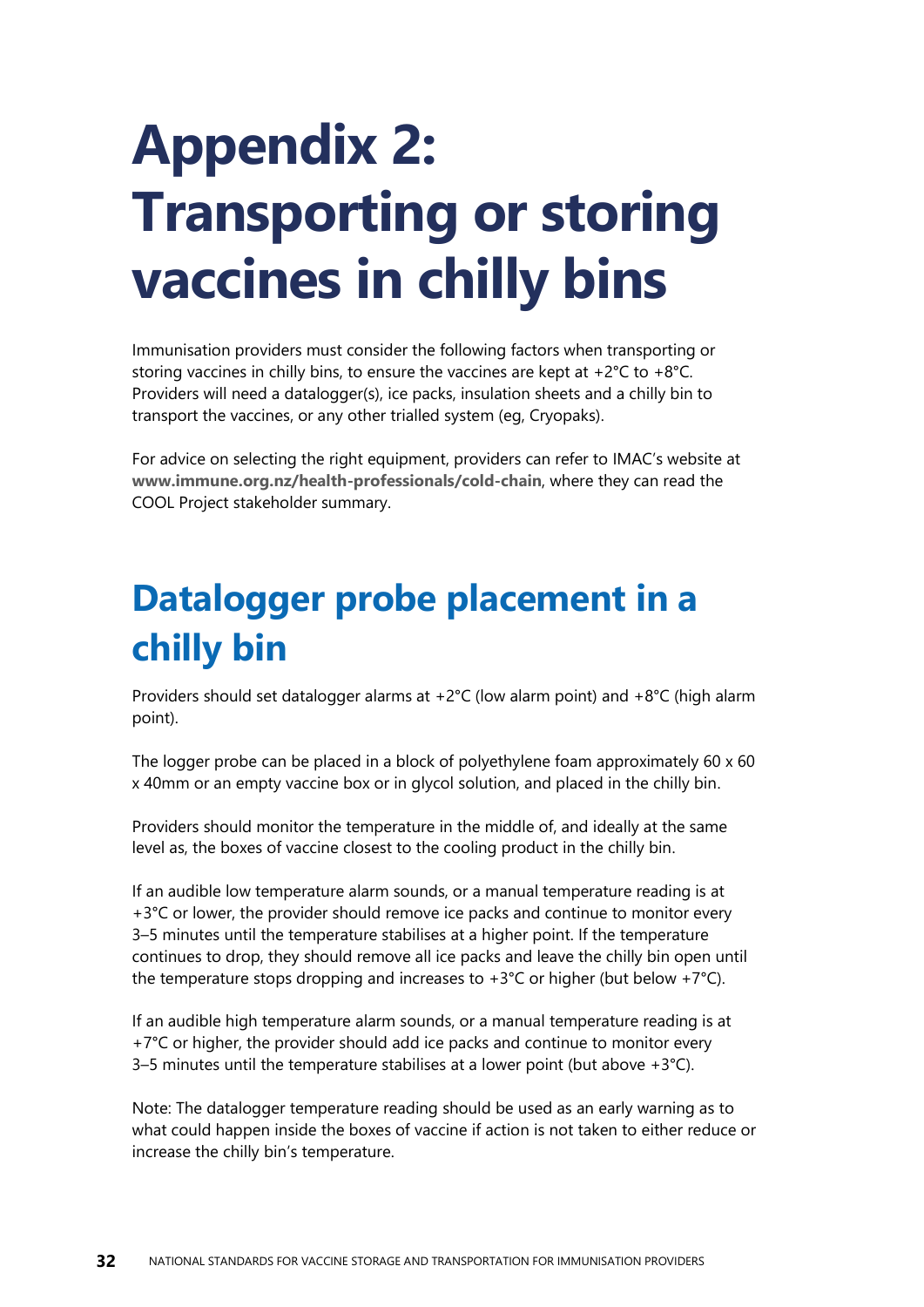## <span id="page-38-0"></span>**Storing and using ice packs and other cooling products**

Large sheets of gel pack ice replacement are the recommended cooling product (the generic term 'ice pack' is used throughout this document). Where traditional ice packs are used, they should be the flat bottle type, about 35 mm thick. Slimmer models tend to thaw out more quickly.

Ice packs must be frozen, not refrigerated. When freezing traditional ice packs, set them on their edge in the freezer and space them to allow for even freezing.

The number of ice packs needed to keep the vaccines at  $+2^{\circ}C$  to  $+8^{\circ}C$  throughout the time they are transported or stored will depend on:

- the size of the container
- the length of time storage is required
- environmental conditions.

Providers should have enough ice packs to ensure the temperature within the chilly bin remains within the  $+2^{\circ}$ C to  $+8^{\circ}$ C range.

Ice packs should be frost-free before the provider places them in the chilly bin (ie, ice should no longer form on the surface).

There is a risk of vaccines freezing if ice packs are not used correctly. Note that fewer commercial ice packs may be required to achieve the required temperature range of +2°C to +8°C. Additives in some commercial ice packs depress their melting point.

To transport vaccines over longer periods (eg, for a school-based immunisation programme or an outreach immunisation service), providers should take an extra transport container of ice packs to top up the chilly bin containing the vaccines as necessary to maintain the temperature in the +2°C to +8°C range.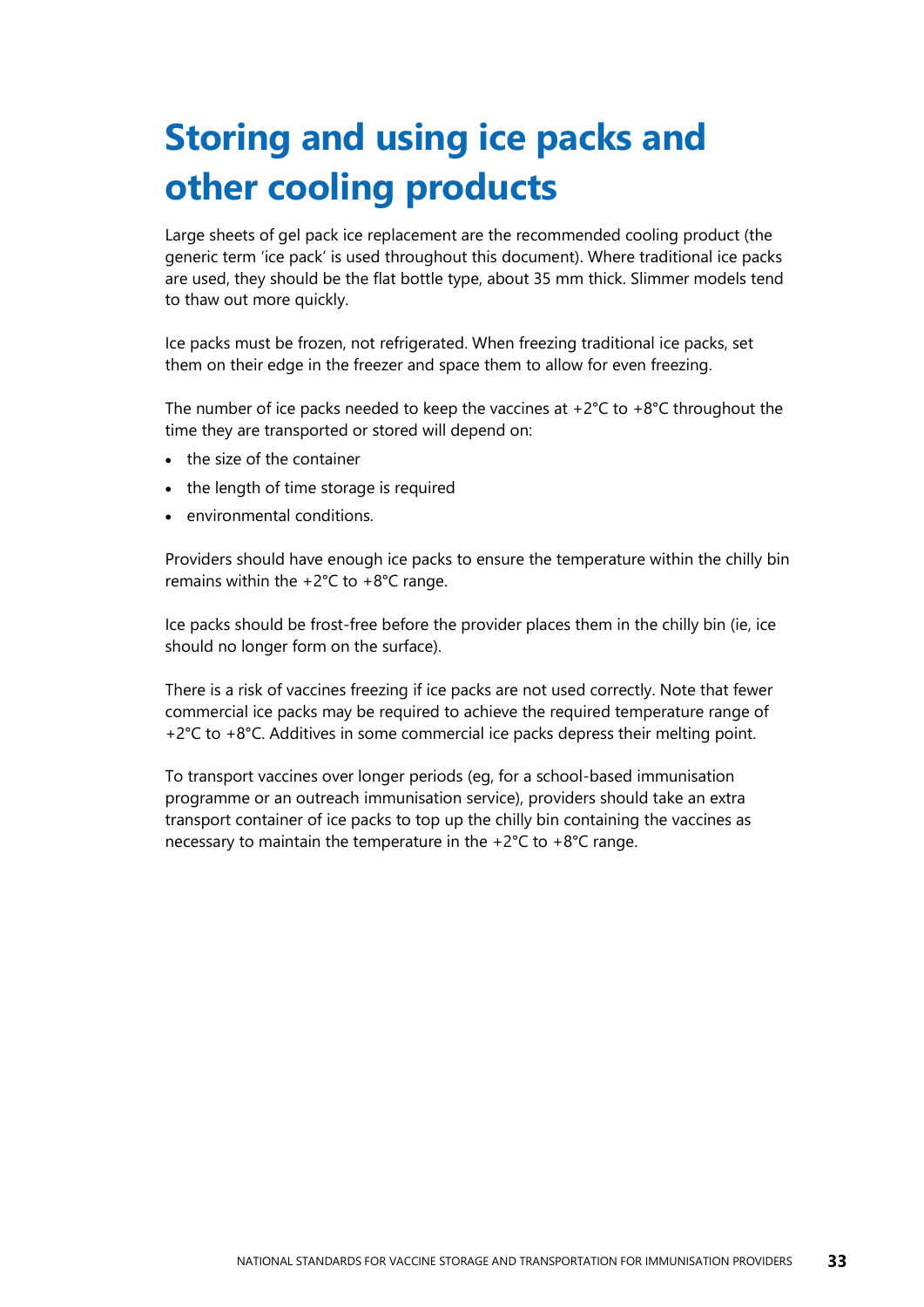## <span id="page-39-0"></span>**Packing vaccines for transport or storage in chilly bins**

The amount of vaccine to be transported or stored will determine the size of the chilly bin required.

In hotter weather, additional ice packs may be needed for precooling to reach the acceptable temperature within 30 minutes. Alternatively, precooling ice packs can be left in the chilly bin overnight.

Providers need to trial any alternative equipment and show that they can maintain a temperature of between +2°C to +8°C at all times.

Packing requires two pieces of insulation mat: one for below the vaccine and one for above. The bottom mat should fit the chilly bin; the top mat should be cut larger to allow for 1–2 cm to go up the sides of the chilly bin. A full packing and monitoring protocol can be found in the COOL Project stakeholder summary on the IMAC website: **[www.immune.org.nz/health-professionals/cold-chain](file://///moh.govt.nz/dfs-userdata/userstate/dmurfitt/Documents/www.immune.org.nz/health-professionals/cold-chain)**.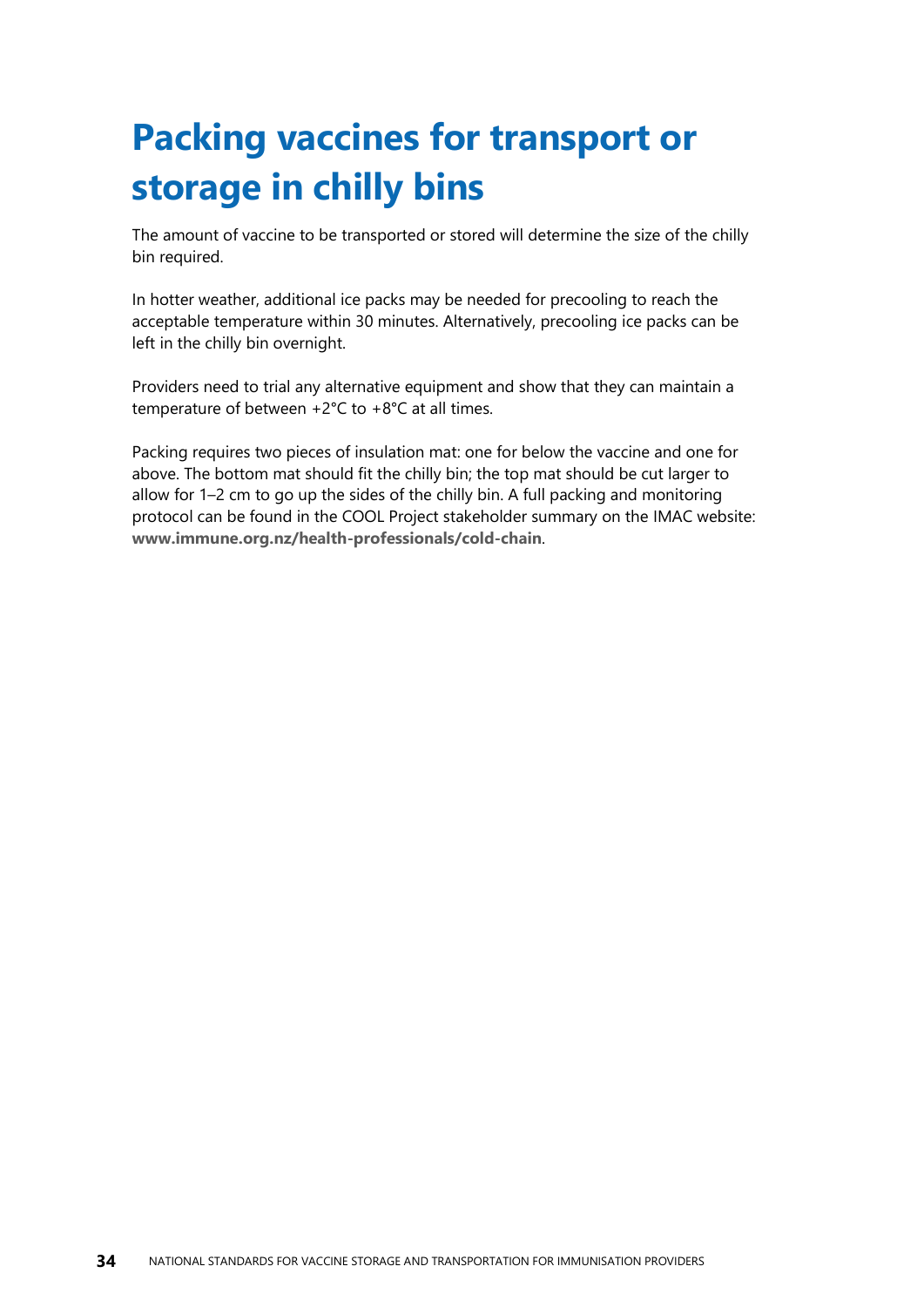# <span id="page-40-2"></span><span id="page-40-0"></span>**Appendix 3: Dataloggers and digital minimum/maximum thermometers**

### <span id="page-40-1"></span>**Dataloggers**

Electronic temperature recording devices (dataloggers) and continuous monitoring systems are recommended as the gold standard for immunisation providers to monitor the cold chain of the vaccines they store and/or transport. If a power outage or a cold chain breach occurs, dataloggers provide a means of identifying how long the vaccines have been exposed to temperatures outside the required range.

Dataloggers are a self-contained temperature recording device; they come in many shapes and sizes. It is necessary to configure them on a computer before placing them in the refrigerator.

Dataloggers should be preset to record the current temperature every 10 minutes in refrigerators (a five-minute interval is recommended, if the logger has the capacity) and every five minutes in chilly bins. Providers need to reconnect the datalogger to a computer to download/access and save the information the datalogger records. They must review the information every week and compare it with recordings from the minimum/maximum thermometer.

With a cloud-based continuous monitoring system, providers need to log in via the web portal to review the information being sent via the logger in the refrigerator. Providers with cloud-based monitoring must review this data at least weekly and compare it with recordings from the minimum/maximum thermometer; they should document this in their cold chain records.

Providers should be aware that because dataloggers and digital thermometers usually monitor different areas of the refrigerator, the recordings should be consistent but will not be exactly the same.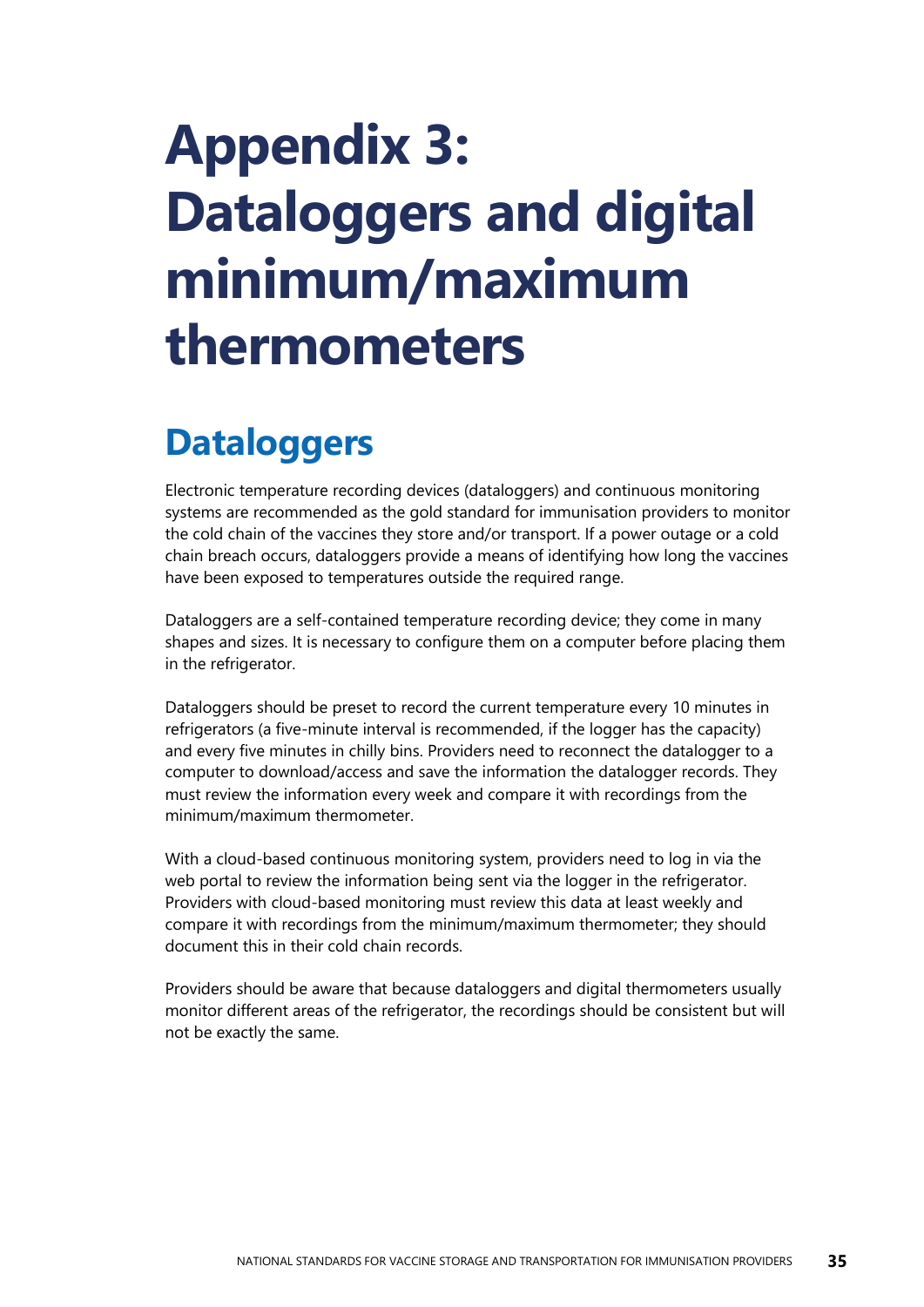Immunisation coordinators or CCA reviewers use their own calibrated dataloggers (three) to concurrently monitor different areas within a refrigerator during the CCA or CCC process (or three-yearly for community pharmacies). This concurrent monitoring indicates if the temperature varies within the refrigerator, and is an independent validation of the refrigerator temperature monitoring system that is required for CCA. Other monitoring equipment can be validated at the same time (eg, a minimum/ maximum thermometer or datalogger could be put into the fridge during the same time period).

An increasing number of brands of electronic dataloggers are available. They have the following characteristics in common. (Note that providers should always be aware of the individual manufacturer's specifications.)

- The manufacturers' guarantees range from one to three years, usually.
- The loggers' accuracy at 0°C ranges from  $\pm$ 0.2°C to  $\pm$ 0.3°C at temperatures of -10°C to  $+70^{\circ}$ C.
- The life span for loggers will depend on the environment in which they are being used (eg, the temperature range they are exposed to, the sample rate/logging interval and the number of uses) and whether they are being used correctly.

When buying a datalogger, providers should request a manufacturer's certificate of accuracy – either an in-house certificate or through International Accreditation New Zealand. Note: Use of a datalogger does not replace the requirement for minimum/ maximum daily recordings; both are required to monitor refrigerator temperatures.

Community pharmacies must be able to demonstrate that they check all devices they use for temperature monitoring for accuracy on a regular basis. Method and frequency of validation will be specific to the device, and should be based on reputable information, where available, or a commonly accepted method, where reputable information is not available. Pharmacies should refer to the current Medsafe 'Pharmacy Equipment' document. Coordinators will spatially log community pharmacy refrigerators every three years; if it is a vaccinating pharmacy, it is the pharmacy's responsibility to contact the coordinator to arrange this.

### <span id="page-41-0"></span>**Calibration of dataloggers**

These standards do not require but recommend that immunisation providers to have their dataloggers calibrated. However, a provider may wish to do so to gain additional certainty their equipment is accurate.

If there is a concern about the cold chain process or a significant difference between the two monitoring systems (minimum/maximum thermometer and the datalogger), a provider will be required to send its logger for calibration or checking.

If dataloggers are calibrated, an independent laboratory that is International Accreditation New Zealand accredited should undertake the task and issue a certificate.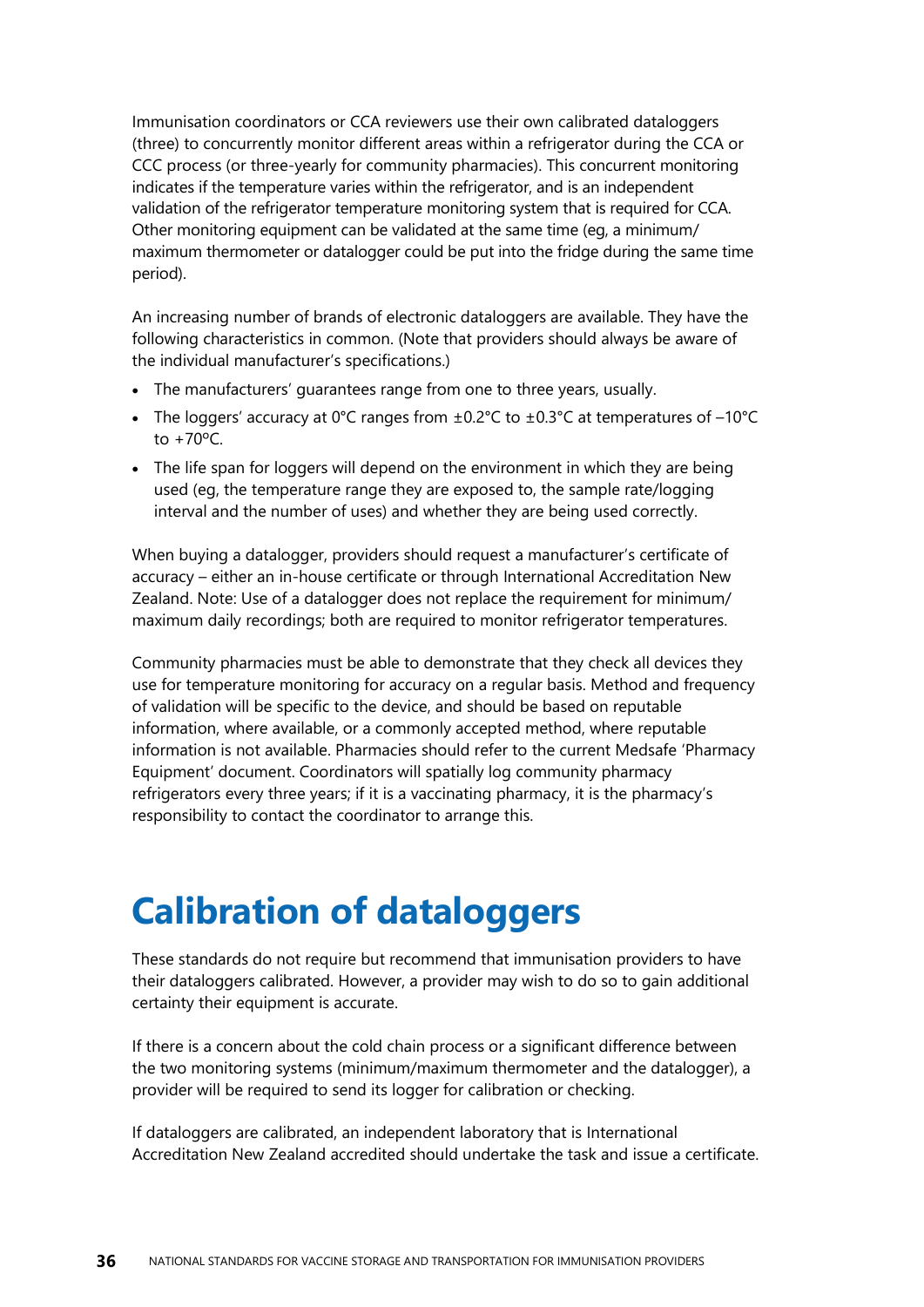The dataloggers of immunisation coordinators and CCA reviewers must be calibrated annually or according to the manufacturer's recommendations and be able to provide evidence of calibration if requested by a provider.

### <span id="page-42-0"></span>**Digital minimum/maximum thermometers**

Providers must have a digital minimum/maximum thermometer available to:

- measure their daily refrigerator temperatures if the manufacturer considers that the refrigerator display function is not appropriate
- use during a power outage (if their datalogger does not have a visible display)
- use when transporting vaccines if equipment fails or a power outage occurs.

Such thermometers are a low-cost means of monitoring the ambient air temperatures of refrigerators.

A number of digital minimum/maximum thermometers are available. Most have the following characteristics in common.

- The manufacturer's guarantee often applies for one year only.
- Their accuracy at  $0^{\circ}$ C ranges from  $\pm 0.5^{\circ}$ C to  $\pm 1.0^{\circ}$ C.
- The battery must be replaced every one to two years.
- Their life span will vary depending on use.

Note: Providers may opt to use their digital minimum/maximum thermometers for additional refrigerator monitoring when they are not in use to monitor chilly bins. This is very helpful during a power outage if the datalogger does not have a display, as in this case the fridge display will not be visible either. A battery-powered digital thermometer will continue to monitor and display the current and minimum/maximum temperatures during a power outage. If using digital minimum/maximum thermometers in this way, providers should reset the min/max memory daily.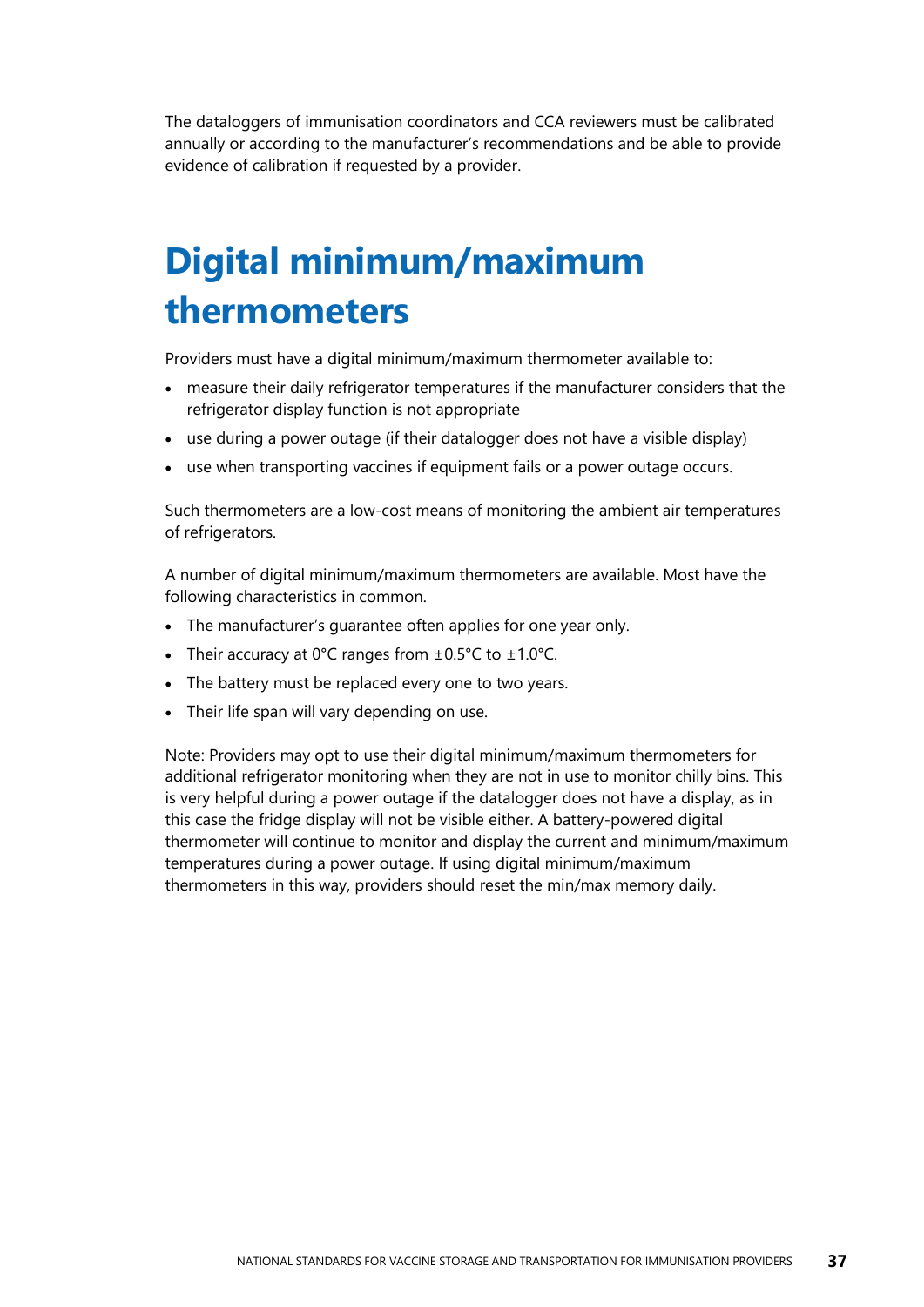## <span id="page-43-0"></span>**Accuracy testing (ice pointing)**

Providers should test the accuracy of all minimum/maximum thermometers and dataloggers (if possible) after buying them, after the battery is changed and every 12 months.

#### Performing an ice point test

Providers can perform an ice point test as follows.

- Take about a cup of ice and remove any white frosty parts by rinsing it in water.
- Crush the ice cubes to pea size.
- Place the ice cubes in a cup without water.
- Place the probe in the ice.
- Leave for approximately five minutes, or until the reading stabilises.
- The thermometer should read 0°C (ice point) plus or minus the manufacturer's stated accuracy specification.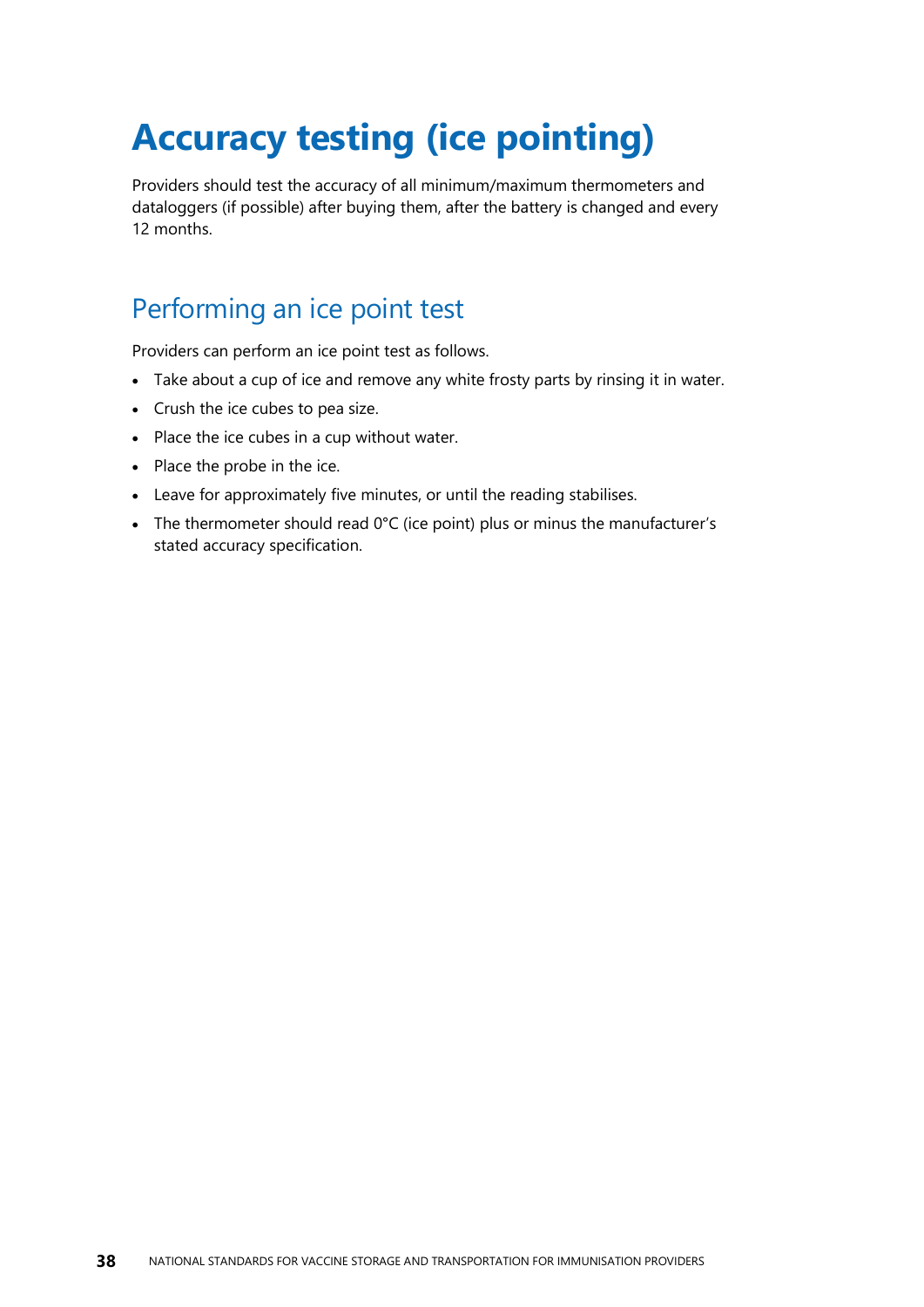# <span id="page-44-0"></span>**Appendix 4: Key contacts**

## <span id="page-44-1"></span>**Regional immunisation advisors (IMAC)**

| Northern:     | Phone: 027 497 6971<br>Email: rianorthern@auckland.ac.nz |
|---------------|----------------------------------------------------------|
| Midland:      | Phone: 027 232 4567<br>Email: riamidland@auckland.ac.nz  |
| Central:      | Phone: 027 292 4174<br>Email: riacentral@auckland.ac.nz  |
| South Island: | Phone: 027 242 2451<br>Email: riasouth@auckland.ac.nz    |

For contact details of immunisation coordinators and CCA reviewers, see **[www.immune.org.nz/health-professionals/regional-advisors-and-local](http://www.immune.org.nz/health-professionals/regional-advisors-and-local-coordinators)[coordinators](http://www.immune.org.nz/health-professionals/regional-advisors-and-local-coordinators)**.

## <span id="page-44-2"></span>**Immunisation Advisory Centre (IMAC)**

Phone: (0800) IMMUNE (466 863)

### <span id="page-44-3"></span>**Regional distribution stores**

ProPharma provides a vaccine distribution service only, not a technical inquiry and assistance service. Direct all technical inquiries to your local immunisation coordinator or IMAC regional immunisation advisor in the first instance.

For ProPharma vaccine order forms and to place vaccine orders, go to: **[www.fundedvaccines.co.nz/vaccines](http://www.fundedvaccines.co.nz/vaccines)**.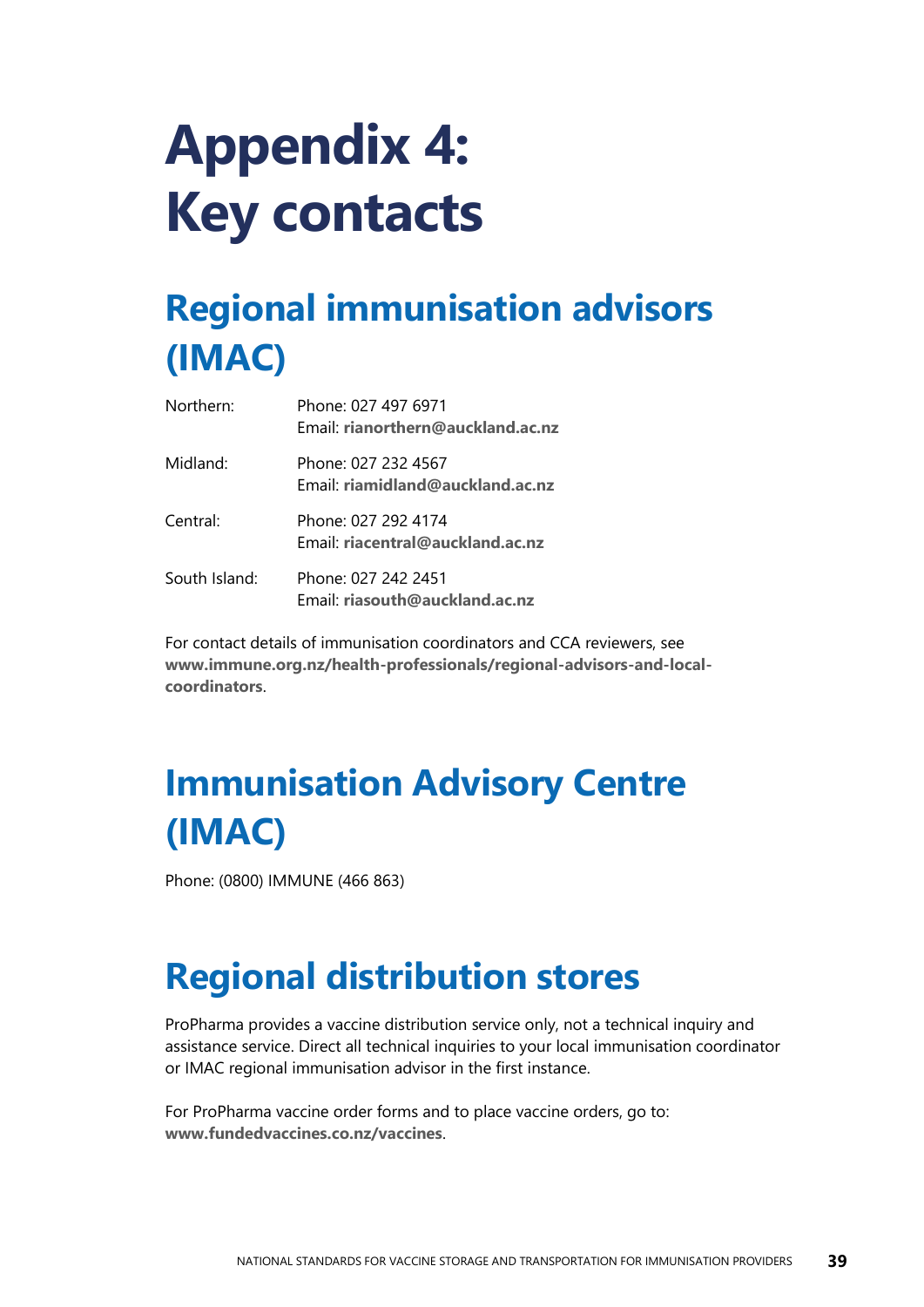Alternatively, providers can get National Immunisation Schedule vaccine order forms from ProPharma regional stores and fax them to the following numbers:

| ProPharma Whangarei        | (09) 438 9681   |
|----------------------------|-----------------|
| ProPharma Auckland         | (09) 915 9581   |
| ProPharma Hamilton         | (07) 957 3840   |
| ProPharma Palmerston North | (06) 952 0035   |
| ProPharma Wellington       | (04) 576 1811   |
| ProPharma Nelson           | (03) 547 6455   |
| ProPharma Christchurch     | (03) 389 5459   |
| ProPharma Dunedin          | $(03)$ 474 5061 |

### <span id="page-45-0"></span>**Healthcare Logistics**

The Healthcare Logistics customer service number is 09 918 5100.

Healthcare Logistics distributes seasonal influenza vaccine orders on behalf of the manufacturers.

To order influenza vaccine online, go to: **[www.hcl.co.nz](http://www.hcl.co.nz/)**.

Alternatively, you can use the seasonal influenza vaccine order form in the annual *Everything you need to know about FLU* kit, which you can download from **[www.influenza.org.nz](http://www.influenza.org.nz/)**.

### <span id="page-45-1"></span>**Medicines Control**

To contact Medicines Control please call 0800 163 060 or email **[medicinescontrol@health.govt.nz](mailto:medicinescontrol@health.govt.nz)**.

#### <span id="page-45-2"></span>**Vaccine manufacturers**

The vaccine manufacturing companies also provide technical assistance with cold chain problems. The coordinator is responsible for requesting and following cold chain advice from vaccine companies for National Immunisation Schedule vaccines on behalf of the provider.

The companies supplying vaccines for the National Immunisation Schedule are:

- GlaxoSmithKline (GSK) (phone 0800 822 2463)
- Merck, Sharp & Dohme (NZ) Ltd (MSD) (phone 0800 500 673)
- Sanofi-Aventis (NZ) Ltd (phone 09 580 1810)
- Seqirus (New Zealand) (phone 0800 502 757)